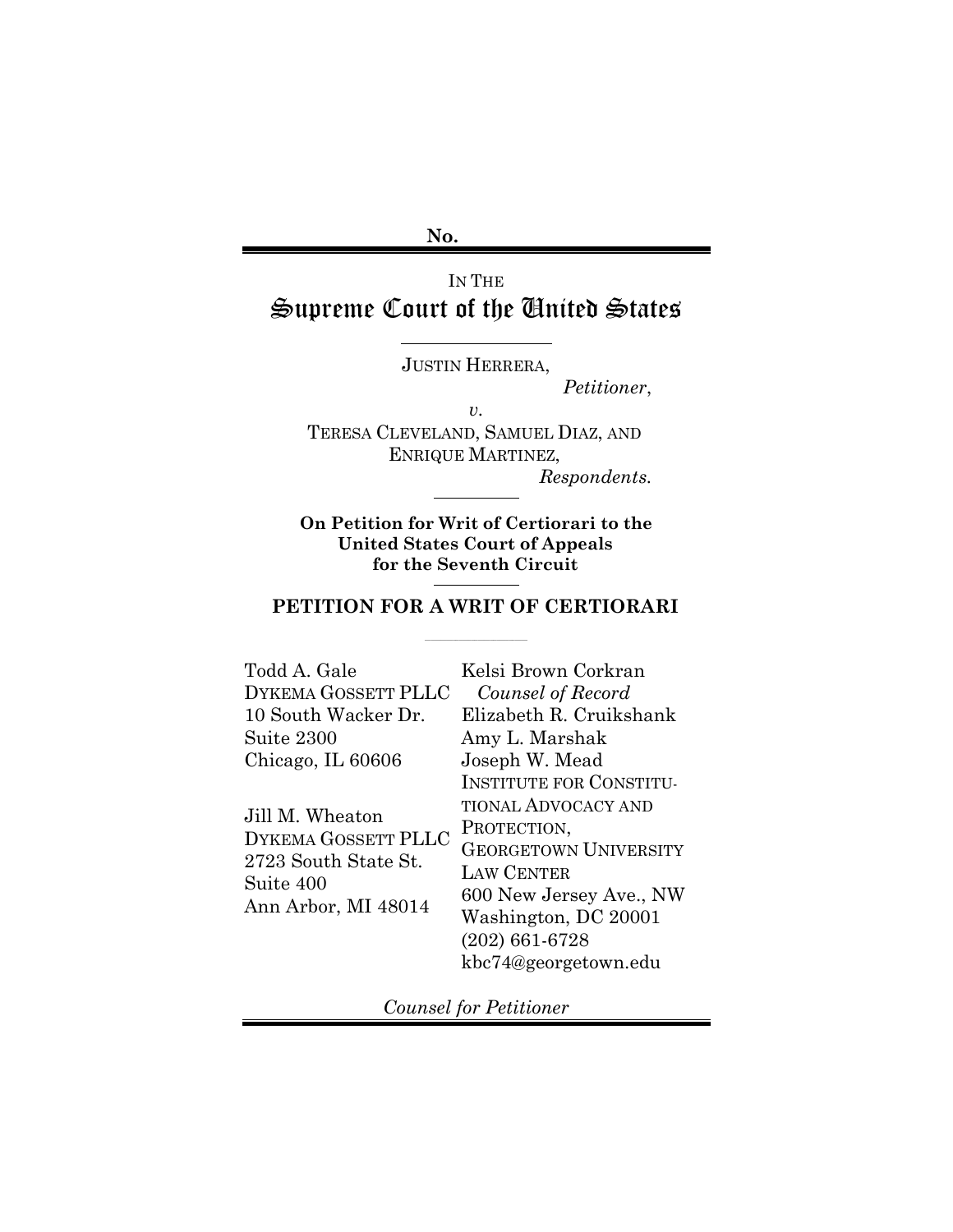### **QUESTION PRESENTED**

<span id="page-1-0"></span>Federal Rule of Civil Procedure 15(c)(1)(C) provides that when a plaintiff files an amended complaint changing the name of a defendant, that amendment relates back to the date of the original complaint if the newly named defendant (1) "received such notice of the action that it will not be prejudiced in defending on the merits" and (2) "knew or should have known that the action would have been brought against it, but for a mistake concerning the proper party's identity."

The question presented is:

Does Rule 15(c)(1)(C) categorically exclude relation back if the plaintiff initially used John Doe placeholders in the complaint due to inadequate knowledge regarding the defendants' names?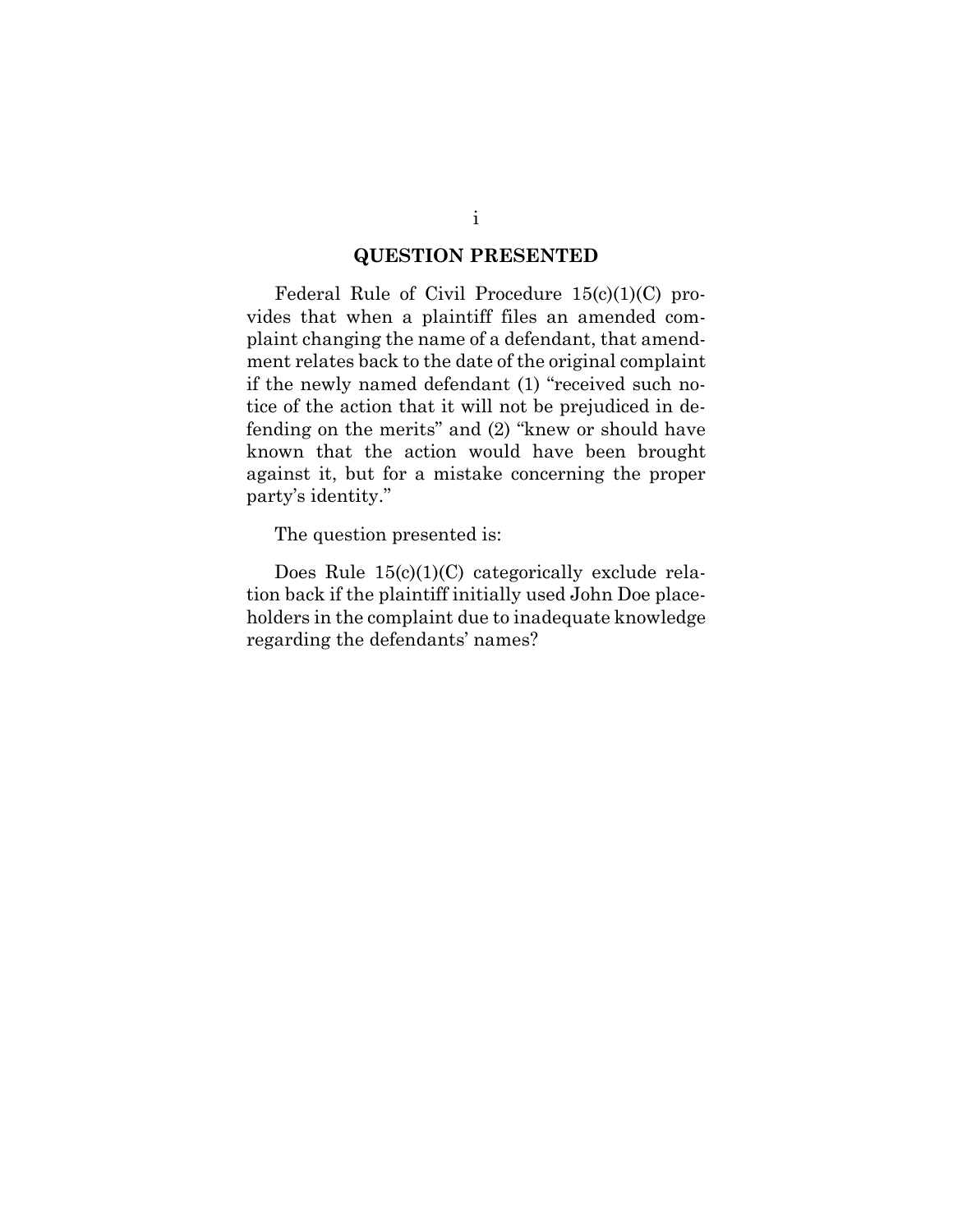#### **RELATED PROCEEDINGS**

*Herrera v. Cleveland*, No. 20-2076 (7th Cir.) (judgment entered Aug. 6, 2021)

*Cleveland v. Herrera*, No. 20-8015 (7th Cir.) (permission to appeal pursuant to 28 U.S.C. § 1292(b) granted June 11, 2020)

*Herrera v. Cleveland*, No. 18-CV-6846 (N.D. Ill.) (motion to dismiss denied April 1, 2020, and motion to certify for interlocutory appeal granted May 6, 2020)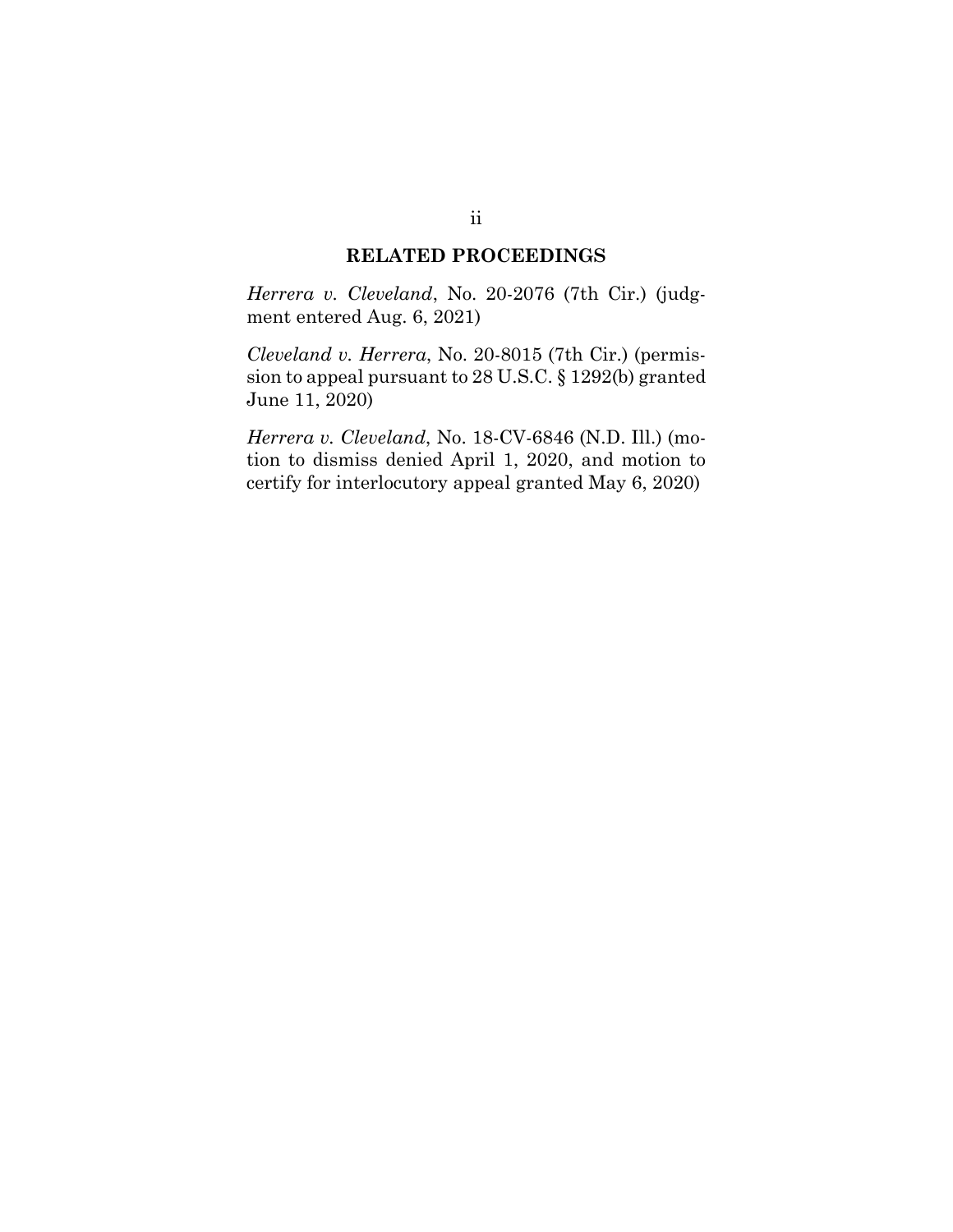# **TABLE OF CONTENTS**

<span id="page-3-0"></span>

|     | Page                                                                             |  |  |  |
|-----|----------------------------------------------------------------------------------|--|--|--|
|     |                                                                                  |  |  |  |
|     |                                                                                  |  |  |  |
|     |                                                                                  |  |  |  |
|     |                                                                                  |  |  |  |
|     |                                                                                  |  |  |  |
|     |                                                                                  |  |  |  |
|     | STATUTORY AND CONSTITUTIONAL                                                     |  |  |  |
|     |                                                                                  |  |  |  |
|     | <b>REASONS FOR GRANTING THE PETITION 11</b>                                      |  |  |  |
| I.  | There Is A Widely Acknowledged And<br>Deeply Entrenched Circuit Split Over The   |  |  |  |
|     |                                                                                  |  |  |  |
|     | B. The division of authority persists                                            |  |  |  |
| II. | The Majority Circuits' Position On The                                           |  |  |  |
|     | A. The majority position conflicts with                                          |  |  |  |
|     | B. The majority position conflicts with                                          |  |  |  |
|     | C. The majority position leads to illogical<br>results and perverse incentives30 |  |  |  |

iii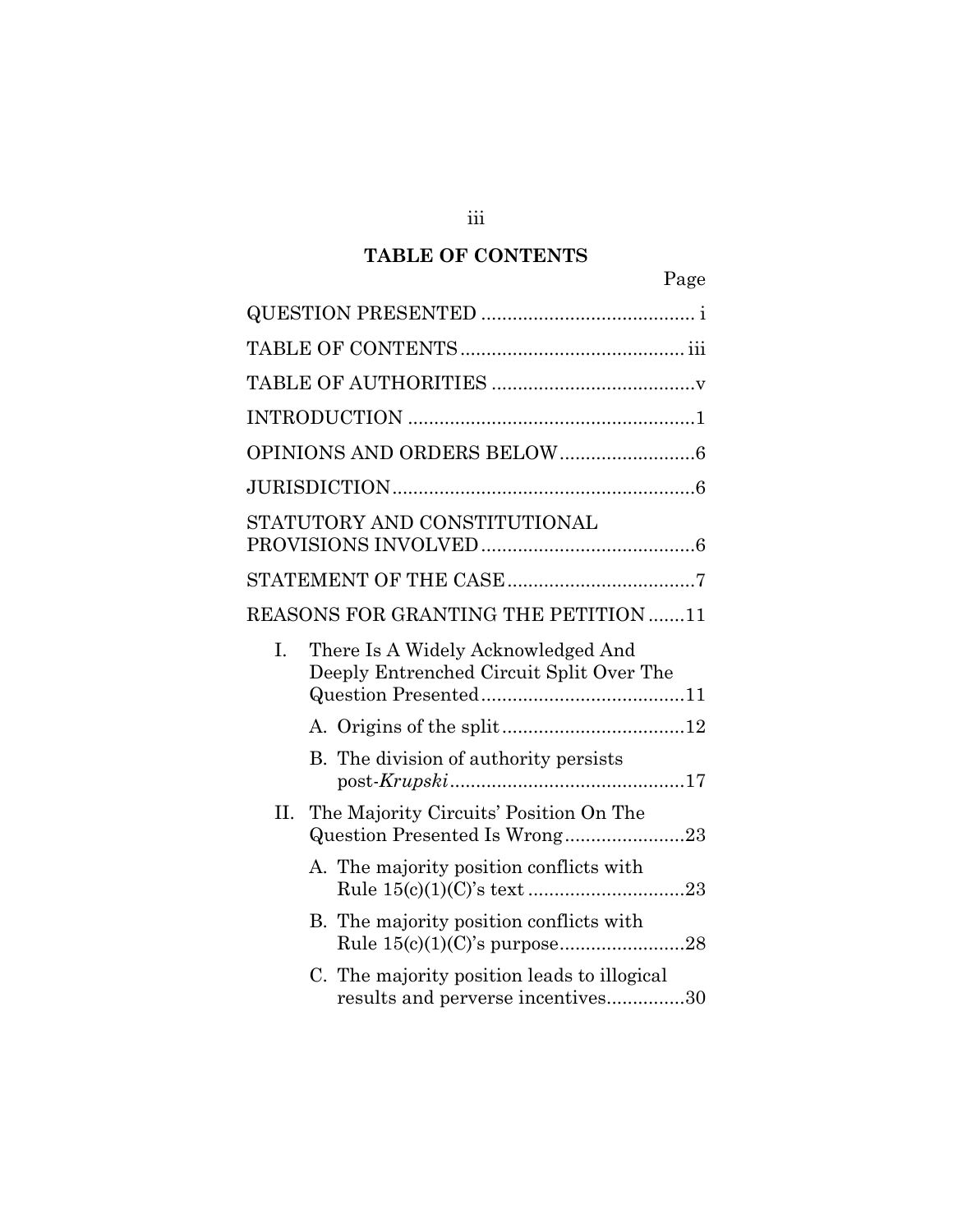| III. The Question Presented Is Exceptionally |  |
|----------------------------------------------|--|
| <b>Important And Squarely Raised By The</b>  |  |
|                                              |  |
|                                              |  |

#### APPENDIX

#### Appendix A

Opinion, United States Court of Appeals for the Seventh Circuit, *Herrera v. Cleveland*, No. 20-2076 (8/6/2021)..........................................1a

#### Appendix B

Memorandum Opinion and Order, United States District Court for the Northern District of Illinois, *Herrera v. Cleveland*, No. 1:18-CV-06846 (4/1/2020) .............................13a

### Appendix C

Order Granting Interlocutory Appeal, United States Court of Appeals for the Seventh Circuit, *Cleveland v. Herrera*, No. 20-8015 (6/11/2020) ......................................20a

#### Appendix D

Minute Order Granting Motion to Certify for Interlocutory Appeal, United States District Court for the Northern District of Illinois, *Herrera v. Cleveland*, No. 1:18-CV-06846 (5/6/2020).............................22a

#### iv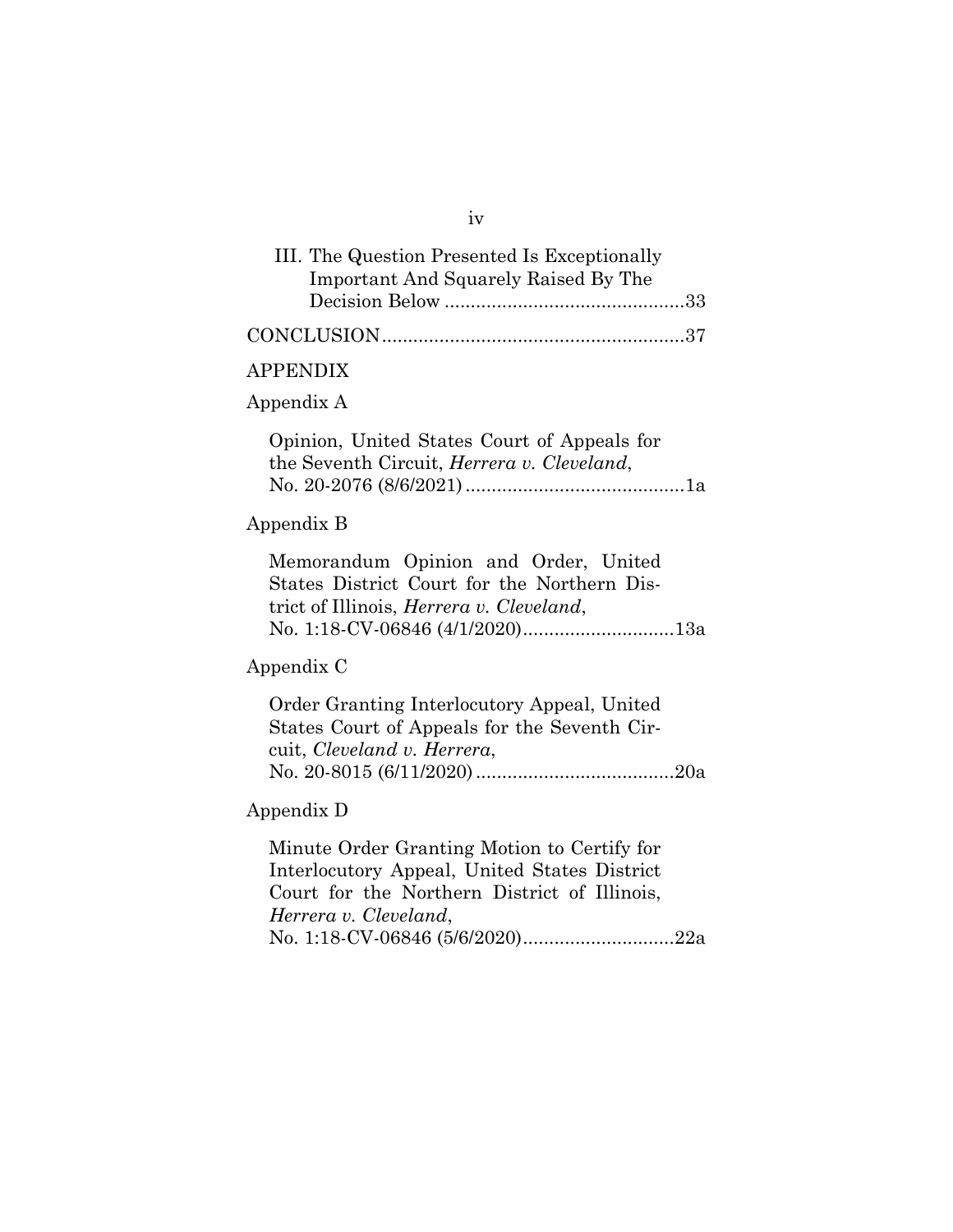# **TABLE OF AUTHORITIES**

Page(s)

## <span id="page-5-0"></span>**CASES**

| Abdell v. City of New York,            |
|----------------------------------------|
| 759 F. Supp. 2d 450 (S.D.N.Y. 2010) 19 |
| Arthur v. Maersk,                      |
| 434 F.3d 196 (3d Cir. 2006) 15, 26     |
| Aslanidis v. U.S. Lines, Inc.,         |
|                                        |
| Averill v. Jones,                      |
| No. 12-CV-599, 2019 WL 3804686         |
|                                        |
| Ayoubi v. Basilone,                    |
| No. 14-CV-0602, 2016 WL 6962189        |
|                                        |
| Ballard v. Williams,                   |
| No. 10-CV-1456, 2012 WL 6138224        |
|                                        |
| Balle v. Nueces County,                |
|                                        |
| Barrow v. Wethersfield Police Dep't,   |
|                                        |
| Biaggi-Pacheco v. City of Plainfield,  |
| No. 16-CV-3511, 2019 WL 413543         |
|                                        |
| Bilik v. Hardy,                        |
| No. 12-CV-04532, 2019 WL 4735394       |
|                                        |

v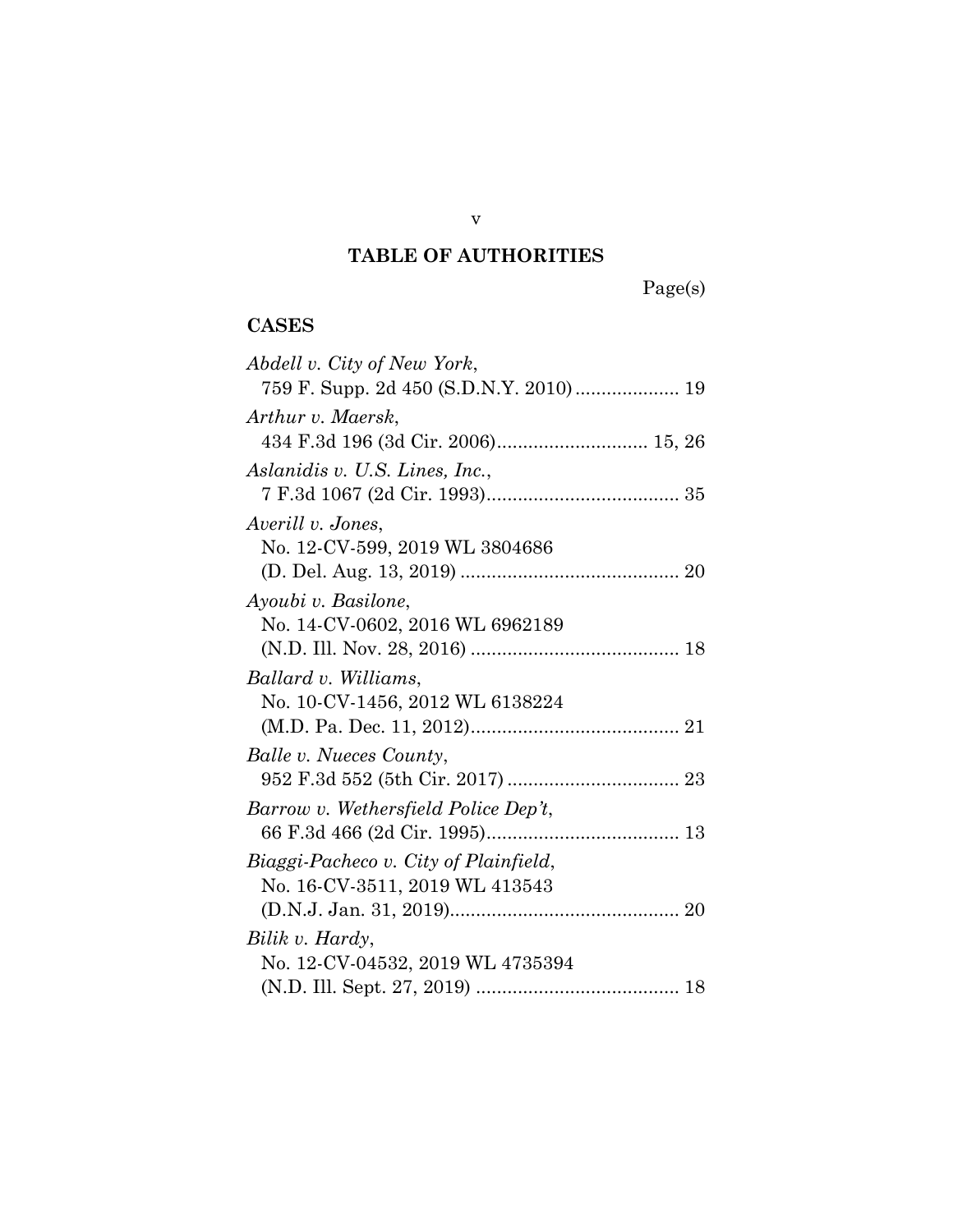| Bishop v. Best Buy, Co. Inc.,              |
|--------------------------------------------|
| No. 08-CV-8427, 2010 WL 4159566            |
|                                            |
| Blaylock v. Guarini,                       |
| No. 09-CV-3638, 2011 WL 1670956            |
|                                            |
| Brainer v. Dart,                           |
| No. 16-CV-6013, 2018 WL 1519154            |
|                                            |
| Brown v. Deleon,                           |
| No. 11-CV-6292, 2013 WL 3812093            |
|                                            |
| Bryant v. Vernoski,                        |
| No. 11-CV-0263, 2012 WL 1132503            |
|                                            |
| Burruss v. Riley,                          |
| No. 15-CV-00065, 2017 WL 880890            |
|                                            |
| Cadmus v. Frederick County Sheriff's Off., |
| No. 15-CV-00053, 2016 WL 5231823           |
|                                            |
| Ceara v. Deacon,                           |
|                                            |
| Cheatham v. City of Chicago,               |
| No. 16-CV-3015, 2016 WL 6217091            |
|                                            |
| Clair v. Cook County,                      |
| No. 16-CV-1334, 2017 WL 1355879            |
|                                            |

vi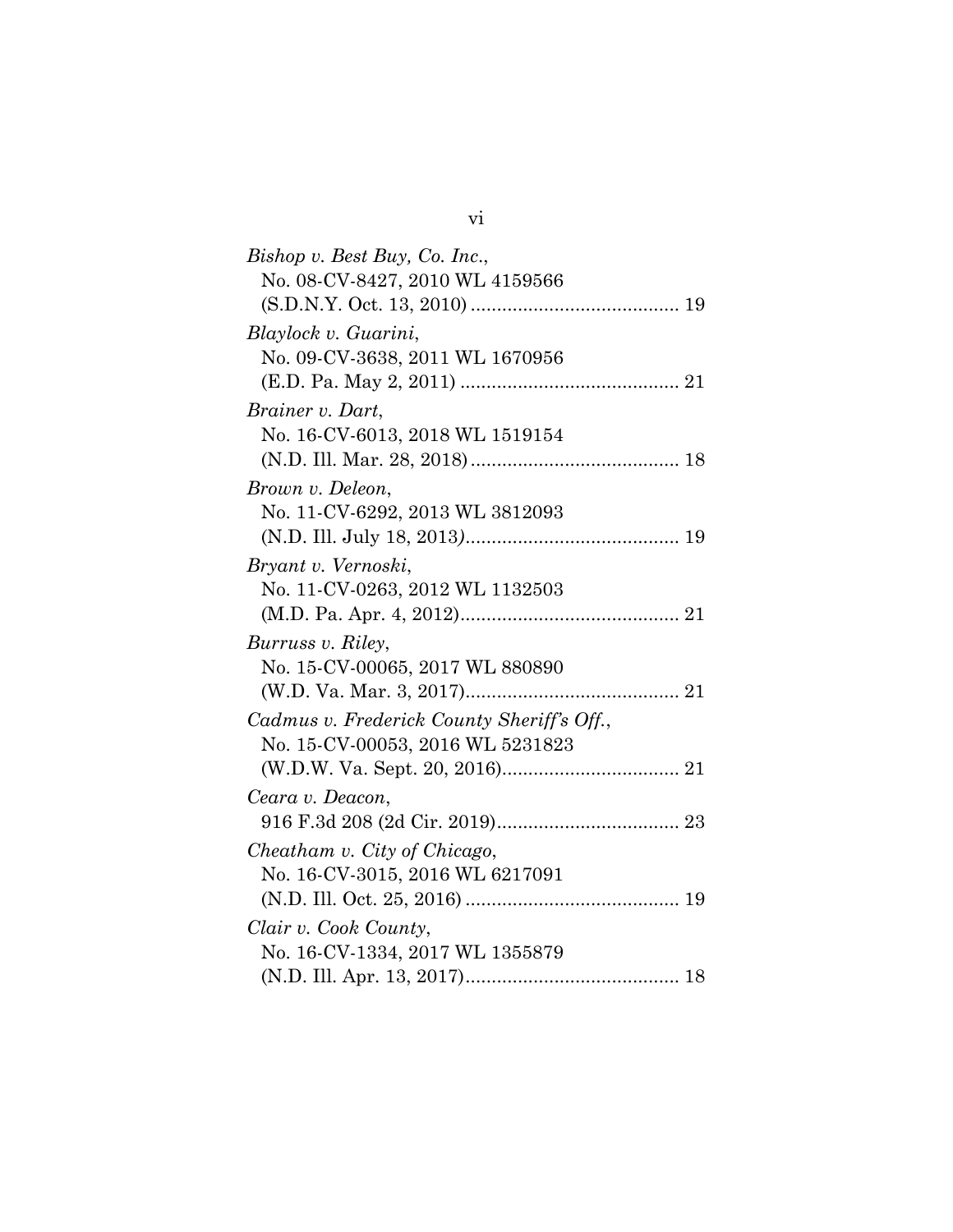| Cox v. Treadway,                         |
|------------------------------------------|
|                                          |
| DaCosta v. City of New York,             |
| No. 15-CV-5174, 2017 WL 5176409          |
|                                          |
| Edwards v. Middlesex County,             |
| No. 08-CV-06359, 2010 WL 2516492         |
|                                          |
| Evans v. Martin,                         |
| No. 12-CV-03838, 2014 WL 2591281         |
|                                          |
| Everett v. Prison Health Servs.,         |
|                                          |
| Ferencz v. Medlock,                      |
|                                          |
| Ferreira v. Marriott Int'l Hotels, Inc., |
|                                          |
| Garrett v. Fleming,                      |
| 362 F.3d 692 (10th Cir. 2004)  14        |
| Garvin v. City of Philadelphia,          |
|                                          |
| Gelin v. Baltimore County,               |
| No. 16-CV-3694, 2017 WL 3868530          |
|                                          |
| Glint Factors v. Schnapp,                |
|                                          |
| Goodman v. Praxair,                      |
|                                          |
| Hall v. Norfolk S. Ry. Co.,              |
|                                          |

# vii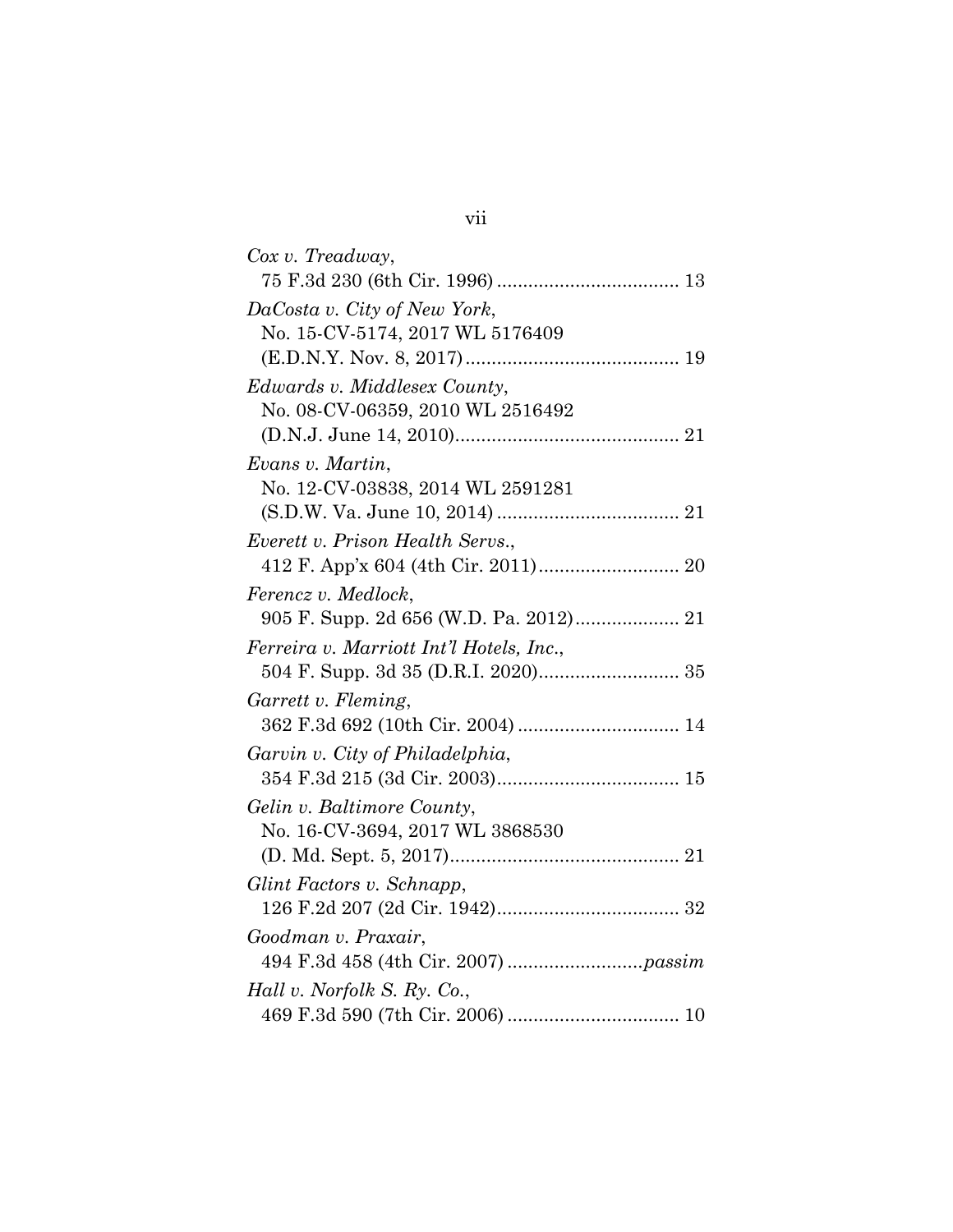| Haroon v. Talbott,                  |
|-------------------------------------|
| No. 16-CV-04720, 2017 WL 4280980    |
|                                     |
| Heglund v. Aitkin County,           |
|                                     |
| Jacobsen v. Osborne,                |
|                                     |
| Jamison v. City of York,            |
| No. 09-CV-1289, 2010 WL 3923158     |
|                                     |
| Karney v. City of Naperville,       |
| No. 15-CV-4608, 2016 WL 6082354     |
|                                     |
| Klinger v. City of Chicago,         |
| No. 15-CV-1609, 2017 WL 736895      |
|                                     |
| Krupski v. Costa Crociere S. p. A., |
|                                     |
| Lopez v. Bucks County,              |
| No. 15-5059, 2016 WL 3612056        |
|                                     |
| McDaniel v. Maryland,               |
| No. 10-CV-00189, 2010 WL 3260007    |
|                                     |
| McGraw v. N.C. Dep't of Corrs.,     |
| No. 19-CV-3116, 2020 WL 5632957     |
|                                     |
| McWilliams v. City of Chicago,      |
| No. 14-CV-3902, 2018 WL 4404653     |
|                                     |

viii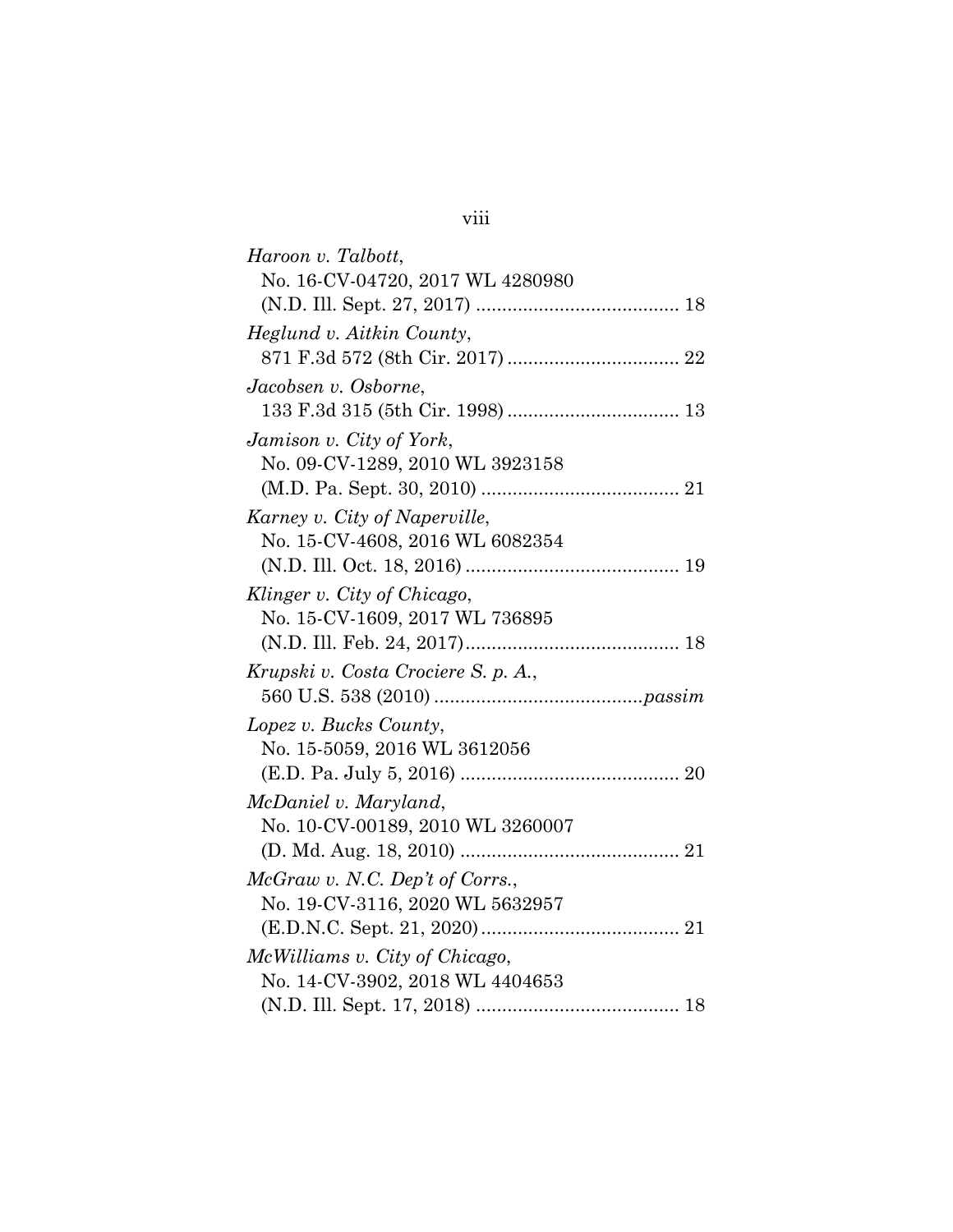| Miller v. Panther II Transp., Inc.,        |
|--------------------------------------------|
| No. 16-CV-04149, 2018 WL 3328135           |
|                                            |
| Montanez v. York City,                     |
| No. 12-CV-1530, 2014 WL 671433             |
|                                            |
| Moore v. Cuomo,                            |
| No. 14-CV-9313, 2017 WL 3263483            |
|                                            |
| Moran v. Polk County,                      |
| No. 18-CV-300, 2020 WL 9893041             |
|                                            |
| Moreno v. City of Pittsburgh,              |
| No. 12-CV-615, 2013 WL 3816666             |
|                                            |
|                                            |
| Powers v. Graff,                           |
|                                            |
| Robinson v. Clipse,                        |
|                                            |
| Roland v. McMonagle,                       |
| No. 12-CV-6331, 2014 WL 2861433            |
|                                            |
| Rumble v. 2nd Ave. Value Stores,           |
| 442 F. Supp. 3d 909 (E.D. Va. 2020) 21, 22 |
| Ryan v. City of Chicago,                   |
| No. 15-CV-9762, 2016 WL 6582570            |
|                                            |
| Sacko v. Trs. of the Univ. of Pa.,         |
| No. 14-CV-831, 2014 WL 5297992             |

ix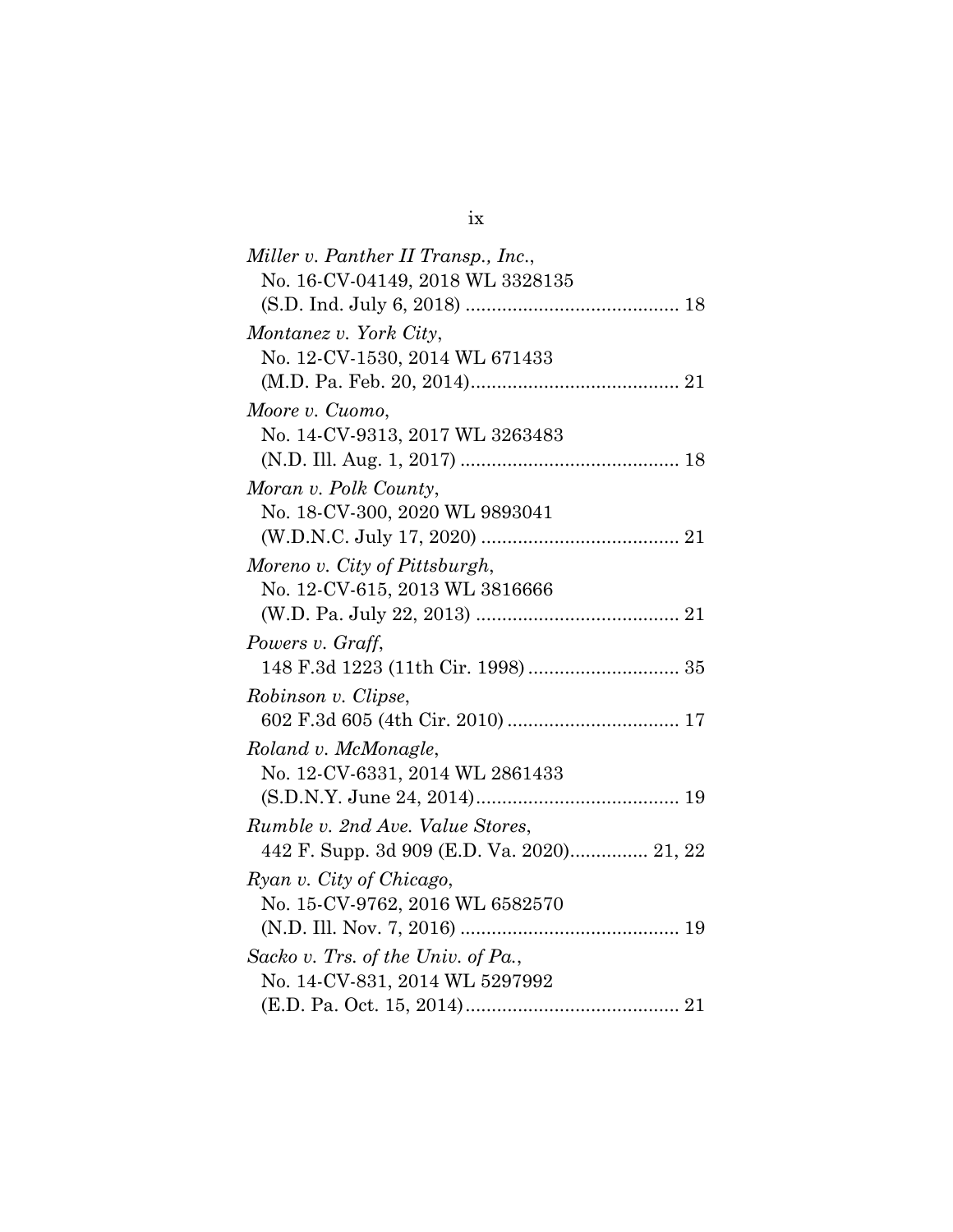| Scanlon v. Lawson,                            |
|-----------------------------------------------|
| No. 16-CV-4465, 2020 WL 605041                |
|                                               |
| Schiavone v. Fortune,                         |
|                                               |
| Singletary v. Pa. Dep't of Corr.,             |
|                                               |
|                                               |
| Smith v. City of Akron,                       |
|                                               |
| Smith v. City of New York,                    |
|                                               |
| Smith v. City of Philadelphia,                |
|                                               |
| Smith v. Ray,                                 |
| No. 08-CV-281, 2011 WL 13371166               |
|                                               |
| Solivan v. Dart,                              |
| 897 F. Supp. 2d 694 (N.D. Ill. 2012)  19      |
| Swartz v. Gold Dust Casino, Inc.,             |
|                                               |
|                                               |
| Touko v. United States,                       |
| No. 20-CV-1113, 2021 WL 2685328               |
|                                               |
| Vandegrift v. City of Roanoke Sheriff's Off., |
| No. 10-CV-00054, 2011 WL 889392               |
|                                               |
| Varlack v. SWC Caribbean, Inc.,               |
| 550 F.2d 171 (3d Cir. 1977) 12, 13, 35        |
|                                               |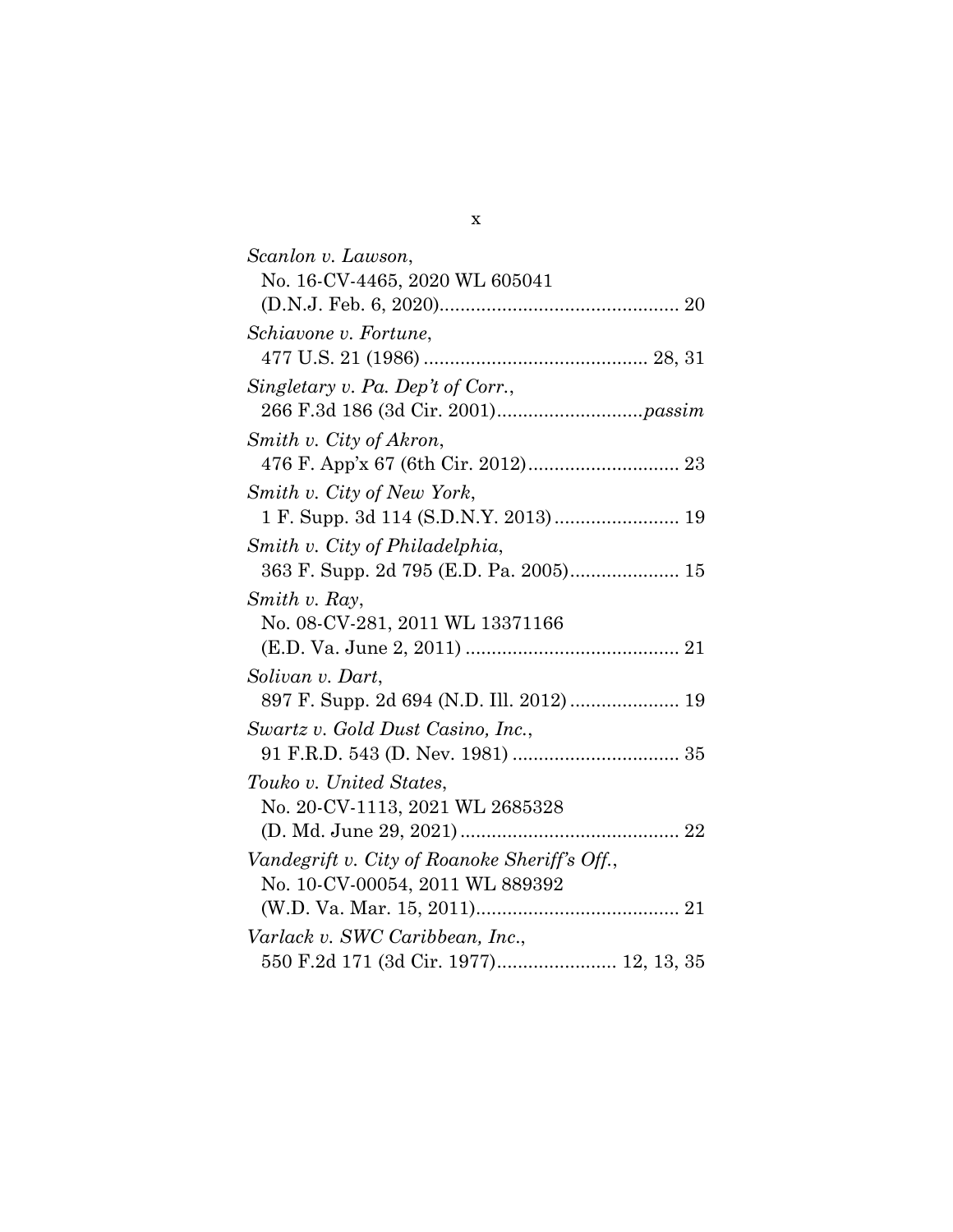| Vaughan v. Foltz,                  |
|------------------------------------|
| No. 16-CV-61, 2019 WL 1265055      |
|                                    |
| Wadis v. Norristown State Hosp.,   |
|                                    |
| Wallace v. Houston,                |
| No. 12-CV-820, 2015 WL 877887      |
|                                    |
| Watson v. Unipress, Inc.,          |
|                                    |
| Wayne v. Jarvis,                   |
| 197 F.3d 1098 (11th Cir. 1999)  14 |
| White v. City of Chicago,          |
| No. 14-CV-3720, 2016 WL 4270152    |
|                                    |
| Wiggins v. Kimberly-Clark Corp.,   |
|                                    |
| Williams v. City of Chicago,       |
| No. 14-CV-6959, 2017 WL 1545772    |
|                                    |
| Williams v. W. Va. Div. of Corr.,  |
| No. 19-CV-00496, 2020 WL 748873    |
|                                    |
| Winzer v. Kaufman County,          |
|                                    |
| Worthington v. Wilson,             |
|                                    |

| m. |  |
|----|--|
| ٩  |  |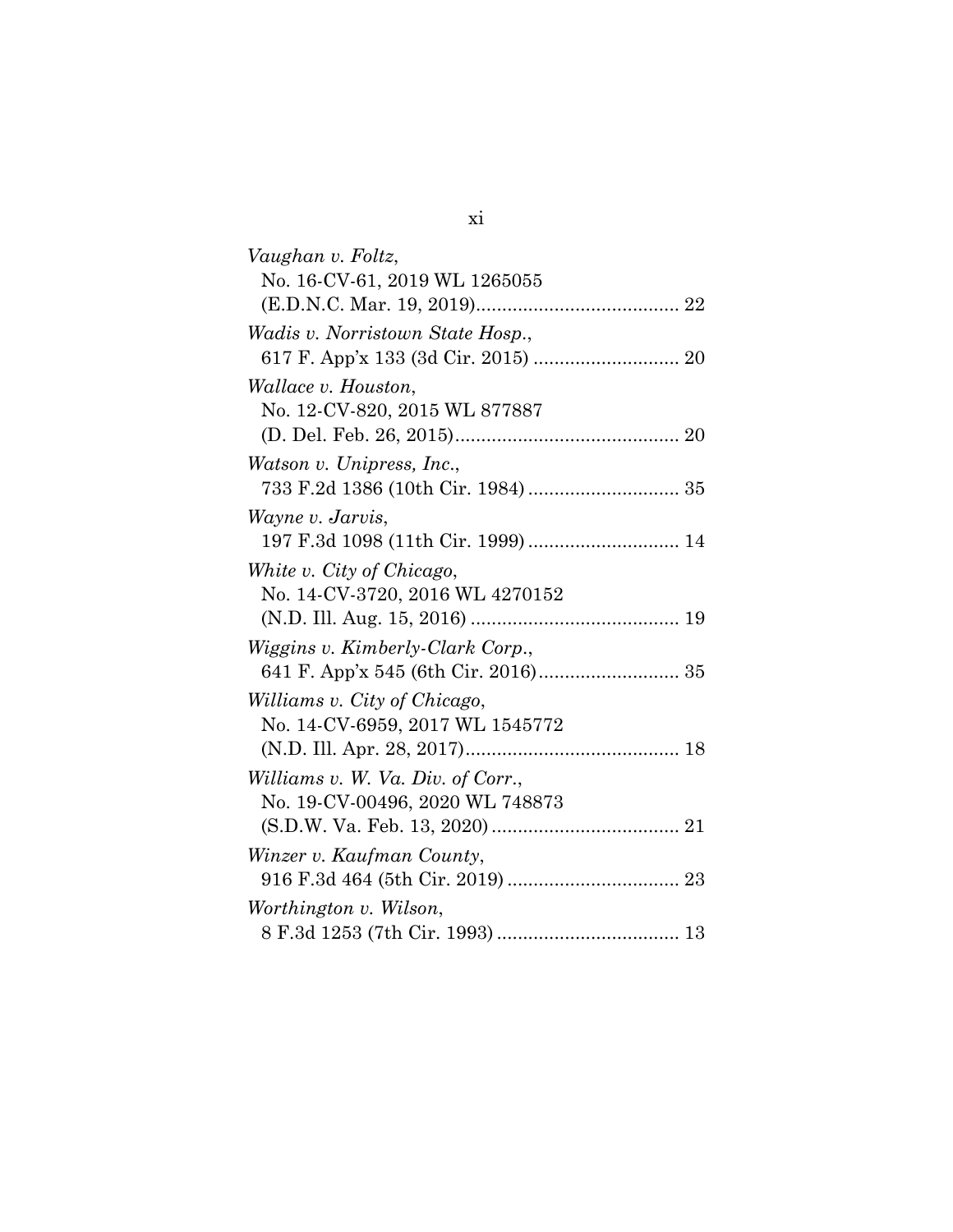## **RULES**

## **OTHER AUTHORITIES**

| Comm. on Rules of Practice & Procedure, Judicial<br>Conferences of the United States, Minutes: June                                                                        |
|----------------------------------------------------------------------------------------------------------------------------------------------------------------------------|
|                                                                                                                                                                            |
| Rebecca S. Engrav, Comment, Relation Back of<br><b>Amendments Naming Previously Unnamed</b>                                                                                |
| Defendants Under Federal Rule of Civil<br><i>Procedure 15(c)</i> , 89 Calif. L. Rev. 1549 (2001)  2                                                                        |
| Stacy H. Farmer, Comment, The United States<br>Supreme Court in Krupski v. Costa Crociere,<br>S.p.A. Creates Additional Ambiguity in the<br><b>Relation Back Doctrine,</b> |
|                                                                                                                                                                            |
| Fed R. Civ. P. 15, advisory committee's note to                                                                                                                            |
| Fed. R. Civ. P. 15, advisory committee's note to                                                                                                                           |
| Jack H. Friedenthal et al., <i>Civil Procedure</i> (6th ed.                                                                                                                |
| Steven S. Gensler & Lumen N. Mulligan, Federal<br><b>Rules of Civil Procedure, Rules and Commentary</b><br>$(2020)$<br>. 2                                                 |
| Joseph W. Glannon et al., Civil Procedure: A                                                                                                                               |
|                                                                                                                                                                            |

# xii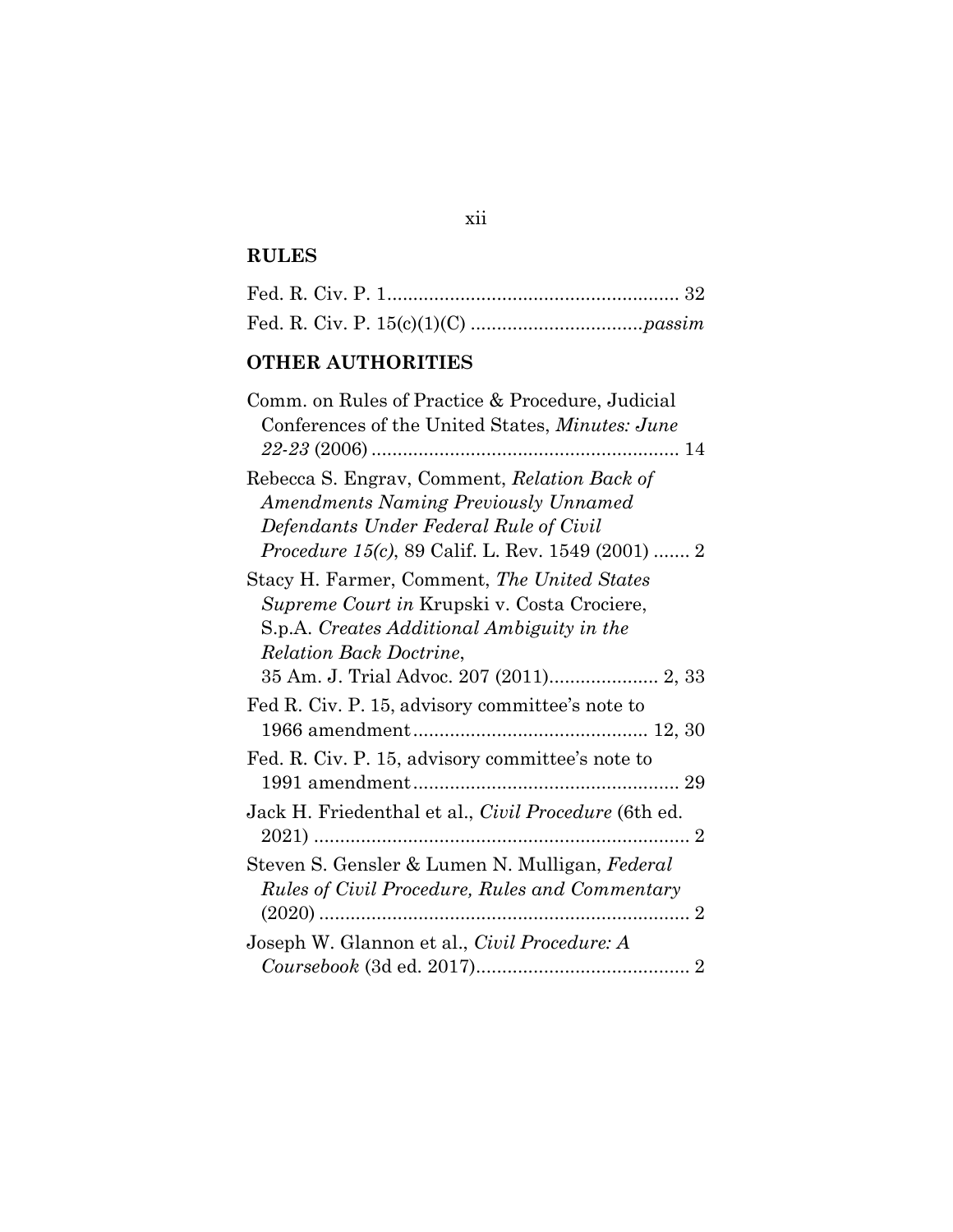# xiii

| Robert A. Lusardi, <i>Rule 15(c) Mistake: The</i>  |
|----------------------------------------------------|
| Supreme Court in Krupski Seeks to Resolve a        |
| Judicial Thicket,                                  |
|                                                    |
| James Moore & Kevin Shirey, Moore's Federal        |
| Rules Pamphlet, Part I: Federal Rules of Civil     |
|                                                    |
| Meg Tomlinson, Note, Krupski and Relation Back     |
| for Claims Against John Doe Defendants,            |
| 86 Fordham L. Rev. 2071 (2018) 2, 33               |
| Edward F. Sherman, Amending Complaints to          |
| Sue Previously Misnamed or Unidentified            |
| Defendants After the Statute of Limitations Has    |
| <i>Run: Questions Remaining from the Krupski</i>   |
| Decision, 15 Nev. L.J. 1329 (2015) 2, 33           |
| Steven S. Sparling, Note, Relation Back of "John"  |
| Doe" Complaints in Federal Court: What You         |
| Don't Know Can Hurt You,                           |
|                                                    |
| A. Benjamin Spencer, Civil Procedure: A            |
| Contemporary Approach (6th ed. 2021) 2             |
| Stephen N. Subrin et al., <i>Civil Procedure</i> : |
| Doctrine, Practice, and Context (6th ed. 2020) 2   |
| Howard M. Wasserman, Civil Rights Plaintiffs       |
| and John Doe Defendants: A Study in Section        |
| 1983 Procedure,                                    |
| 25 Cardozo L. Rev. 793 (2003)  2, 30, 33           |
| Webster's Third New International Dictionary       |
|                                                    |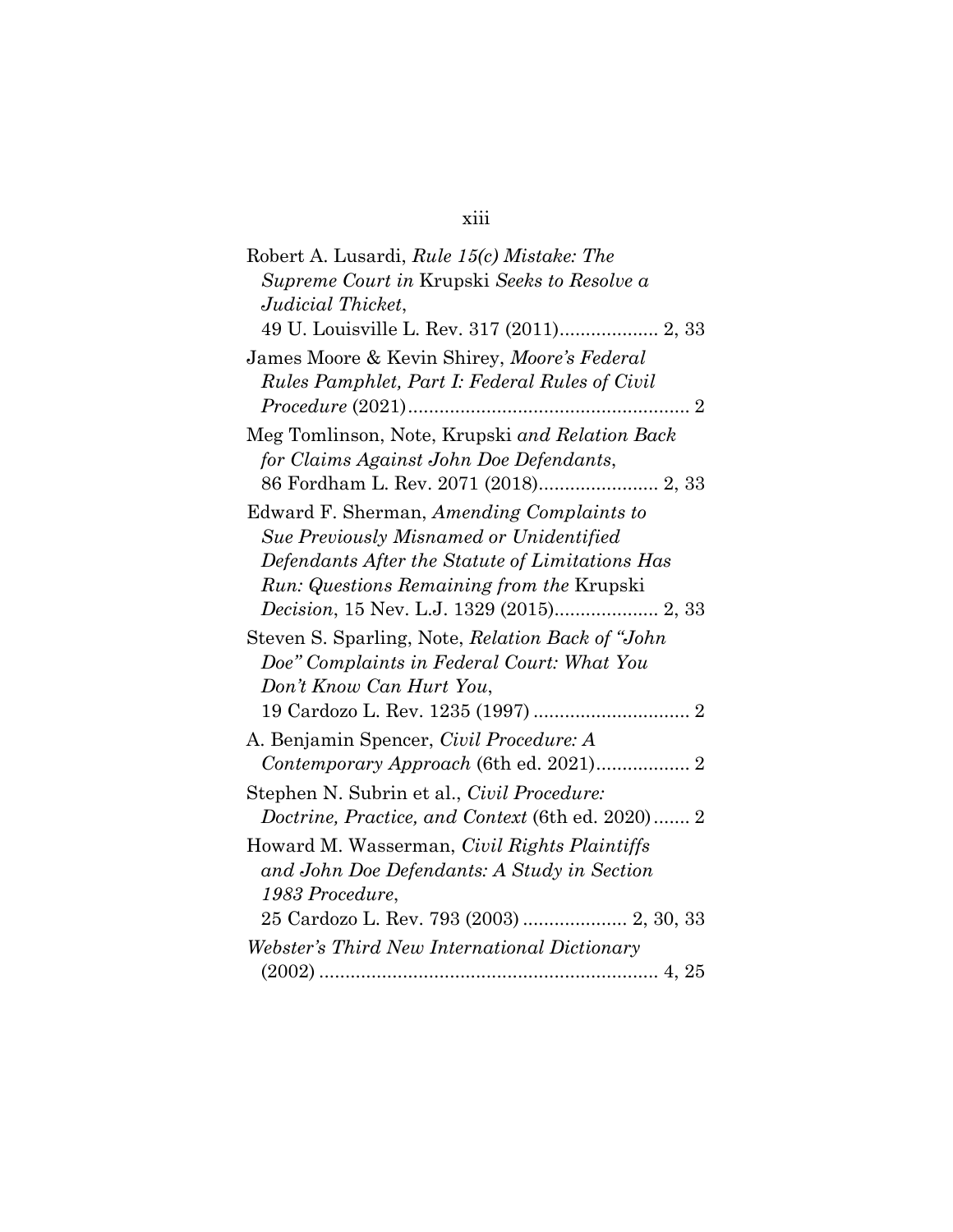# xiv

| 6A Charles Alan Wright, Arthur R. Miller & Mary    |
|----------------------------------------------------|
| Kay Kane, Federal Practice and Procedure (3d       |
|                                                    |
| Brian J. Zeiger et al., A Change to Relation Back, |
| 18 Tex. J. C.L. & C.R. 181 (2013) 2, 31, 33        |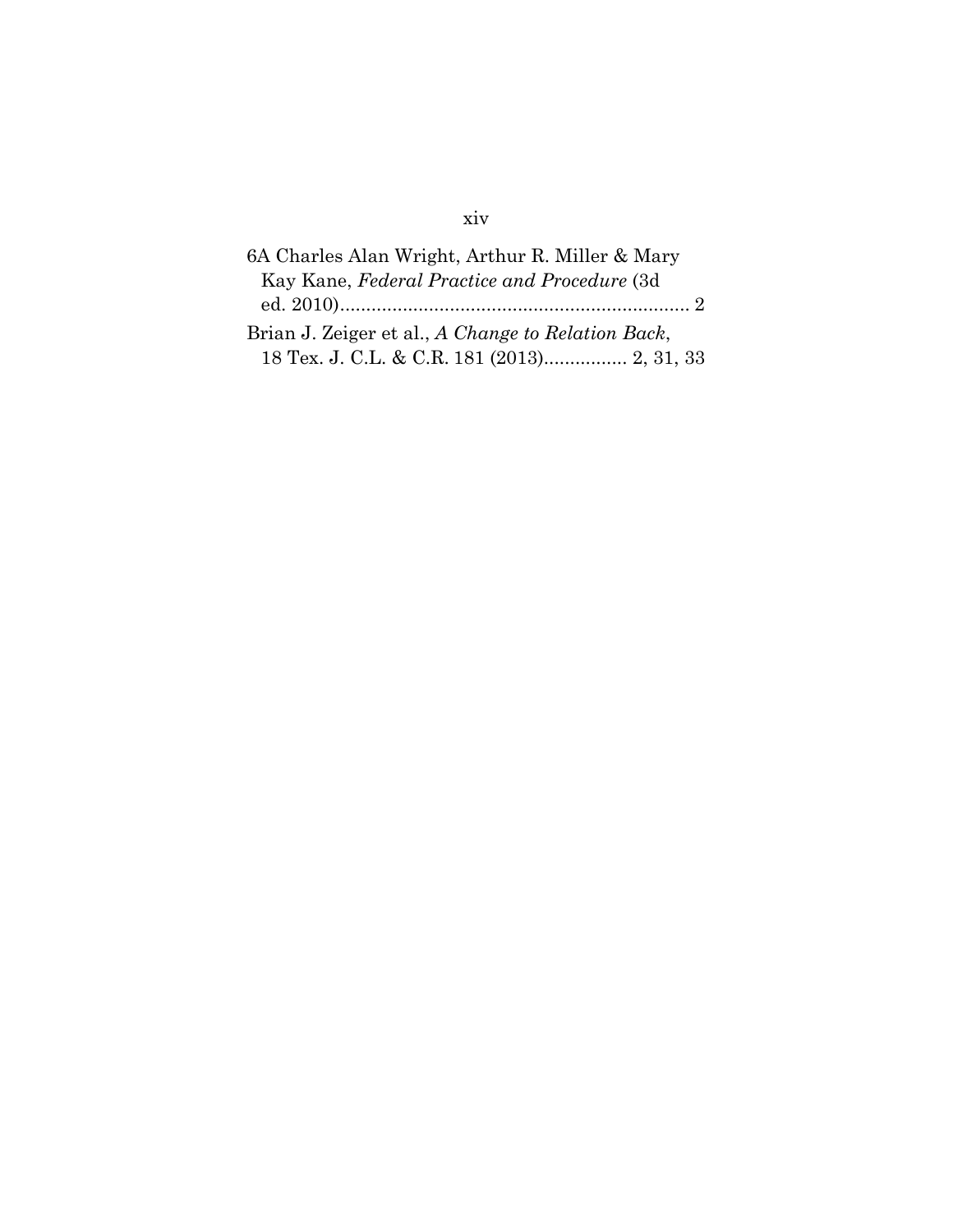#### **INTRODUCTION**

<span id="page-15-0"></span>For 55 years, Federal Rule of Civil Procedure 15(c) has provided that when a plaintiff amends her complaint to change the defendant's name, that amendment relates back to the date of the original complaint if the newly named defendant (1) received notice of the action such that he will not be prejudiced in defending on the merits and (2) knew or should have known that the action would have been brought against him, but for a mistake concerning the proper party's identity. Fed. R. Civ. P.  $15(c)(1)(C)$ .

For nearly 30 of those years, the courts of appeals have been divided over the Rule's application when the plaintiff uses John Doe placeholders in her original complaint and then substitutes in the proper defendants once she obtains their names. Six circuits hold that the substitution of a named defendant for a Doe defendant never relates back under Rule  $15(c)(1)(C)$  because the plaintiff's initial use of a Doe placeholder indicates inadequate knowledge rather than a "mistake." Two circuits have rejected this approach as improperly imposing a state of mind requirement on the plaintiff when the Rule's text and purpose focus solely on the defendant's notice and knowledge that he should have been named as the proper party to the suit. The split is so well estab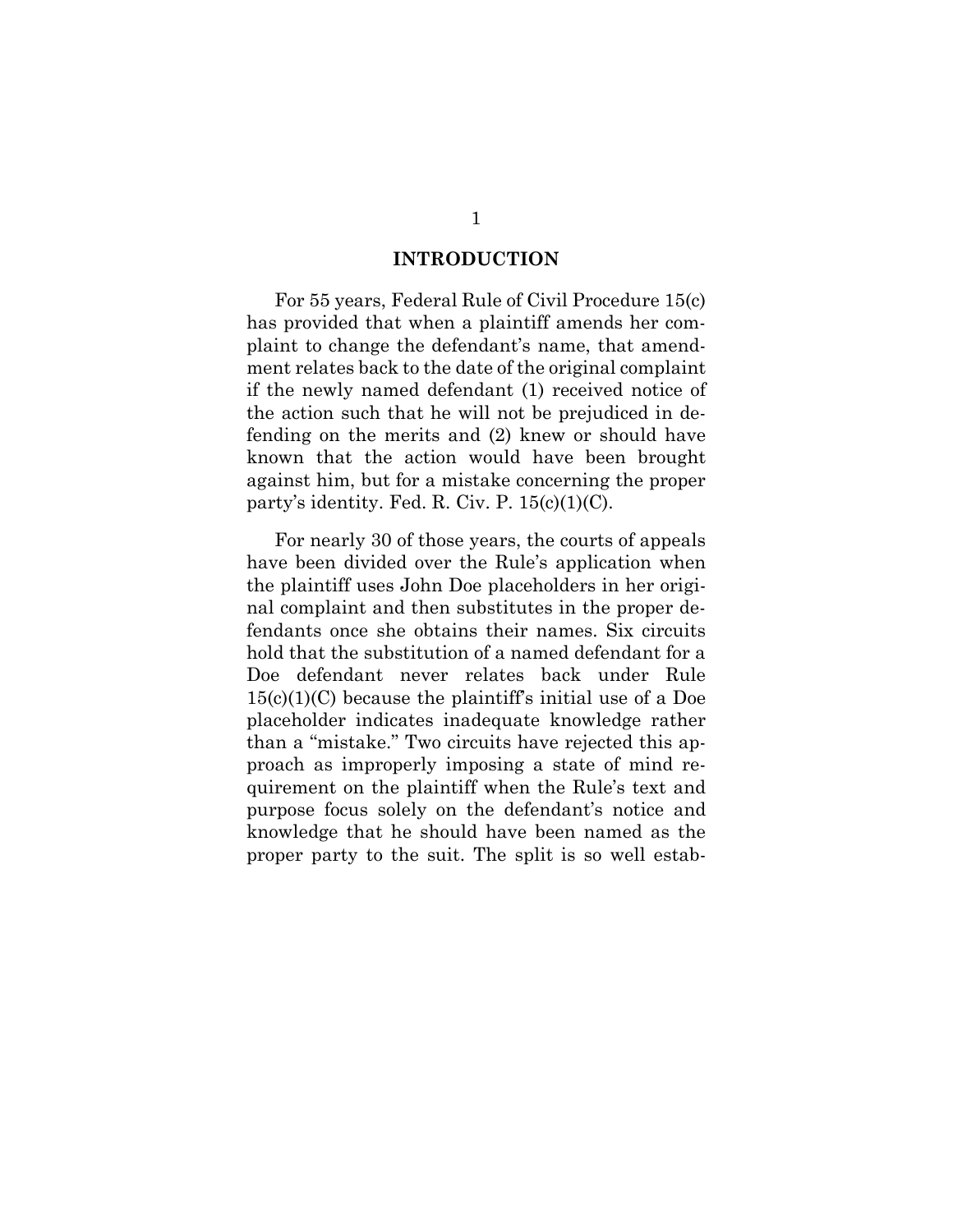lished that it appears in over a dozen law review articles,[1](#page-16-0) civil procedure treatises,[2](#page-16-1) and law school textbooks.[3](#page-16-2)

<span id="page-16-0"></span><sup>1</sup> *See, e.g.*, Meg Tomlinson, Note, Krupski *and Relation Back for Claims Against John Doe Defendants*, 86 Fordham L. Rev. 2071, 2084-96 (2018); Edward F. Sherman, *Amending Complaints to Sue Previously Misnamed or Unidentified Defendants After the Statute of Limitations Has Run: Questions Remaining from the*  Krupski *Decision*, 15 Nev. L.J. 1329, 1337-38 (2015); Brian J. Zeiger et al., *A Change to Relation Back*, 18 Tex. J. C.L. & C.R. 181, 186-94 (2013); Stacy H. Farmer, Comment, *The United States Supreme Court in* Krupski v. Costa Crociere, S.p.A. *Creates Additional Ambiguity in the Relation Back Doctrine*, 35 Am. J. Trial Advoc. 207, 215-16 (2011); Robert A. Lusardi, *Rule 15(c) Mistake: The Supreme Court in* Krupski *Seeks to Resolve a Judicial Thicket*, 49 U. Louisville L. Rev. 317, 333 (2011); Howard M. Wasserman, *Civil Rights Plaintiffs and John Doe Defendants: A Study in Section 1983 Procedure*, 25 Cardozo L. Rev. 793, 818 (2003); Rebecca S. Engrav, Comment, *Relation Back of Amendments Naming Previously Unnamed Defendants Under Federal Rule of Civil Procedure 15(c)*, 89 Calif. L. Rev. 1549, 1570-73 (2001); Steven S. Sparling, Note, *Relation Back of "John Doe" Complaints in Federal Court: What You Don't Know Can Hurt You*, 19 Cardozo L. Rev. 1235, 1245 (1997).

<span id="page-16-1"></span><sup>2</sup> *See, e.g*., James Moore & Kevin Shirey, *Moore's Federal Rules Pamphlet, Part I: Federal Rules of Civil Procedure* 220-21 (2021); Steven S. Gensler & Lumen N. Mulligan, *Federal Rules of Civil Procedure, Rules and Commentary* 451 (2020); 6A Charles Alan Wright, Arthur R. Miller & Mary Kay Kane, *Federal Practice and Procedure* § 1498.3 (3d ed. 2010); Jack H. Friedenthal et al., *Civil Procedure* 322-23 (6th ed. 2021).

<span id="page-16-2"></span><sup>3</sup> *See, e.g*., A. Benjamin Spencer, *Civil Procedure: A Contemporary Approach* 508-517 (6th ed. 2021); Stephen N. Subrin et al., *Civil Procedure: Doctrine, Practice, and Context* 319-27 (6th ed. 2020); Joseph W. Glannon et al., *Civil Procedure: A Coursebook* 600 (3d ed. 2017).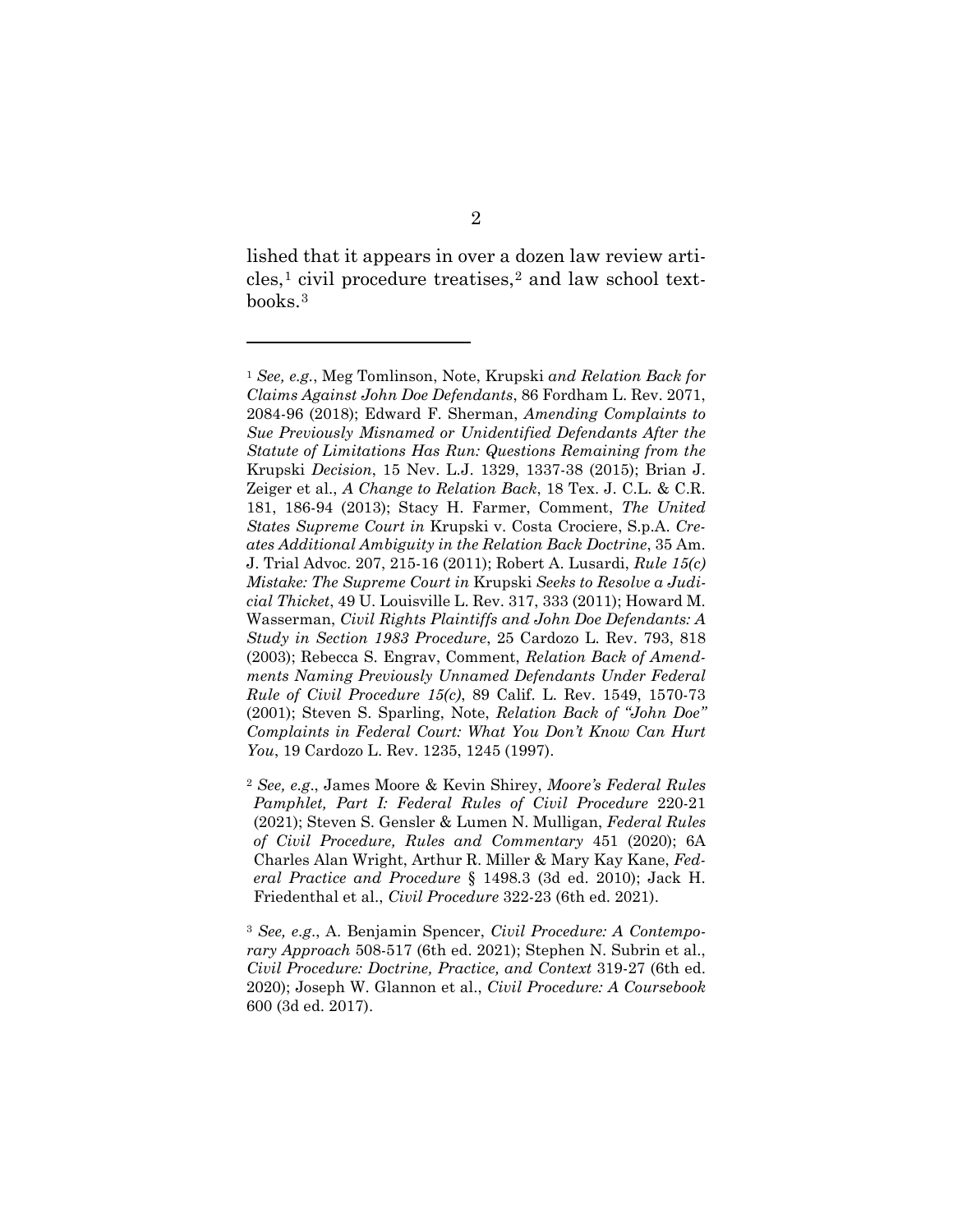In 2010, this Court issued a decision that many lower courts understood to resolve the issue in favor of the minority side of the split. *Krupski v. Costa Crociere S. p. A.*, 560 U.S. 538 (2010), holds that Rule 15(c)(1)(C) "asks what the prospective *defendant* knew or should have known" within the statute of limitations, "not what the *plaintiff* knew or should have known at the time of filing her original complaint." *Id.* at 548 (emphasis in original). In the years that followed, dozens of district court decisions concluded that *Krupski* abrogated the majority circuit rule barring relation back for Doe substitutions based on the plaintiff's state of mind. *Infra* pp. 18-22.

Over the last few years, however, four of the circuits on the majority side of the split have recommitted to their position that Rule 15(c)(1)(C) excludes Doe substitutions, most recently the Seventh Circuit in the decision below. The split is thus now entrenched and in need of this Court's resolution.

This Court's review is especially warranted because the majority position conflicts with Rule 15(c)'s text and purpose. As the Court explained in *Krupski*, the phrase "a mistake concerning the proper party's identity" is not a separate state of mind requirement imposed on the plaintiff, but a dependent clause describing the defendant's knowledge that he is the proper party to the suit. 560 U.S. at 548-50. Where the plaintiff uses a Doe placeholder, it plainly signals that she intends to sue the person whose actions the complaint attributes to the Doe defendant, but she lacks the necessary information to properly name him. If that person has timely notice of the suit and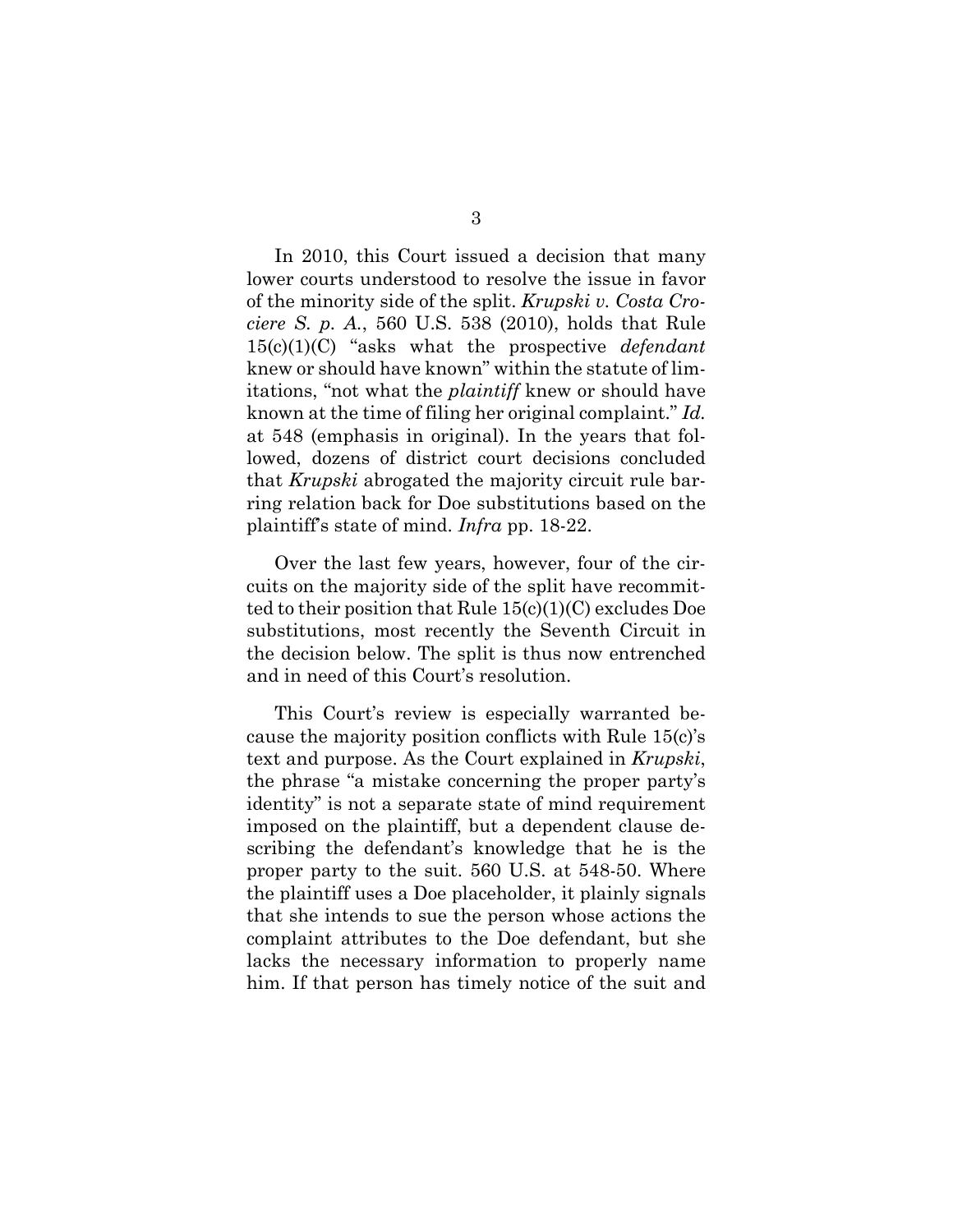recognizes or should recognize himself as the Doe defendant, Rule  $15(c)(1)(C)$ 's requirements are satisfied.

The majority reading also errs by defining "mistake" to exclude pleading deficiencies resulting from lack of knowledge rather than accident. As *Krupski* explains, the word "mistake" includes "'a wrong action or statement proceeding from faulty judgment, *inadequate knowledge*, or inattention[.]'" 560 U.S. at 548- 49 (quoting *Webster's Third New International Dictionary* 1446 (2002) (emphasis added)). Doe placeholders are a convention used by plaintiffs when they have no choice but to name the wrong defendant because they lack knowledge as to the proper defendant's identity. The fact that the plaintiff realizes she is unable to name the proper defendant does not make naming the wrong defendant any less of a mistake.

Rule  $15(c)(1)(C)$ 's textual focus on the defendant's knowledge, rather than the plaintiff's state of mind, is consistent with its purpose: "to balance the interests of the defendant protected by the statute of limitations with the preference expressed in the Federal Rules of Civil Procedure in general, and Rule 15 in particular, for resolving disputes on their merits." *Krupski*, 560 U.S. at 550. Categorically excluding Doe substitutions from relation back provides an unwarranted "windfall," *id.*, for defendants who knew full well within the notice period that they were the proper parties to the suit. And it creates perverse incentives: A plaintiff who names only the state as the defendant, or who names the wrong state officers in the original complaint, can pursue relation back to substitute in the names of the correct state officers,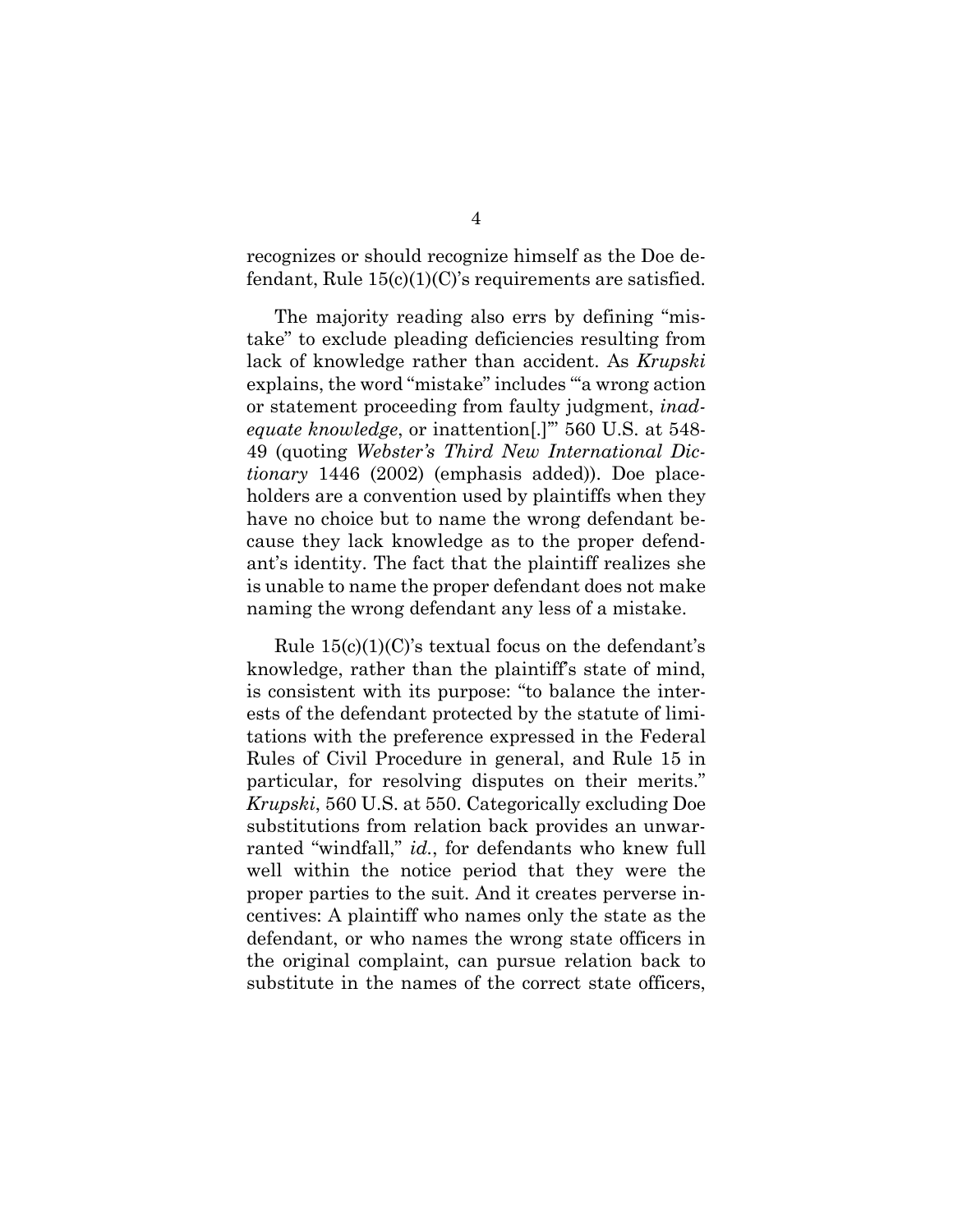but a plaintiff who more cautiously uses Doe placeholders until she can confirm the correct state officers' identities cannot. Perversely, under the majority rule, a plaintiff who is unsure of the names of the individuals who injured her is better off taking her best guess at the defendants' names than she is signaling her uncertainty with Doe placeholders.

The question presented is exceptionally important, arising in hundreds of cases involving a wide range of subject matters. *Infra* pp. 34-36. And it is squarely raised by the decision below with no vehicle problems. The Court should take this opportunity to resolve the division of authority and ensure that the lower courts are applying Rule  $15(c)(1)(C)$  in accord with its text and purpose, with common sense, and with this Court's precedent.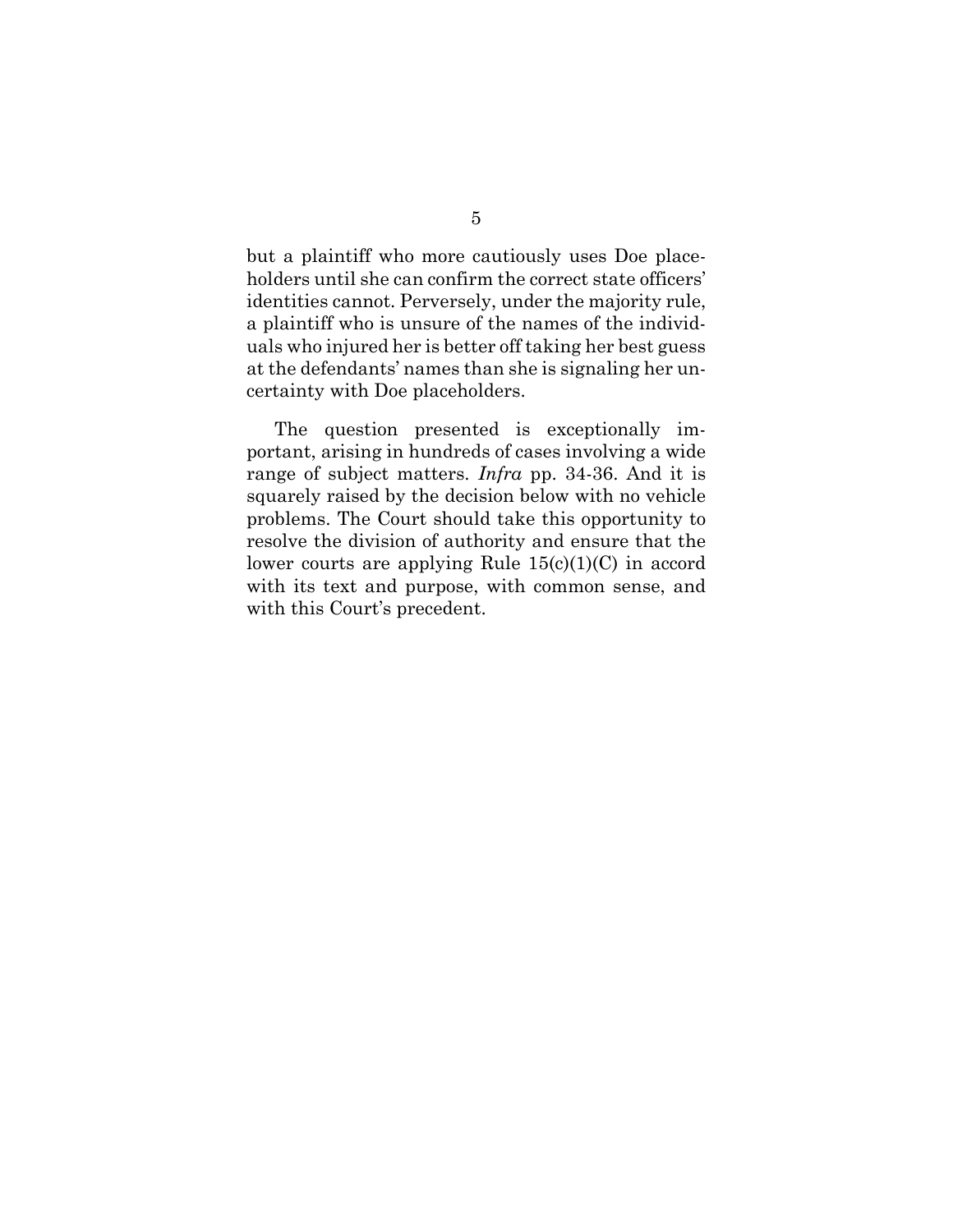#### **OPINIONS AND ORDERS BELOW**

<span id="page-20-0"></span>The opinion of the court of appeals is reported at 8 F.4th 493 (7th Cir. 2021). Pet. App. 1a-12a. The opinion of the district court denying respondents' motion to dismiss is unreported and available at 2020 WL 1548954 and entry 54 on the docket for *Herrera v. Cleveland*, No. 18-CV-06846 (N.D. Ill. Apr. 1, 2020). Pet. App. 13a-19a.

The order of the court of appeals granting respondents' petition for permission to appeal under 28 U.S.C. § 1292(b) is unreported and appears as entry 5 on the docket for *Cleveland v. Herrera*, No. 20-8015 (7th Cir. June 11, 2020). Pet. App. 20a-21a. The district court's minute order granting respondents' motion to certify for interlocutory appeal is unreported and appears as entry 58 on the docket for *Herrera v. Cleveland*, No. 18-CV-06846 (N.D. Ill. May 6, 2020). Pet. App. 22a.

#### **JURISDICTION**

<span id="page-20-1"></span>The Seventh Circuit entered judgment on August 6, 2021. Pet. App. 1a. On October 26, 2021, Justice Barrett extended the time within which to file a petition for a writ of certiorari to and including November 19, 2021. This Court has jurisdiction under 28 U.S.C.  $§ 1254(1).$ 

#### <span id="page-20-2"></span>**STATUTORY AND CONSTITUTIONAL PROVISIONS INVOLVED**

Federal Rule of Civil Procedure 15(c)(1) provides: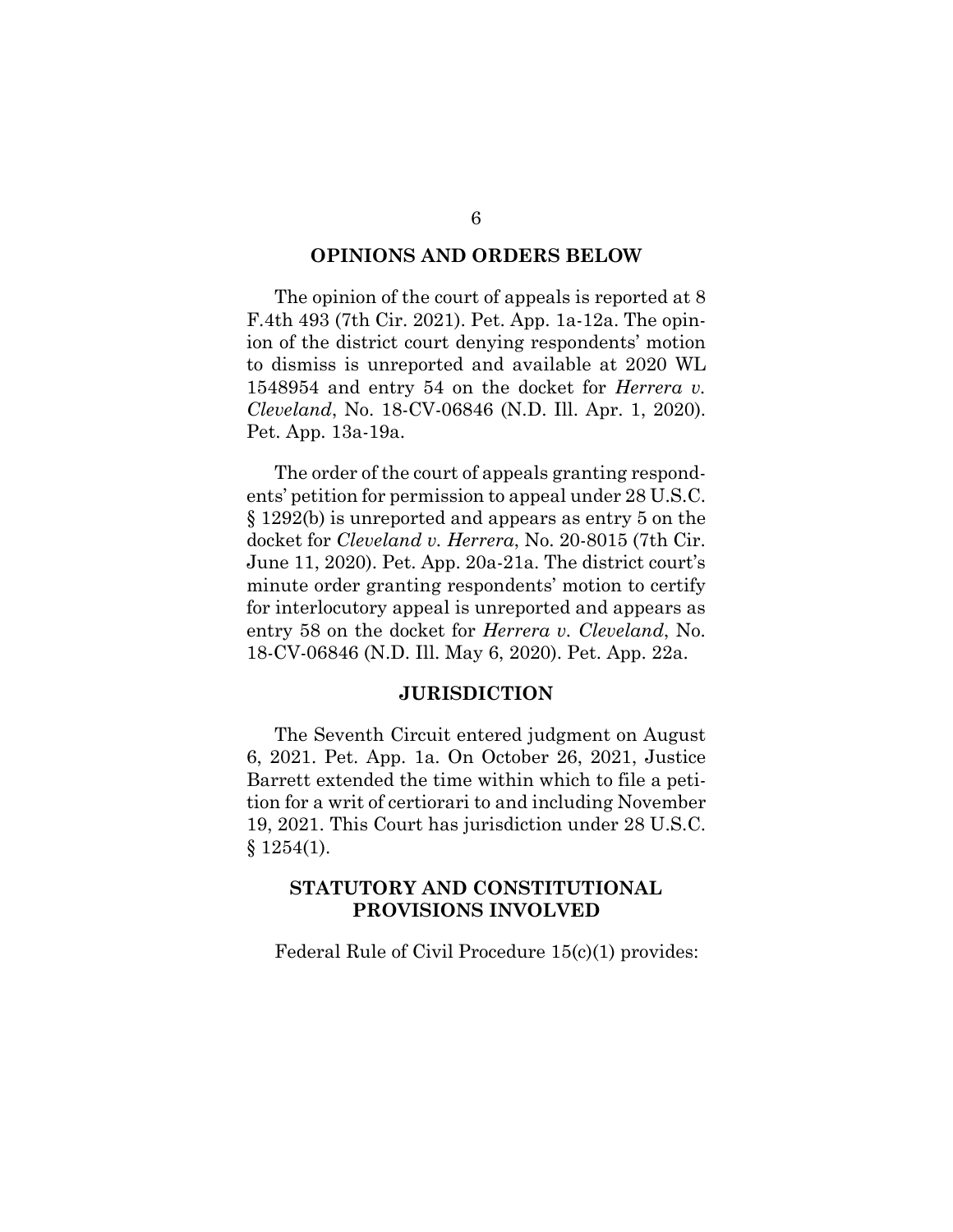*When an Amendment Relates Back*. An amendment to a pleading relates back to the date of the original pleading when:

(A) the law that provides the applicable statute of limitations allows relation back;

(B) the amendment asserts a claim or defense that arose out of the conduct, transaction, or occurrence set out—or attempted to be set out—in the original pleading; or

(C) the amendment changes the party or the naming of the party against whom a claim is asserted, if Rule  $15(c)(1)(B)$  is satisfied and if, within the period provided by Rule 4(m) for serving the summons and complaint, the party to be brought in by amendment:

(i) received such notice of the action that it will not be prejudiced in defending on the merits; and

(ii) knew or should have known that the action would have been brought against it, but for a mistake concerning the proper party's identity.

#### **STATEMENT OF THE CASE**

<span id="page-21-0"></span>**1.** In October 2016, petitioner Justin Herrera was in pretrial detention at the Cook County Jail in Chicago, Illinois. Pet. App. 2a. After a court appearance, he was placed in a holding cell with a group of other detainees to await escort back to their usual cells. Pet. App. 14a-15a. Three correctional officers were assigned to monitor the holding cell. Pet. App. 3a. One detainee began to threaten Herrera, accusing him of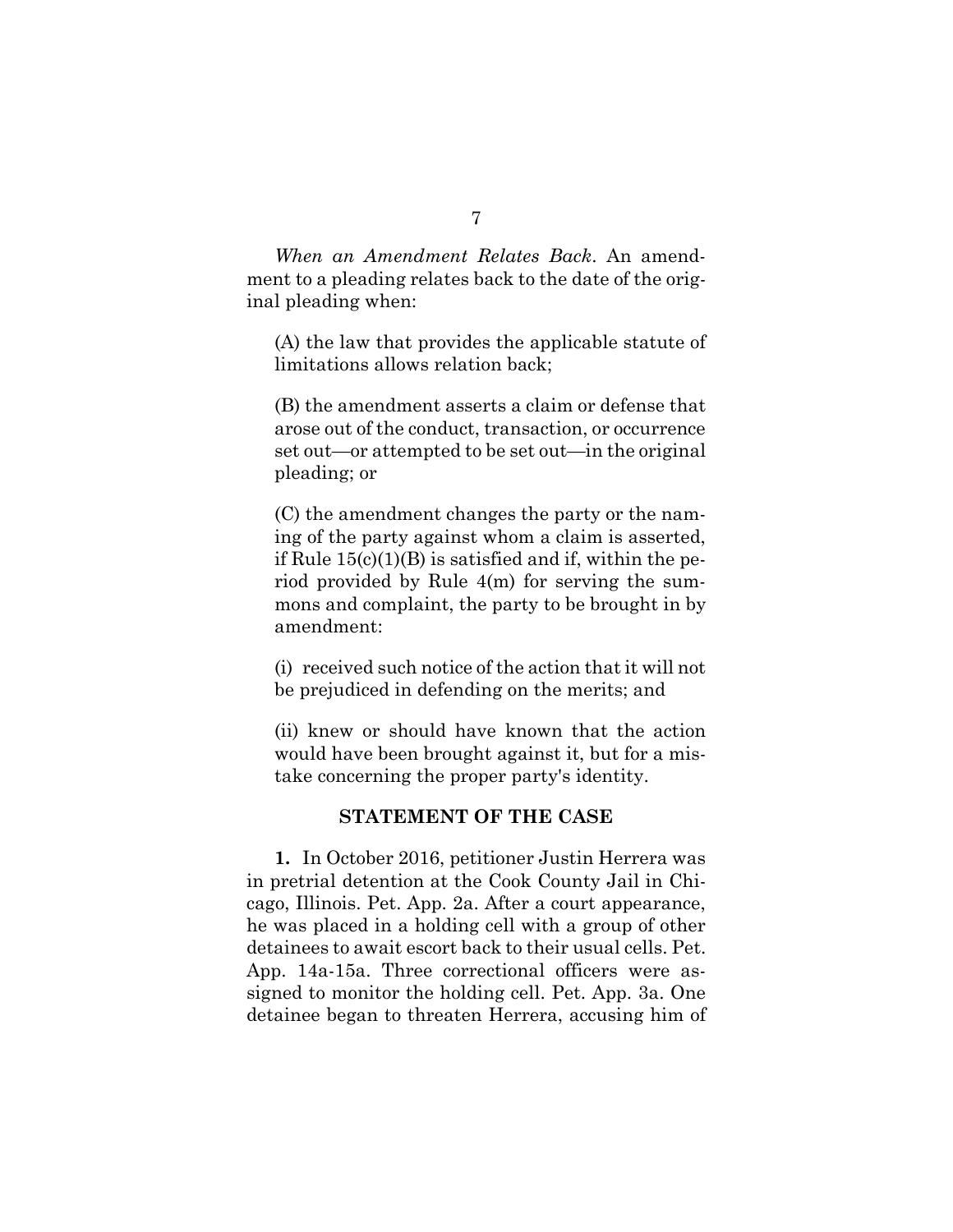affiliation with a rival gang. Pet. App. 2a. As the situation intensified, Herrera banged on the cell door and called to the officers for help, alerting them he was in danger. *Id.* One officer approached the cell to observe the situation but then walked away, disregarding Herrera's request for protection. *Id.* Once the officer was gone, the aggressive detainee and eight others attacked Herrera. *Id.* Herrera continued calling for help during the assault, but none of the officers responded. Pet. App. 15a.

After the assault, an officer returned to remove Herrera from the cell. Pet. App. 2a. Although Herrera suffered severe injuries, the officers waited two hours before taking him to the jail's health clinic, and an additional six hours before transporting him to a hospital. *Id.*

**2.** In October 2018, within the two-year statute of limitations provided by Illinois law, Herrera filed a pro se complaint against the three officers assigned to monitor the holding cell at the time of the attack. Pet. App. 3a. He alleged due process violations under 42 U.S.C. § 1983 based on the officers' failure to protect him from the assault and their delay in getting him medical care for his injuries. Pet. App. 1a, 3a.

Because he did not know the officers' names, Herrera listed three "John Doe" defendants as nominal placeholders in the complaint until he could determine their identities. Pet. App. 3a. The district court added the Cook County sheriff, who supervised the officers, as a nominal defendant and directed the U.S. Marshal to serve him. *Id.* The court denied Herrera's request for the appointment of counsel. *Id.*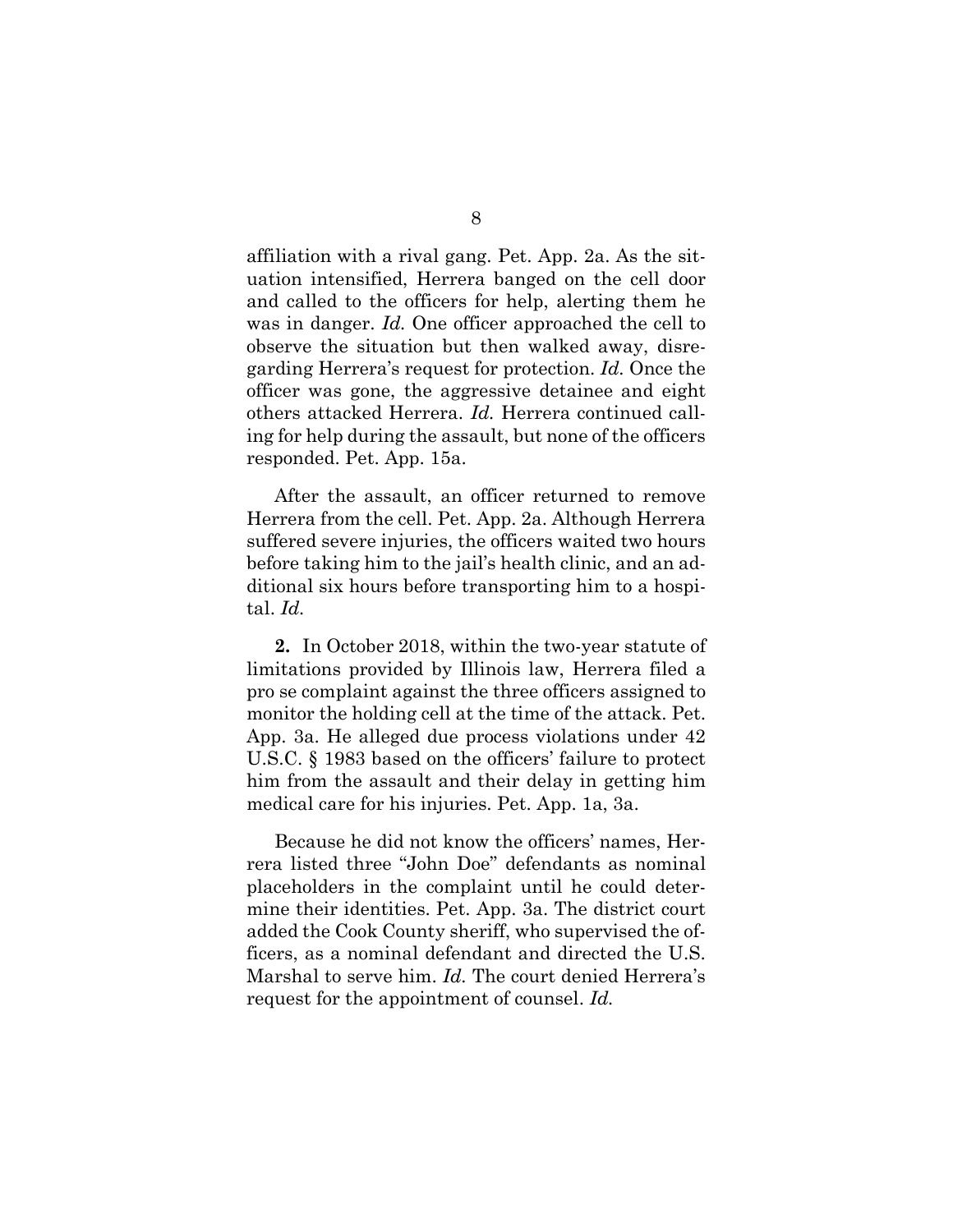Herrera sent two letters to the sheriff requesting the "name, badge number, and the rank" of the officers assigned to supervise the holding cell when he was assaulted. Pet. App. 3a-4a. The sheriff provided sufficient information for Herrera to identify two of the three intended defendants. Pet. App. 4a. Based on Herrera's inability to identify the third officer from the information provided to him, the district court concluded that Herrera "could not effectively prosecute the case because he was incarcerated" and appointed counsel to represent him. Pet. App. 16a.

In October 2019, Herrera filed an amended complaint naming respondents Teresa Cleveland and Samuel Diaz as two of the Doe officers. *Id.* After further discovery by his counsel, Herrera filed a second amended complaint in December 2019 naming respondent Enrique Martinez as the third officer. *Id.* 

**3.** The officers moved to dismiss the suit as time barred because Herrera did not correctly name them until after the statute of limitations had run. Pet. App. 4a. Respondents argued that Rule  $15(c)(1)(C)$ 's requirements for relation back were not satisfied because Herrera's use of Doe placeholders resulted from lack of knowledge and thus failed to qualify as a "mistake" for Rule  $15(c)(1)(C)$  purposes. Pet. App. 4a, 18a.

The district court denied the motion. The court acknowledged Seventh Circuit precedent holding that Doe substitutions never relate back under Rule 15(c)(1)(C) because no "mistake" occurs where "the plaintiff simply lacks knowledge concerning, or is ignorant of, the identity of the prospective defendant." Pet. App. 17a (citing *Hall v. Norfolk S. Ry. Co.*, 469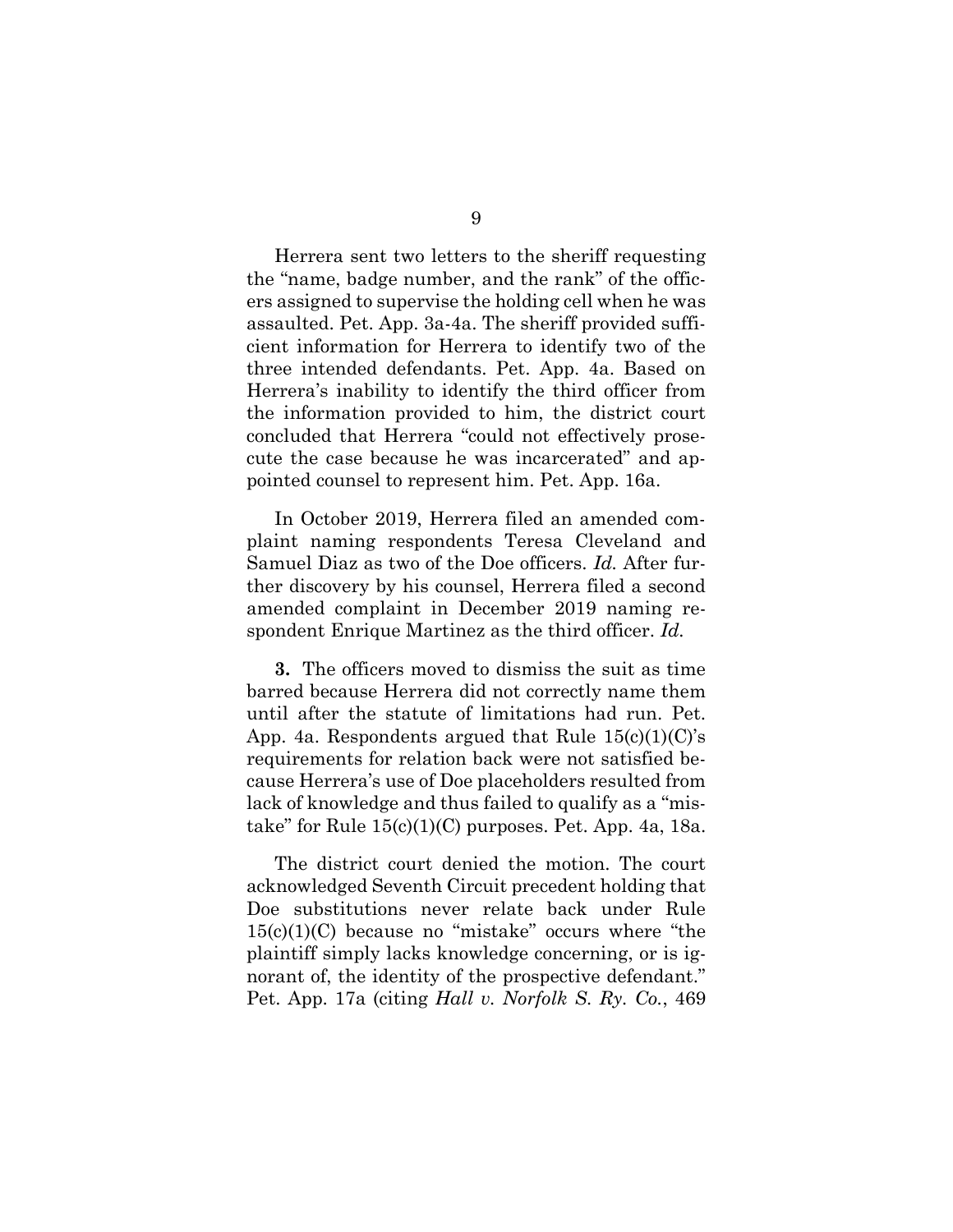F.3d 590, 596 (7th Cir. 2006)). The district court concluded, however, that *Hall* had been abrogated by this Court's more recent decision in *Krupski v. Costa Cociere S.p.A.*, 560 U.S. 538, 541 (2010)). Pet. App. 17a-18a.

The district court explained that it agreed with the "many courts in this district" that had concluded that the Seventh Circuit's prior rationale for barring Doe substitutions from relation back—i.e., that plaintiffs used Doe placeholders due to lack of knowledge rather than error—could not be reconciled with *Krupski*'s instruction that relation back under Rule  $15(c)(1)(C)$ "'depends on what the party to be added knew or should have known, not on the amending party's knowledge or its timeliness in seeking to amend the pleading.'" Pet. App. 17a-18a (quoting *Krupski*, 560 U.S. at 541). Noting the absence of any evidence indicating that respondents lacked timely notice of the complaint or failed to understand that they were the proper defendants to the suit, the district court denied respondents' motion to dismiss. Pet. App. 18a-19a.

**4.** The district court granted respondents' motion to certify an interlocutory appeal under 28 U.S.C. § 1292(b), and the Seventh Circuit accepted the appeal. Pet App. 20a-22a. The Seventh Circuit then reversed the district court's ruling regarding Rule  $15(c)(1)(C)$ . The court of appeals acknowledged that it was "difficult to reconcile the result in *Hall …* with *Krupski*," yet concluded that this irreconcilability did "not change *Hall*'s persuasiveness in its discussion of John Doe cases." Pet. App. 9a. The court reasoned that "[n]aming a John Doe defendant as a nominal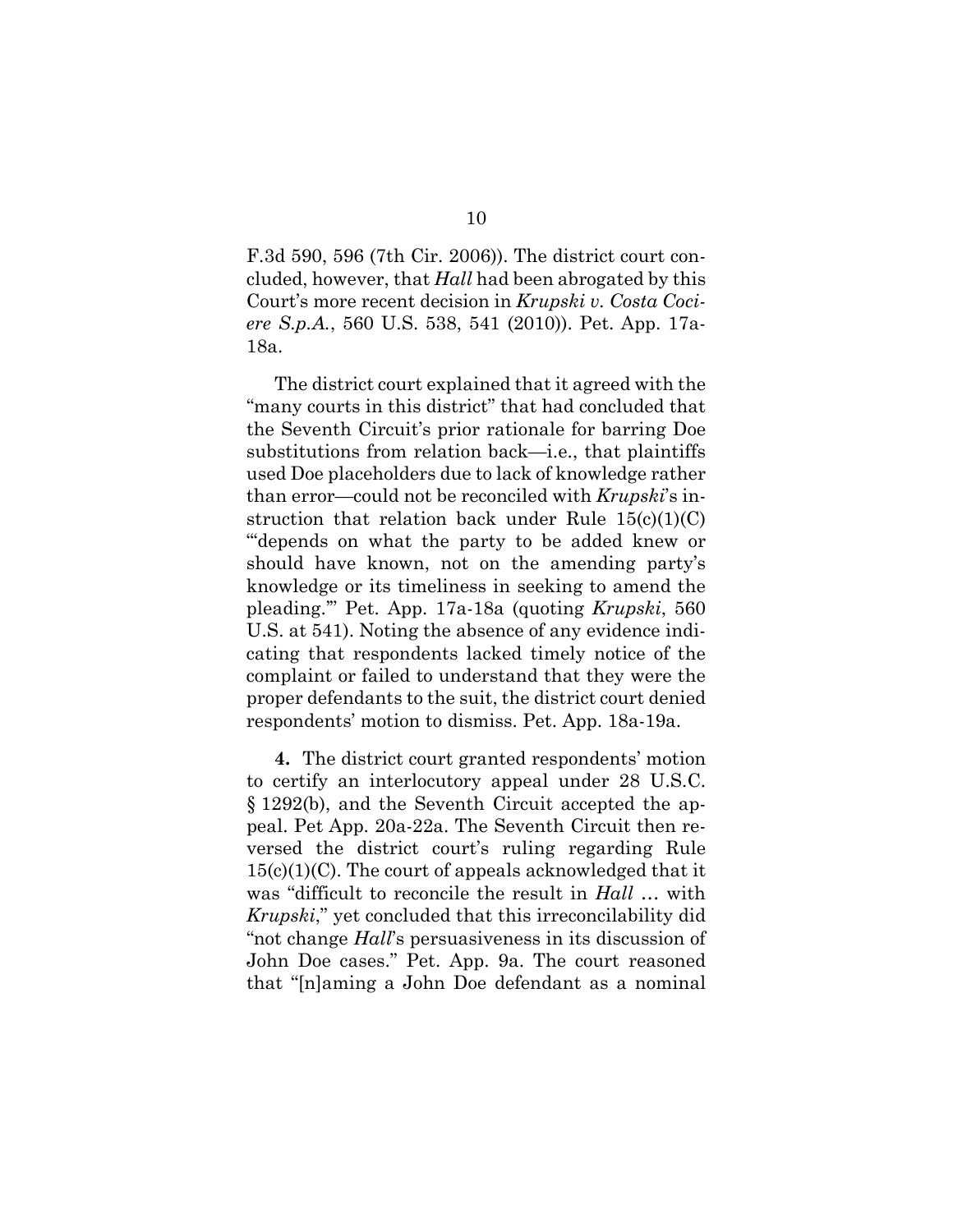placeholder is not a wrong action proceeding from inadequate knowledge," but rather "a proper action on account of inadequate knowledge," and accordingly not a "mistake" for Rule 15(c) purposes. Pet. App. 10a.

Having found that the amendments substituting in respondents as defendants did not relate back, the Seventh Circuit remanded to the district court to determine whether "extraordinary circumstances" warranted equitable tolling of the statute of limitations. Pet. App 11a.

#### <span id="page-25-0"></span>**REASONS FOR GRANTING THE PETITION**

### <span id="page-25-1"></span>**I. There Is A Widely Acknowledged And Deeply Entrenched Circuit Split Over The Question Presented**

Rule  $15(c)(1)(C)$ 's application to Doe substitutions has divided the courts of appeals for nearly three decades, with six circuits now holding that such substitutions are categorically excluded from relation back because they reflect the plaintiff's inadequate knowledge rather than a "mistake," and two circuits allowing relation back so long as the defendant had timely notice that he should have been named as the proper party but for the plaintiff's lack of knowledge regarding his identity.

As explained below, there initially was some indication that this Court's 2010 decision in *Krupski* would prompt the circuits on the majority side of the split to reconsider their precedent on this issue. But four of those circuits have now recommitted to their position that Rule  $15(c)(1)(C)$  categorically excludes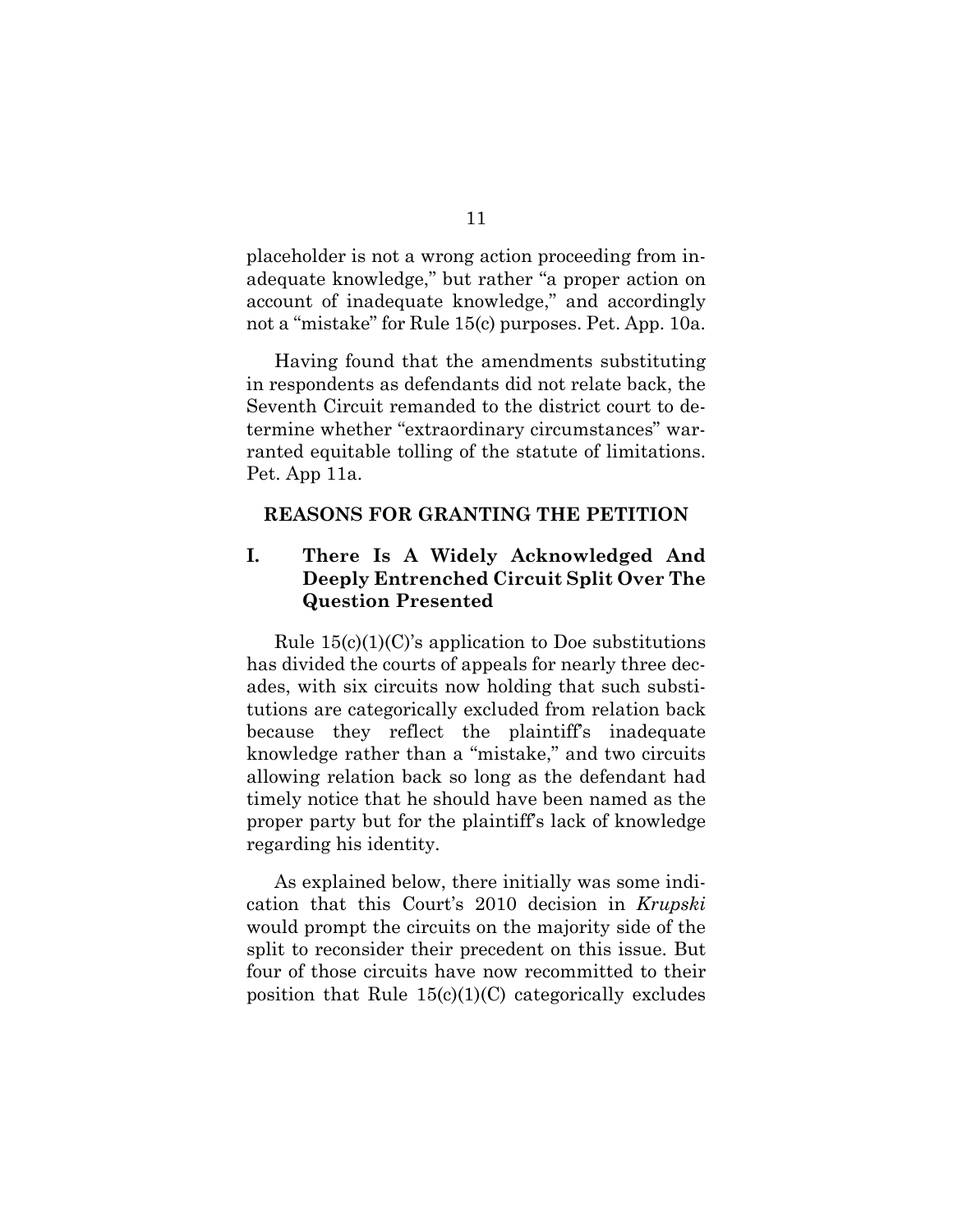Doe substitutions, thereby entrenching the split and warranting this Court's intervention.

#### <span id="page-26-0"></span>**A. Origins of the split**

The operative language in Rule 15(c) originated in 1966 as a response to the "recurring problem" of individuals naming the wrong defendant when suing government actors. *Krupski*, 560 U.S. at 550.[4](#page-26-1) The Rules Committee made the provision applicable in non-government suits as well, but noted that its primary purpose was to allow relation back when "the government was put on notice [of the lawsuit] within the stated period," even if the plaintiff failed to name the correct government actor as a defendant. Fed R. Civ. P. 15, advisory committee's note to 1966 amendment.

In 1977, the Third Circuit became the first court of appeals to consider the Rule's application where a plaintiff initially uses a John Doe placeholder indicating lack of knowledge as to the proper defendant's identity. *See Varlack v. SWC Caribbean, Inc*., 550 F.2d 171 (3d Cir. 1977). The plaintiff in *Varlack* filed a personal injury suit after sustaining injuries in an altercation with a restaurant manager, naming the restaurant and an "Unknown Employee" as the defendants. The Third Circuit held that the plaintiff's subsequent amendment of his complaint to name the employee related back under Rule 15(c) because the

<span id="page-26-1"></span> $4$  This language was designated as Rule  $15(c)(3)$  until 2007, when the Rules Committee renumbered it as  $(c)(1)(C)$  in a purely stylistic amendment. *See Krupski*, 560 U.S. at 551 n.4. For simplicity, we refer to the provision as Rule  $15(c)(1)(C)$  throughout this petition.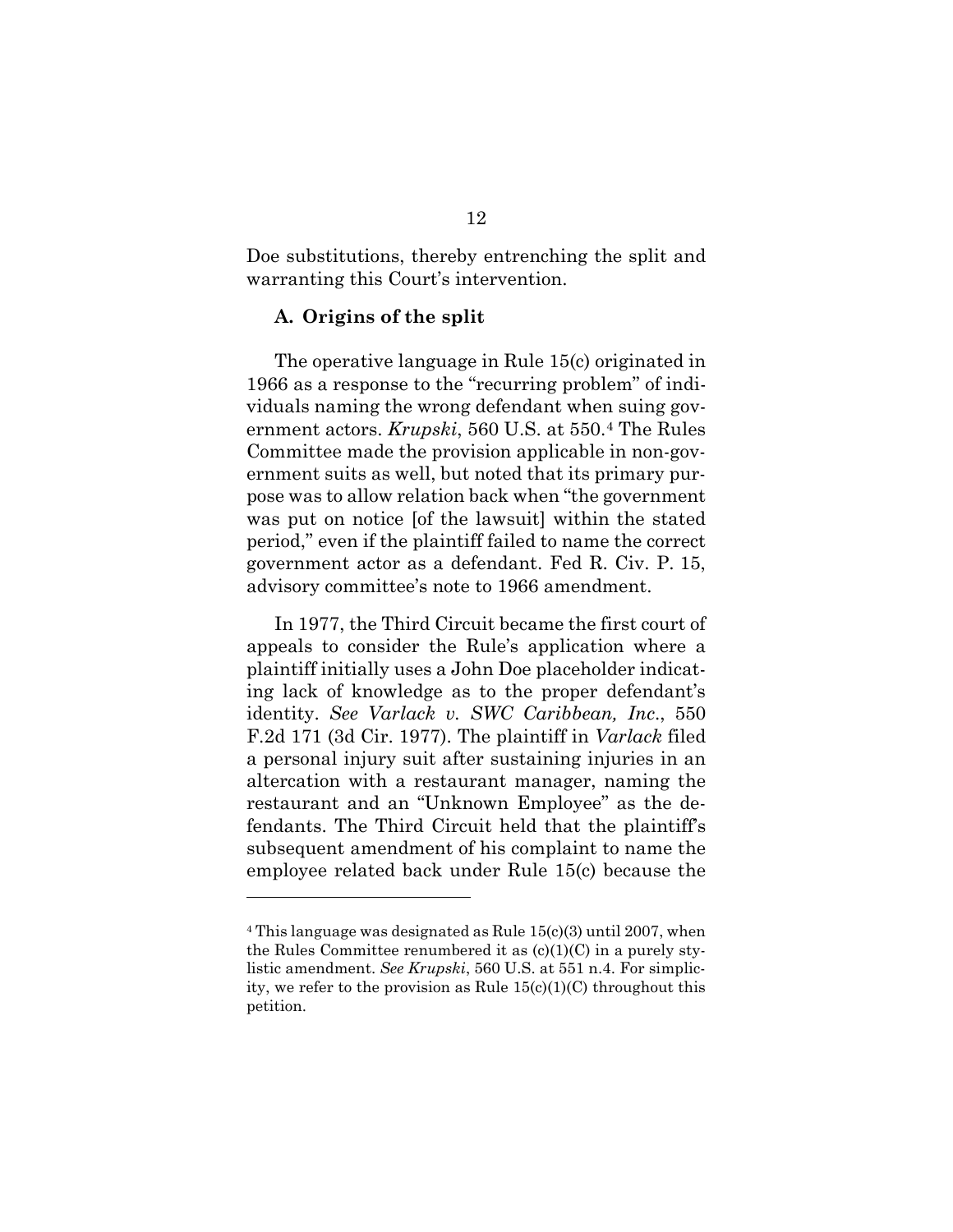employee knew he was the intended individual defendant: He testified before the district court that he understood "the phrase 'Unknown Employee' referred to him, even though it didn't use his name, and that if his name had been captioned he would have been one of the persons sued." *Id*. at 675. The court found this testimony "manifestly a sufficient basis on which the district court could conclude that the final condition for relation back under Rule 15(c) was satisfied." *Id.*

In a series of decisions in the 1990s, however, the Second, Fifth, Sixth, Seventh, and Eleventh Circuits disagreed. In contrast to the Third Circuit's focus on the defendant's knowledge, these courts viewed the word "mistake" in Rule 15(c) as a separate requirement directed at the plaintiff's state of mind. And because the use of Doe placeholders indicates the plaintiff's "lack of knowledge of the proper party" rather than a "misnomer," they reasoned, no "mistake" occurred that would allow relation back. *Worthington v. Wilson*, 8 F.3d 1253, 1256-57 (7th Cir. 1993) (internal quotation marks omitted); *see also Barrow v. Wethersfield Police Dep't*, 66 F.3d 466, 469-70 (2d Cir. 1995), *modified*, 74 F.3d 1366 (2d Cir. 1996); *Cox v. Treadway*, 75 F.3d 230, 240 (6th Cir. 1996); *Jacobsen v. Osborne*, 133 F.3d 315, 320-22 (5th Cir. 1998); *Wayne v. Jarvis*, 197 F.3d 1098, 1103-04 (11th Cir. 1999), *overruled on other grounds by Manders v. Lee*, 338 F.3d 1304 (11th Cir. 2003).[5](#page-27-0)

<span id="page-27-0"></span><sup>5</sup> The Tenth Circuit later joined this side of the split. *Garrett v. Fleming*, 362 F.3d 692, 696-97 (10th Cir. 2004).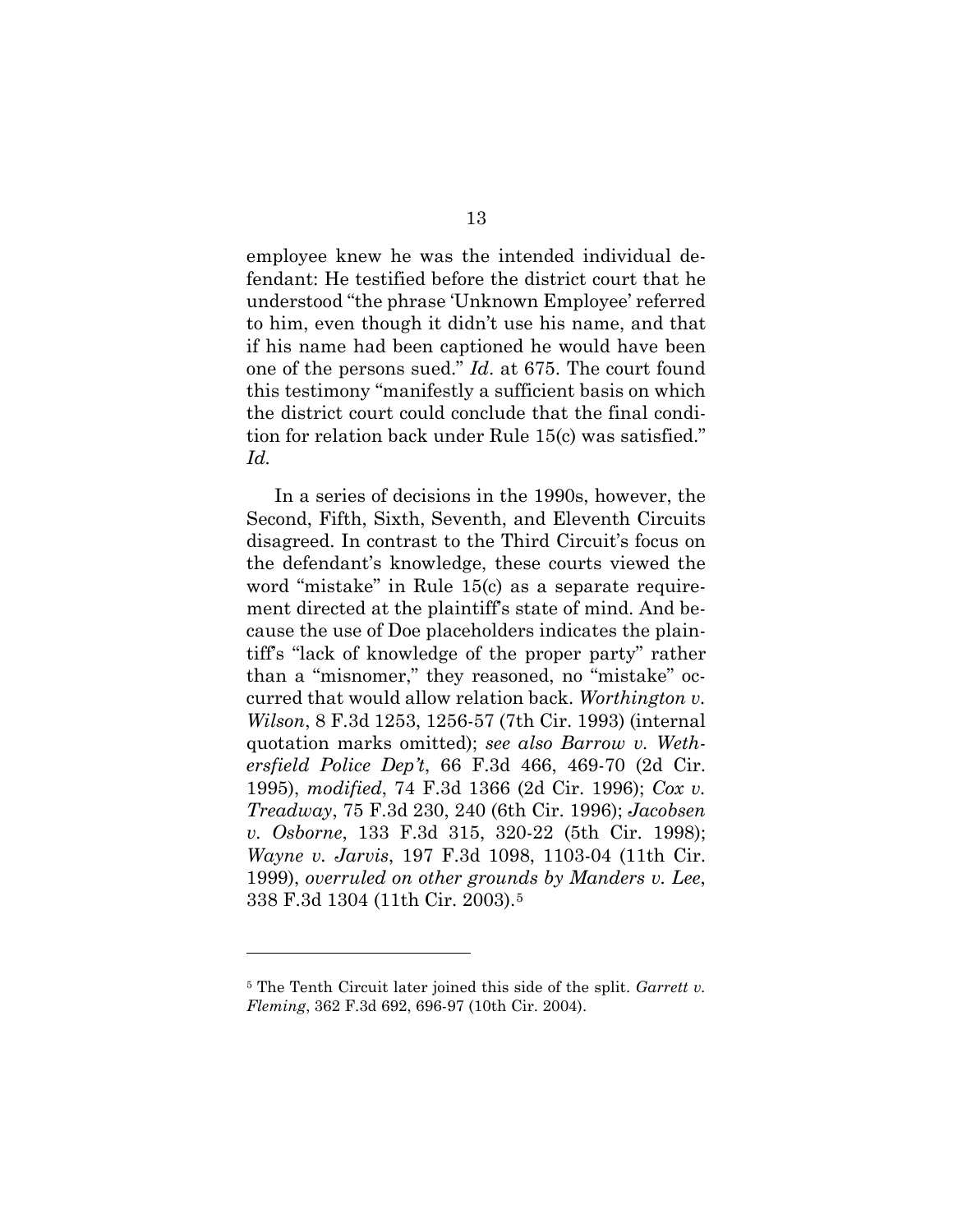In a 2001 decision by Chief Judge Becker, the Third Circuit acknowledged that its decision in *Varlack* ran counter to the "bulk of authority from other Courts of Appeals tak[ing] the position that the amendment of a 'John Doe' complaint … does not meet the 'but for a mistake' requirement." *Singletary v. Pa. Dep't of Corr.*, 266 F.3d 186, 200 (3d Cir. 2001). Chief Judge Becker described the majority approach as "highly problematic" and urged the Rules Committee to clarify the availability of relation back for Doe substitutions.[6](#page-28-0) *Id.* at 190 n.5. He emphasized that "fairness to the defendants is accommodated in the other requirements" of the rule, namely that "the tobe-added defendants had timely notice of the lawsuit and knew that the lawsuit was really meant to be directed at them." *Id.* The decision reaffirmed the Third Circuit's position that "lack of knowledge of a particular defendant's identity can be a mistake," although it found no relation back in that case because the newly added defendant lacked notice that he was the intended party. *Id.* at 201-02.

<span id="page-28-0"></span><sup>6</sup> The Rules Committee considered Chief Judge Becker's recommendation, but ultimately passed a motion to remove further work on Rule 15(c) from its agenda in 2006. The Committee explained that it "had not found any significant problems with the current rule in practice." Comm. on Rules of Practice & Procedure, Judicial Conferences of the United States, *Minutes: June 22-23*, at 21 (2006), https://www.uscourts.gov/sites/default/files/fr\_import/ST06-2006-min.pdf. As described *infra* pp. 17-23, 34-36, over the last decade the significance of the problem has become undeniably clear; the Committee has not, however, revisited the issue.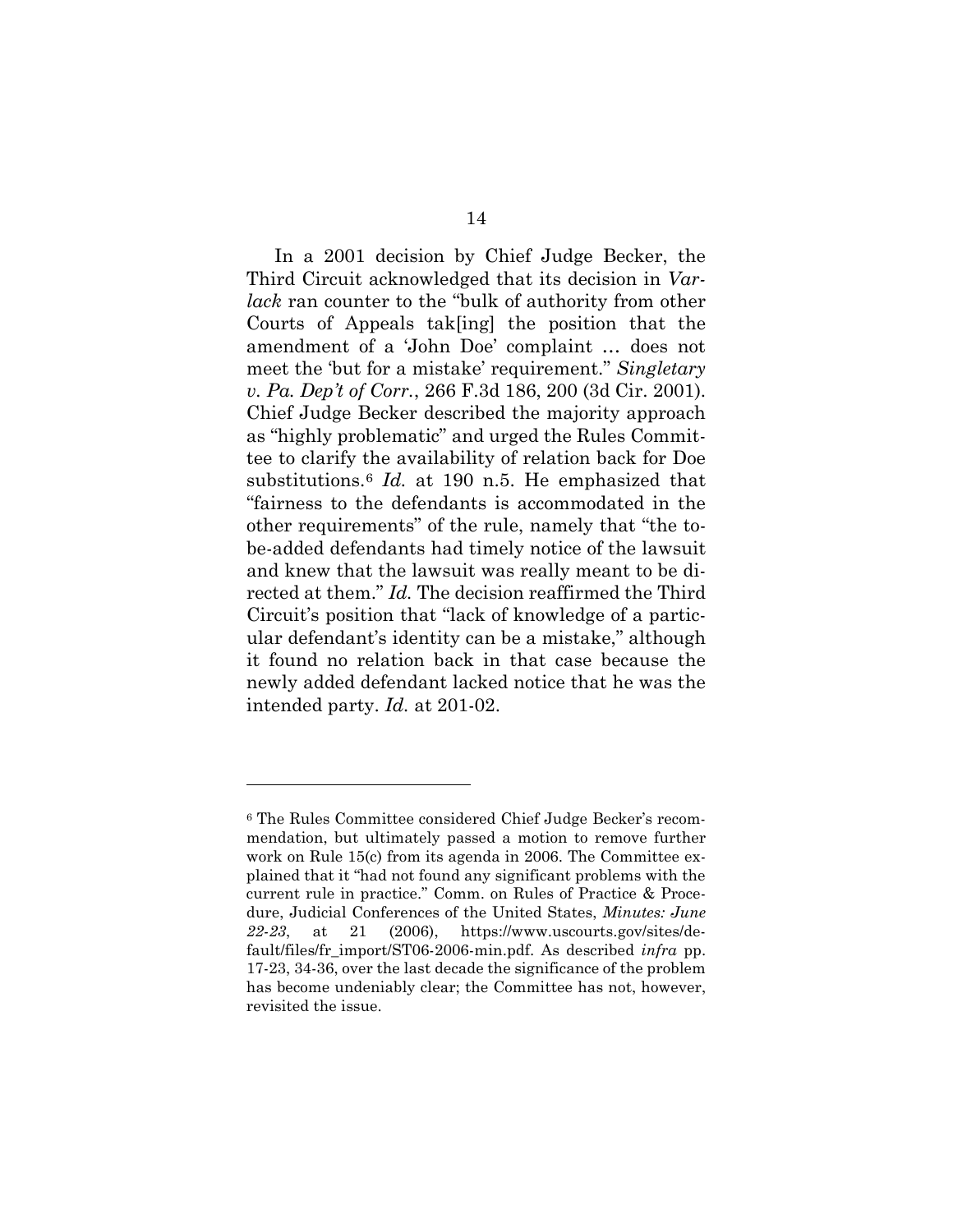The Third Circuit again reaffirmed the *Varlack/Singletary* rule in *Garvin v. City of Philadelphia*, 354 F.3d 215, 222, 228 (3d Cir. 2003). *See, e.g.*, *Smith v. City of Philadelphia*, 363 F. Supp. 2d 795 (E.D. Pa. 2005) (applying *Varlack*, *Singletary*, and *Garvin* to allow relation back for a Doe substitution where the defendants had timely notice and knowledge they were the intended parties). And in *Arthur v. Maersk*, 434 F.3d 196, 208-09 (3d Cir. 2006), the Third Circuit extended *Singletary*'s reasoning to apply in any case where the plaintiff initially failed to name the proper defendant due to inadequate knowledge rather than a misnomer. *See id*. at 208 ("A 'mistake' is no less a 'mistake' when it flows from lack of knowledge as opposed to inaccurate description.").

In 2007, the en banc Fourth Circuit joined the Third Circuit's side of the split. In *Goodman v. Praxair*, 494 F.3d 458 (4th Cir. 2007) (en banc), the plaintiff initially brought his breach of contract suit against Praxair, Inc., and later amended the complaint to name the correct defendant, Praxair Services, Inc. The defendants argued that because the plaintiff "fully intend[ed] to name the original defendant …, no 'mistake' as anticipated by Rule  $[15(c)(1)(C)]$  had been made." *Id.* at 469. "[T]he mistake," they argued, "must be a mistake of corporate identity or a misnomer, not one based on a lack of knowledge or poor strategy." *Id.* 

The Fourth Circuit rejected the defendants' position. *Id.* at 469-70. Acknowledging that "the 'but for a mistake' language in Rule  $15[(c)(1)(C)]$  has led to differing interpretations by the courts," the court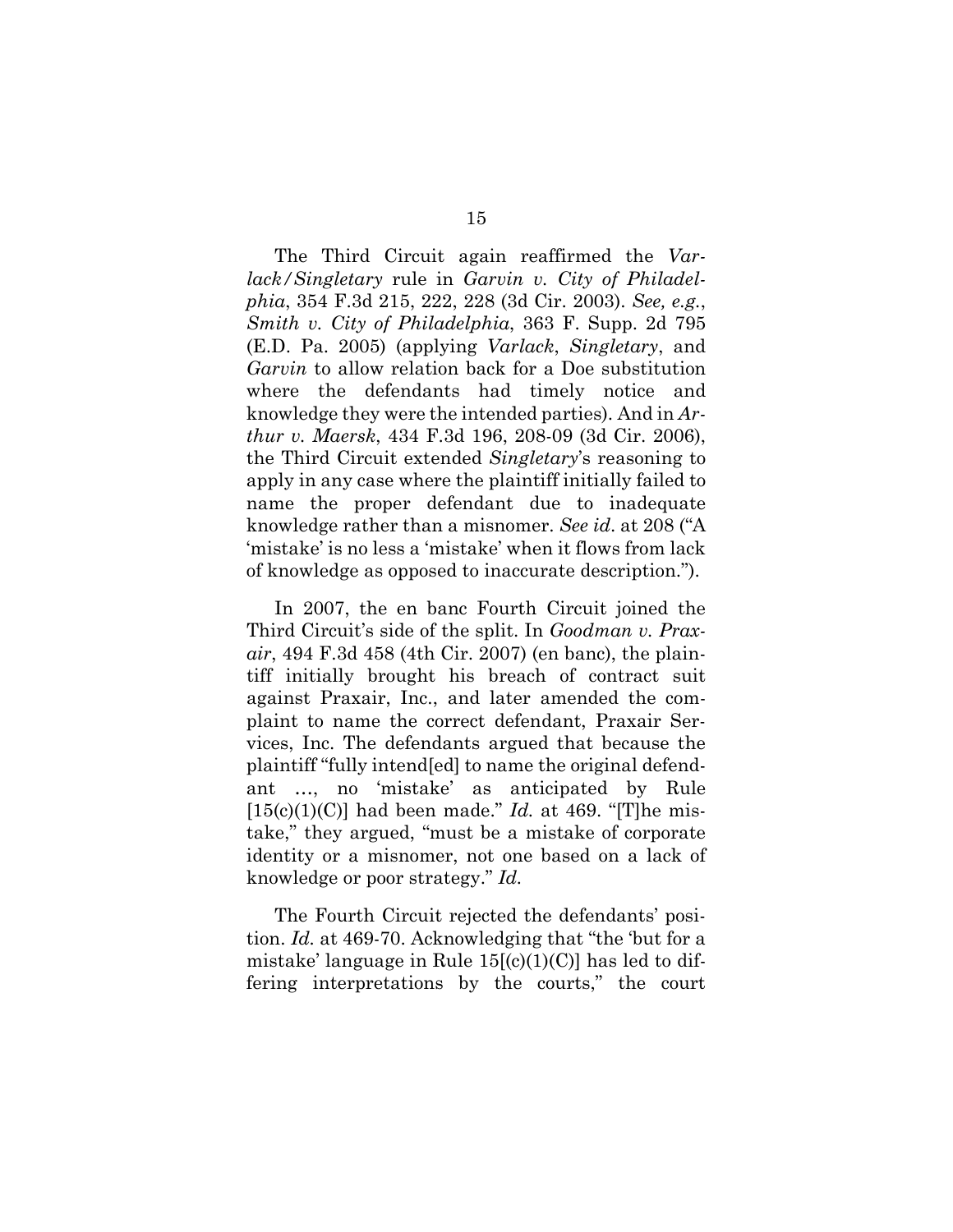aligned with the Third Circuit's position that the "reference to 'mistake' in Rule  $15[(c)(1)(C)]$ , while alluding by implication to a circumstance where the plaintiff makes a mistake …, explicitly describes the *type of notice or understanding* that the *new party* had." *Id.* at 470 (emphasis in original). The Fourth Circuit specifically noted that its position ran counter to "the majority of courts" that do "not permit substitution for 'Doe' defendants" under Rule 15(c)(1)(C). *Id*. The court explained that "the text of [the Rule] does not support [the majority circuits'] parsing of the 'mistake' language," and that many of the Doe substitution cases could have reached the same result by focusing instead on the newly named defendants' notice and knowledge. *Id.* at 470-71. In particular, using Doe placeholders is not a mistake that itself puts the proper defendants on notice that they were the intended party, as required for relation back. *Id*. at 471.[7](#page-30-0)

In short, the Fourth Circuit concluded, "the 'mistake' language is textually limited to describing the notice the new party had, requiring that the new party have expected or should have expected, within the limitations period, that it was meant to be named

<span id="page-30-0"></span><sup>7</sup> *See also id*. at 472-73 ("This is not to say that a plaintiff may name any party within the limitations period with the hope of amending later, perhaps after discovery. Rather it is to say that the 'mistake' language is not the vehicle to address those concerns. In the cases of concern, most notably the cases of 'Doe' substitutions, the notice and prejudice requirements … adequately police this strategic joinder practice.").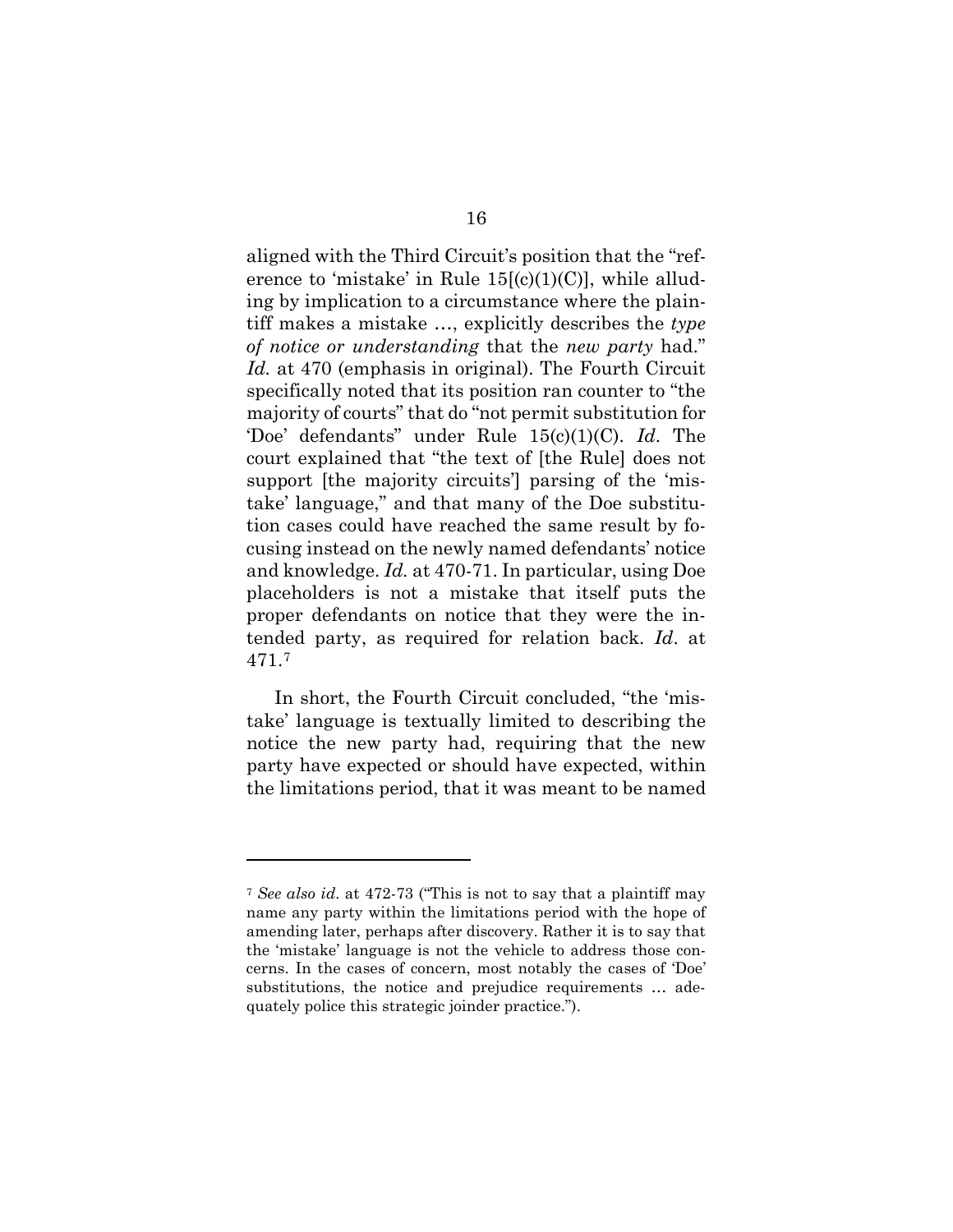a party in the first place." *Id.*; *see also Robinson v. Clipse*, 602 F.3d 605, 610 (4th Cir. 2010) (same).

#### <span id="page-31-0"></span>**B. The division of authority persists post-***Krupski*

In 2010, this Court granted review in *Krupski v. Costa Crociere S. p. A*., 560 U.S. 538 (2010), "to resolve tension among the Circuits over the breadth of Rule 15(c)(1)(C)(ii)." *Id.* at 546. Krupski brought suit for injuries she sustained on a cruise ship, initially naming "Costa Cruise" as the defendant. *Id.* at 543. After the statute of limitations had run, she amended the complaint to name the proper defendant, Costa Crociere S. p. A. *Id.* at 544. The Eleventh Circuit held that the amendment did not relate back because Krupski knew within the statute of limitations that Costa Crociere was the correct defendant, and therefore her failure to name Costa Crociere as a party was not a "mistake" for Rule  $15(c)(1)(C)$ 's purposes, but rather a deliberate decision to delay correcting the complaint. *Id.* at 546.

This Court unanimously reversed. The Court held that "[b]y focusing on Krupski's knowledge, the Court of Appeals chose the wrong starting point." *Id.* at 548. "Rule 15(c)(1)(C)(ii) asks what the prospective *defendant* knew or should have known" within the notice period, "not what the *plaintiff* knew or should have known at the time of filing her original complaint." *Id.* (emphasis in original). The Court explained that disallowing relation back for a prospective defendant who knew "he escaped suit during the limitations period only because the plaintiff misunderstood a crucial fact about his identity" would be a "windfall" for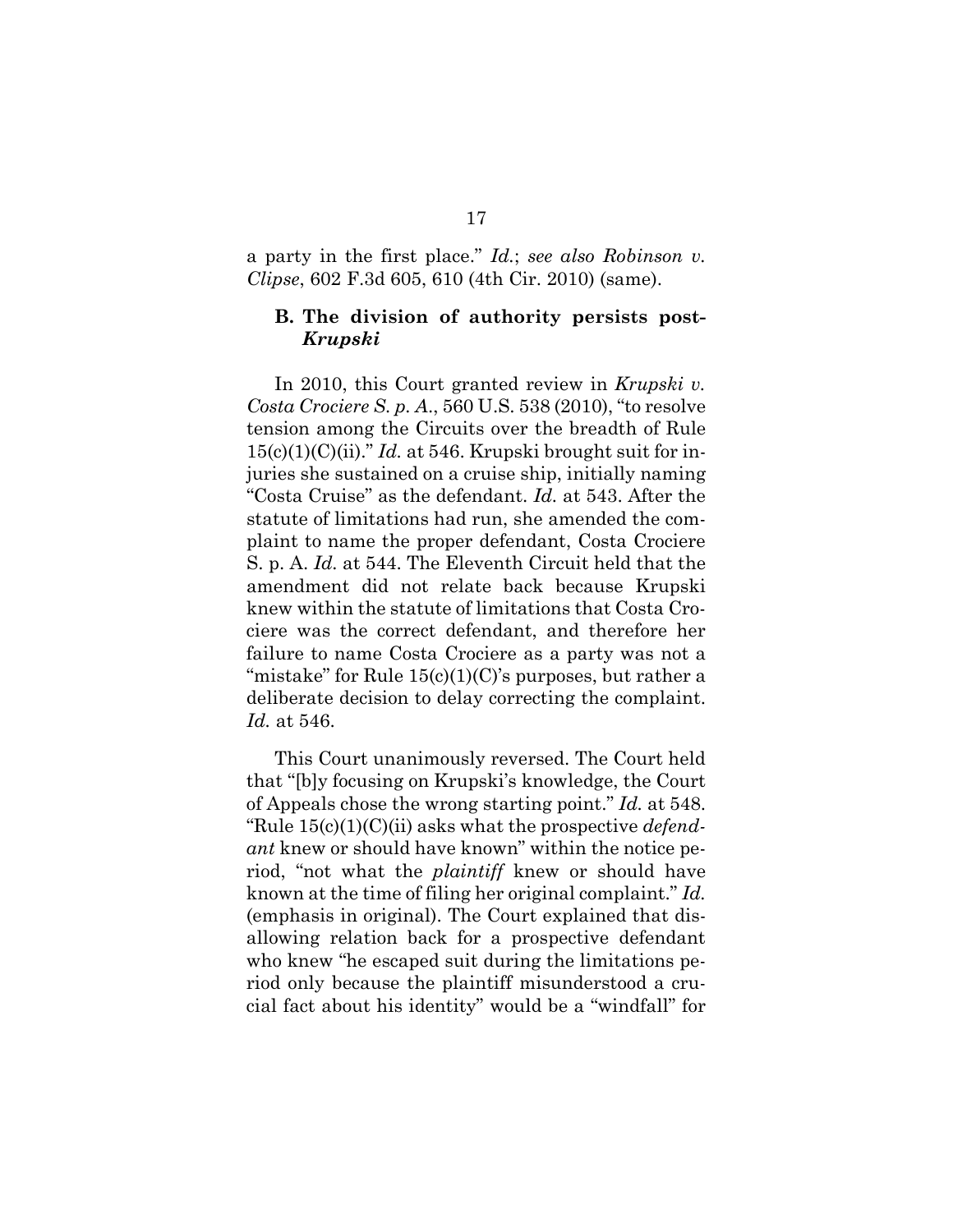the defendant, inconsistent with the Rule's purposes. *Id.* at 550. Focusing on the defendant's notice, rather than the plaintiff's state of mind, the Court concluded, is more consistent with "the purpose of relation back: to balance the interests of the defendant protected by the statute of limitations with the preference expressed in the Federal Rules of Civil Procedure in general, and Rule 15 in particular, for resolving disputes on their merits." *Id*.

In the years that followed*,* dozens of decisions from district courts across the country concluded that *Krupski* abrogated the majority circuit rule categorically disallowing relation back for Doe substitutions, including over fifteen decisions within the Seventh Circuit alone.[8](#page-32-0) Likewise, in this case, the district

<span id="page-32-0"></span><sup>8</sup> *See, e.g., Bilik v. Hardy*, No. 12-CV-04532, 2019 WL 4735394, at \*4 (N.D. Ill. Sept. 27, 2019); *McWilliams v. City of Chicago*, No. 14-CV-3902, 2018 WL 4404653, at \*4 (N.D. Ill. Sept. 17, 2018); *Miller v. Panther II Transp., Inc*., No. 16-CV-04149, 2018 WL 3328135, at \*6 (S.D. Ind. July 6, 2018); *Brainer v. Dart*, No. 16-CV-6013, 2018 WL 1519154, at \*4 (N.D. Ill. Mar. 28, 2018); *Haroon v. Talbott*, No. 16-CV-04720, 2017 WL 4280980, at \*7 (N.D. Ill. Sept. 27, 2017); *Clair v. Cook County*, No. 16-CV-1334, 2017 WL 1355879, at \*4 (N.D. Ill. Apr. 13, 2017); *Moore v. Cuomo*, No. 14-CV-9313, 2017 WL 3263483, at \*5 (N.D. Ill. Aug. 1, 2017); *Williams v. City of Chicago*, No. 14-CV-6959, 2017 WL 1545772, at \*3 (N.D. Ill. Apr. 28, 2017); *Klinger v. City of Chicago*, No. 15-CV-1609, 2017 WL 736895, at \*5 (N.D. Ill. Feb. 24, 2017); *Ayoubi v. Basilone*, No. 14-CV-0602, 2016 WL 6962189, at \*4 (N.D. Ill. Nov. 28, 2016); *Ryan v. City of Chicago*, No. 15-CV-9762, 2016 WL 6582570, at \*2 (N.D. Ill. Nov. 7, 2016); *Cheatham v. City of Chicago*, No. 16-CV-3015, 2016 WL 6217091, at \*3 (N.D. Ill. Oct. 25, 2016); *Karney v. City of Naperville*, No. 15-CV-4608, 2016 WL 6082354, at \*9 (N.D. Ill. Oct. 18, 2016); *White v. (cont'd)*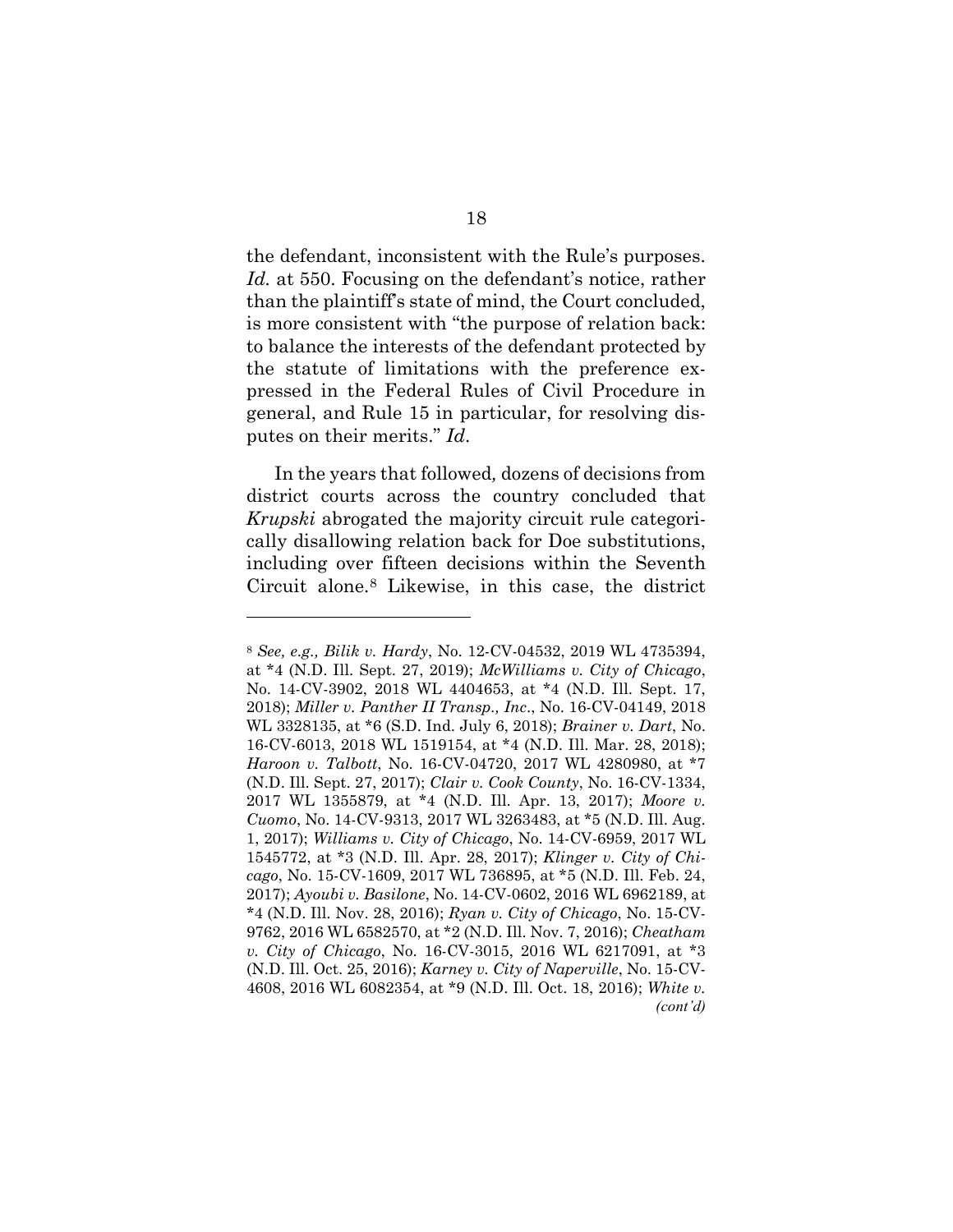court reasoned that the Seventh Circuit's pre-*Krupski* precedent barring relation back for *Doe* substitutions was no longer good law after *Krupski*. *See* Pet. App. 17a-18a.

In the Second Circuit, numerous judges in the Eastern and the Southern Districts of New York also reached this conclusion. *See, e.g., DaCosta v. City of New York*, No. 15-CV-5174, 2017 WL 5176409, at \*16 (E.D.N.Y. Nov. 8, 2017) ("The guidance of the Second Circuit Court of Appeals [regarding relation back in the context of a John Doe pleading] after *Krupski* … seems too narrow …."); *Roland v. McMonagle*, No. 12- CV-6331, 2014 WL 2861433, at \*4 n.3 (S.D.N.Y. June 24, 2014) (Second Circuit precedent "defin[ing] 'mistake' in terms of what the plaintiff—rather than the prospective defendant—knew or should have known … has been abrogated by [*Krupski*]").[9](#page-33-0)

Meanwhile, in 2011, the Fourth Circuit issued an unpublished decision reaffirming its position in *Goodman* that Rule 15(c)(1)(C) allows relation back for Doe substitutions when the newly named defendant had timely notice of the suit and understood he would

*City of Chicago*, No. 14-CV-3720, 2016 WL 4270152, at \*18-20 (N.D. Ill. Aug. 15, 2016); *Brown v. Deleon*, No. 11-CV-6292, 2013 WL 3812093, at \*4-6 (N.D. Ill. July 18, 2013*)*; *Solivan v. Dart*, 897 F. Supp. 2d 694, 701 (N.D. Ill. 2012).

<span id="page-33-0"></span><sup>9</sup> *See also, e.g*., *Smith v. City of New York*, 1 F. Supp. 3d 114, 120- 21 (S.D.N.Y. 2013); *Bishop v. Best Buy, Co. Inc*., No. 08-CV-8427, 2010 WL 4159566, at \*2-3 (S.D.N.Y. Oct. 13, 2010); *Abdell v. City of New York*, 759 F. Supp. 2d 450, 457 (S.D.N.Y. 2010).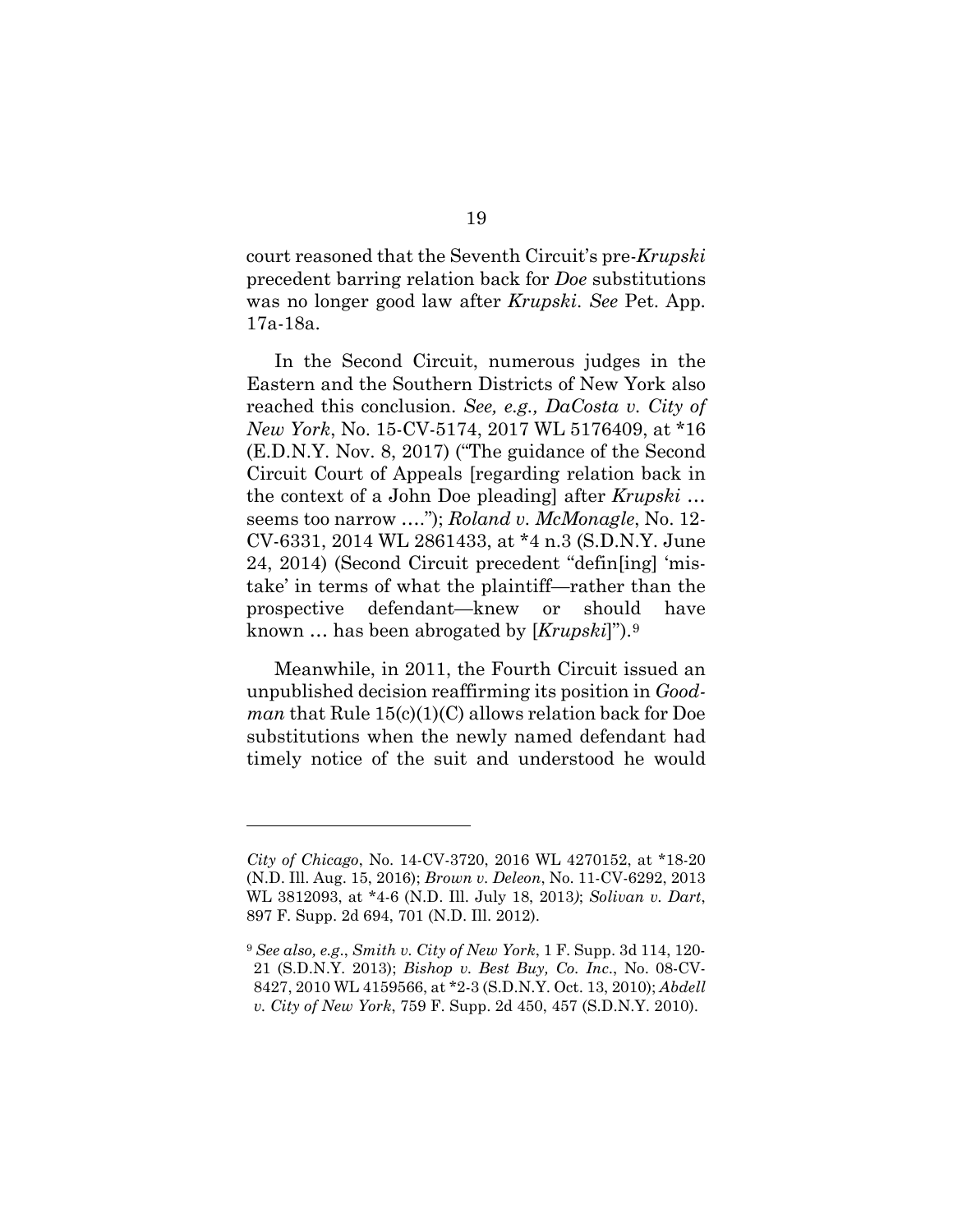have been named as the proper defendant if the plaintiff had known his identity. The court observed that *Goodman*'s focus on "the notice to the new party and the effect on the new party that the amendment will have" had been confirmed by *Krupski*. *Everett v. Prison Health Servs*., 412 F. App'x 604, 606 n.3 (4th Cir. 2011) (affirming the district court's disallowance of relation back based not on "an assessment of the knowledge possessed" by the plaintiff, but the newly named defendant's lack of notice). The Third Circuit has also cited *Singletary* favorably post-*Krupski* for the proposition that Rule  $15(c)(1)(C)$  "may be satisfied" when a plaintiff "seek[s] to substitute a named defendant for a John Doe defendant in the original complaint." *Wadis v. Norristown State Hosp*., 617 F. App'x 133, 136 (3d Cir. 2015).

And in over two dozen decisions since *Krupski*, district courts in the Third and Fourth Circuit have continued to apply *Varlack/Singletary* and *Goodman*, respectively, to allow or disallow relation back for Doe substitutions based on the defendant's notice and knowledge, not the plaintiff's state of mind.[10](#page-34-0) Some of

<span id="page-34-0"></span><sup>10</sup> In the Third Circuit, *see, e.g.*, *Scanlon v. Lawson*, No. 16-CV-4465, 2020 WL 605041, at \*10 (D.N.J. Feb. 6, 2020); *Averill v. Jones*, No. 12-CV-599, 2019 WL 3804686, at \*3, \*5 (D. Del. Aug. 13, 2019); *Biaggi-Pacheco v. City of Plainfield*, No. 16-CV-3511, 2019 WL 413543, at \*5 (D.N.J. Jan. 31, 2019); *Lopez v. Bucks County*, No. 15-5059, 2016 WL 3612056, at \*5 (E.D. Pa. July 5, 2016); *Wallace v. Houston*, No. 12-CV-820, 2015 WL 877887, at \*3 (D. Del. Feb. 26, 2015); *Sacko v. Trs. of the Univ. of Pa.*, No. 14-CV-831, 2014 WL 5297992, at \*1-3 (E.D. Pa. Oct. 15, 2014); *Montanez v. York City*, No. 12-CV-1530, 2014 WL 671433, at \*3- 4 (M.D. Pa. Feb. 20, 2014); *Moreno v. City of Pittsburgh*, No. 12- *(cont'd)*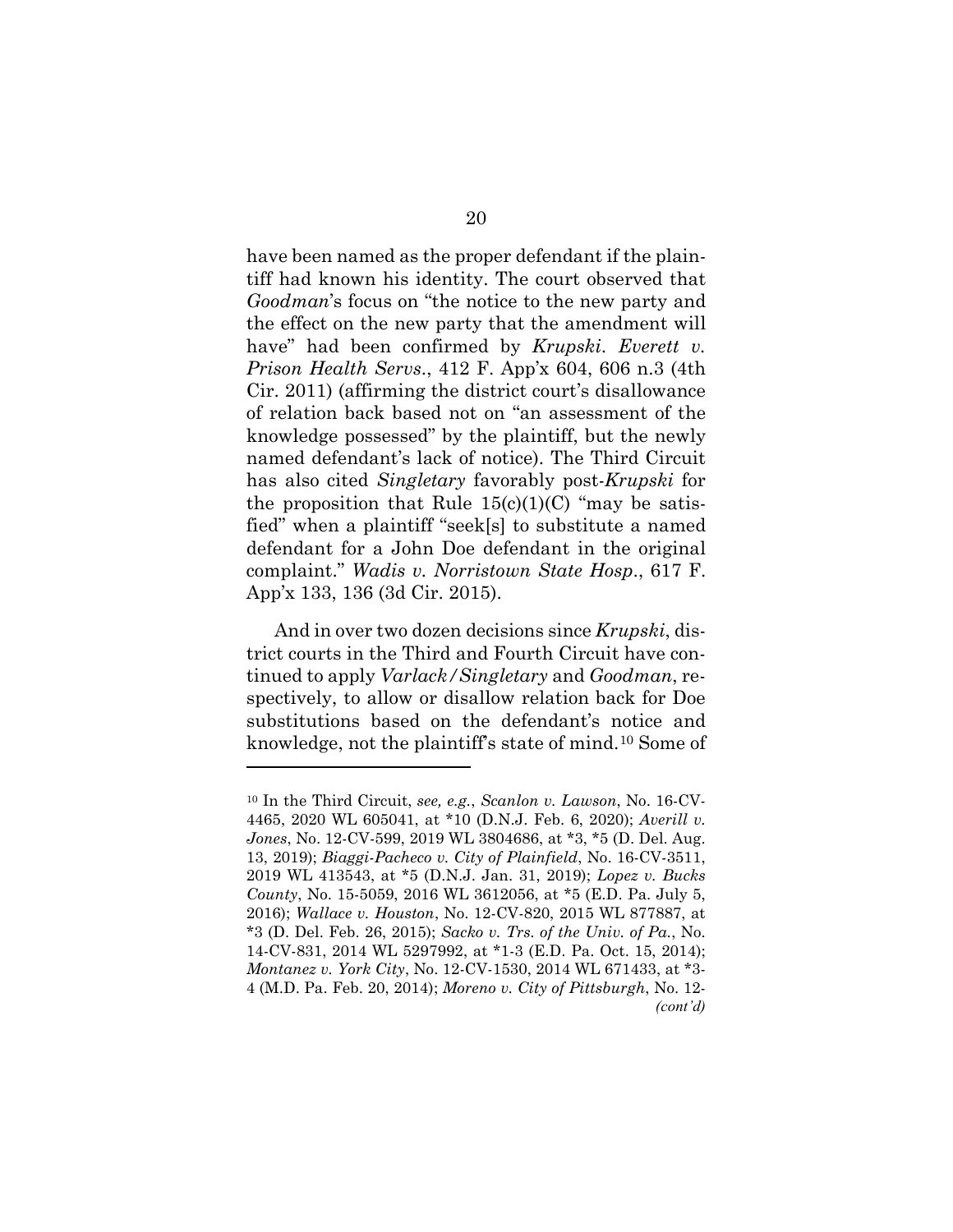CV-615, 2013 WL 3816666, at \*2-4 (W.D. Pa. July 22, 2013); *Ferencz v. Medlock*, 905 F. Supp. 2d 656, 666-68 (W.D. Pa. 2012); *Ballard v. Williams*, No. 10-CV-1456, 2012 WL 6138224, at \*4- 5, \*8 (M.D. Pa. Dec. 11, 2012); *Bryant v. Vernoski*, No. 11-CV-0263, 2012 WL 1132503, at \*2-3 (M.D. Pa. Apr. 4, 2012); *Blaylock v. Guarini*, No. 09-CV-3638, 2011 WL 1670956, at \*1-2 (E.D. Pa. May 2, 2011); *Jamison v. City of York*, No. 09-CV-1289, 2010 WL 3923158, at \*5 (M.D. Pa. Sept. 30, 2010); *Edwards v. Middlesex County*, No. 08-CV-06359, 2010 WL 2516492, at \*5 (D.N.J. June 14, 2010).

In the Fourth Circuit, *see, e.g*., *Rumble v. 2nd Ave. Value Stores*, 442 F. Supp. 3d 909, 917-18 (E.D. Va. 2020); *McGraw v. N.C. Dep't of Corrs.*, No. 19-CV-3116, 2020 WL 5632957, at \*6-7 (E.D.N.C. Sept. 21, 2020); *Moran v. Polk County*, No. 18-CV-300, 2020 WL 9893041, at \*5 (W.D.N.C. July 17, 2020); *Williams v. W. Va. Div. of Corr*., No. 19-CV-00496, 2020 WL 748873, at \*2 (S.D.W. Va. Feb. 13, 2020); *Gelin v. Baltimore County*, No. 16- CV-3694, 2017 WL 3868530, at \*4 (D. Md. Sept. 5, 2017); *Burruss v. Riley*, No. 15-CV-00065, 2017 WL 880890, at \*2 (W.D. Va. Mar. 3, 2017); *Cadmus v. Frederick County Sheriff's Off.*, No. 15- CV-00053, 2016 WL 5231823, at \*7-9 n.13 (W.D.W. Va. Sept. 20, 2016); *Smith v. Ray*, No. 08-CV-281, 2011 WL 13371166, at \*3-4 (E.D. Va. June 2, 2011); *Vandegrift v. City of Roanoke Sheriff's Off.*, No. 10-CV-00054, 2011 WL 889392, at \*2-3 (W.D. Va. Mar. 15, 2011); *McDaniel v. Maryland*, No. 10-CV-00189, 2010 WL 3260007, at \*5-6 (D. Md. Aug. 18, 2010); *see also Evans v. Martin*, No. 12-CV-03838, 2014 WL 2591281, at \*5 (S.D.W. Va. June 10, 2014) (applying *Goodman* to allow relation back for a Doe plaintiff substitution).

Two post-*Krupski* district court decisions in the Fourth Circuit have applied the majority rule, but both appear to be based on error rather than any intentional rejection of *Goodman*. *See Touko v. United States*, No. 20-CV-1113, 2021 WL 2685328, at \*5 (D. Md. June 29, 2021) (not acknowledging *Goodman*); *Vaughan v. Foltz*, No. 16-CV-61, 2019 WL 1265055, at \*9 (E.D.N.C. Mar. 19, 2019) (relying on *Goodman* for opposite of its holding).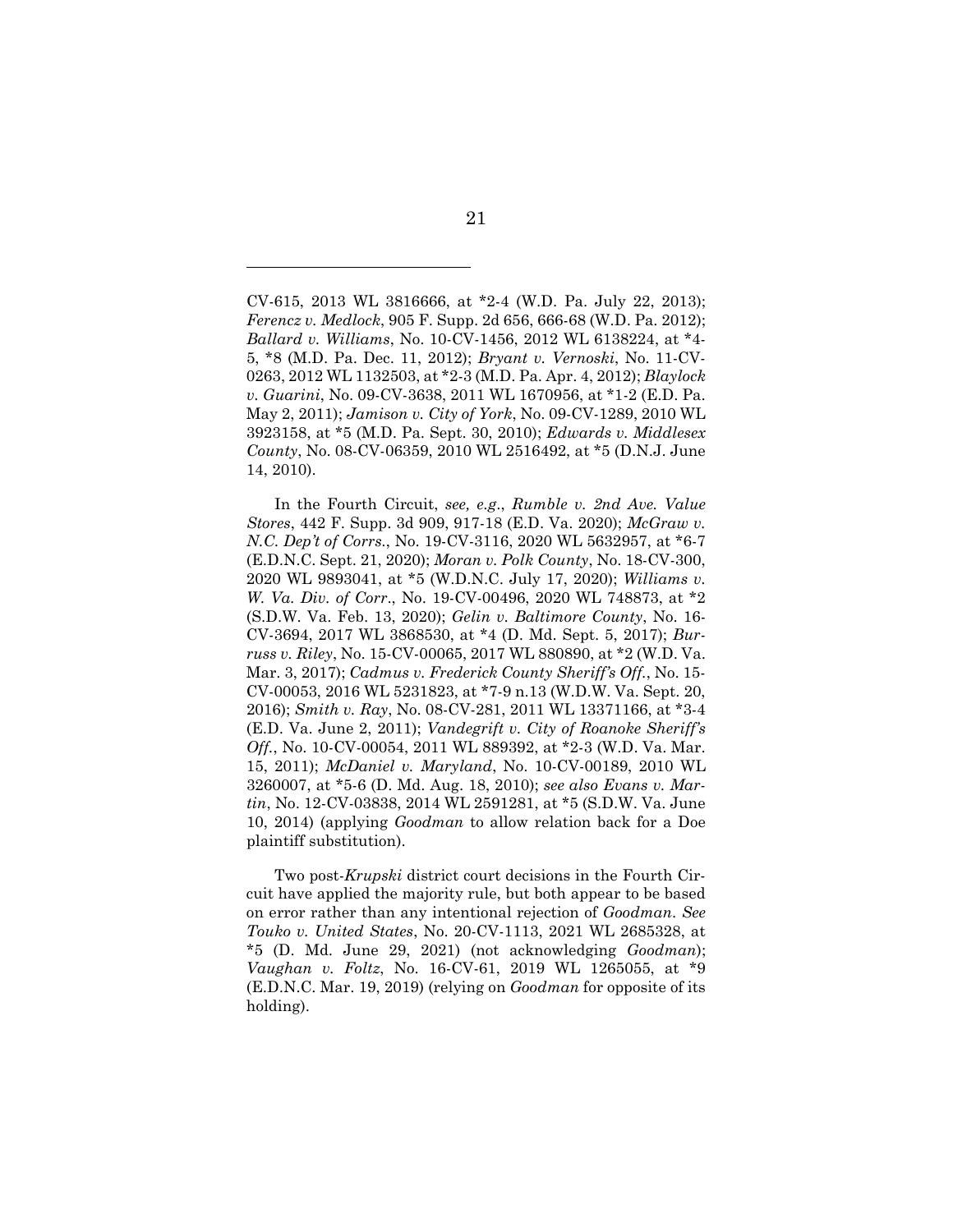these decisions specifically note that *Krupski*'s reasoning confirms their controlling circuit precedent. *See, e.g.*, *Rumble*, 442 F. Supp. 3d at 917-18 ("To allow relation back where, as here, a plaintiff names a defendant within the Rule 4(m) service period after filing an original Complaint against John Doe is fully consistent not only with Fourth Circuit precedent, but also with the Supreme Court's analysis of relation back under Rule 15(c)(1)(C) in *Krupski*.").

In 2017, however, the Eighth Circuit doubled down on its categorical exclusion of Doe substitutions under Rule 15(c)(1)(C). *See Heglund v. Aitkin County*, 871 F.3d 572, 579-80 (8th Cir. 2017). The court acknowledged *Krupski*'s holding that relation back depends on the defendant's knowledge, not the plaintiff's, but nonetheless concluded that Rule 15(c)(1)(C)'s knowledge requirement is not satisfied in Doe substitution cases because a plaintiff's use of Doe placeholders is "an intentional misidentification, not an unintentional error." *Id.* at 580.

In 2019, the Second Circuit followed suit. The court acknowledged "substantial disagreement in the district courts in this Circuit" over whether *Krupski* "implicitly overruled" its decisions excluding Doe substitutions from Rule  $15(c)(1)(C)$ , but concluded that its precedent remained good law. *Ceara v. Deacon*, 916 F.3d 208, 212-13 (2d Cir. 2019).[11](#page-36-0) The Fifth Circuit

<span id="page-36-0"></span><sup>11</sup> The Sixth Circuit also reached this conclusion in an unpublished decision. *See Smith v. City of Akron*, 476 F. App'x 67, 69-70 (6th Cir. 2012).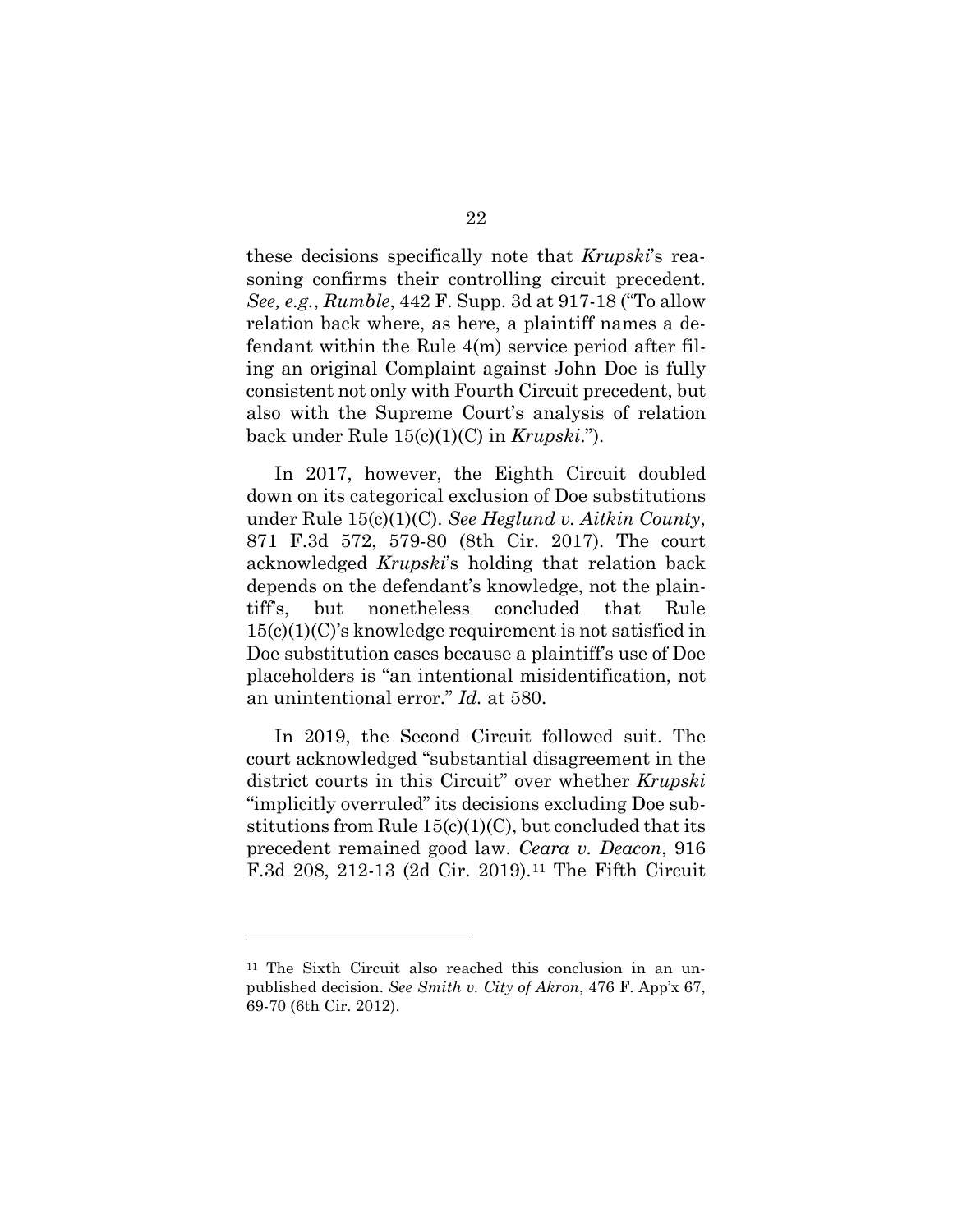has also continued to follow its precedent barring relation back for Doe substitutions, without any discussion of *Krupski. See Winzer v. Kaufman County*, 916 F.3d 464, 470-71 (5th Cir. 2019); *Balle v. Nueces County*, 952 F.3d 552, 557-58 (5th Cir. 2017).

In the decision below, the Seventh Circuit became the fourth court of appeals to recommit post-*Krupski*  to categorically excluding relation back for Doe substitutions under Rule  $15(c)(1)(C)$ , reasoning that "suing a John Doe is a conscious choice, not an inadvertent error." Pet. App. 10a.

\*\*\*\*

Nearly three decades have passed since the circuits first divided over the question presented, and it is now readily apparent that *Krupski* will not align them. This Court's intervention is necessary to resolve the split and bring uniformity to Rule  $15(c)(1)(C)$ 's application by the lower courts.

### <span id="page-37-0"></span>**II. The Majority Circuits' Position On The Question Presented Is Wrong**

The question presented also warrants this Court's review because the majority reading of Rule  $15(c)(1)(C)$  conflicts with the Rule's text and purpose and draws illogical lines that create perverse incentives.

### <span id="page-37-1"></span>**A. The majority position conflicts with Rule 15(c)(1)(C)'s text**

**1.** Rule 15(c)(1)(C) permits relation back where the newly named defendant: (1) "received such notice of the action that it will not be prejudiced in defending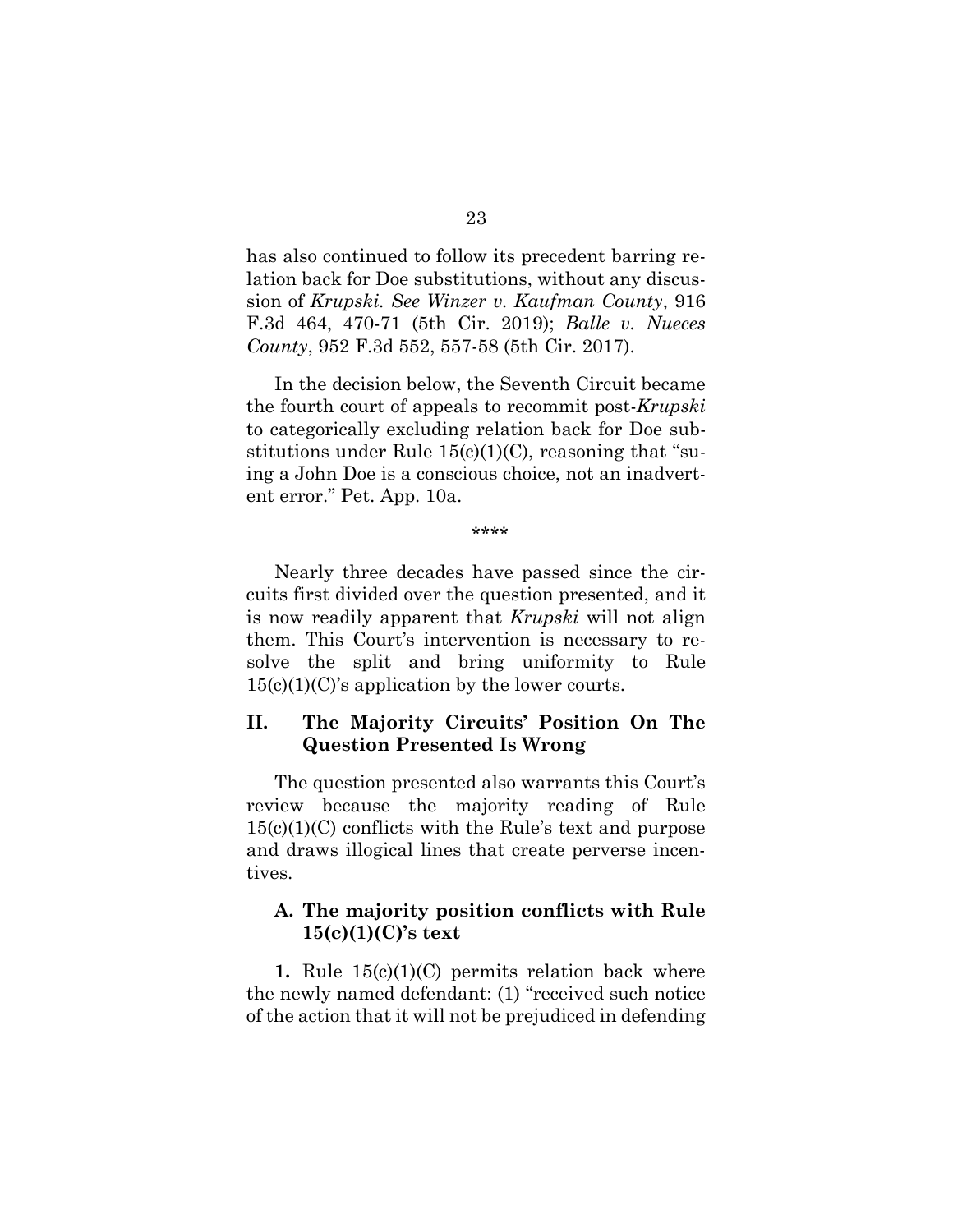on the merits" and (2) "knew or should have known that the action would have been brought against it, but for a mistake concerning the proper party's identity." The majority reading of this language rests on two textual errors: First, it treats the "but for a mistake" clause as a state of mind requirement imposed on the plaintiff, when it should be treated as a description of the defendant's knowledge that he was the proper party to the suit. Second, it improperly narrows the definition of "mistake" to exclude circumstances where the plaintiff knows she has not named the proper defendant but lacks the information necessary to correct the problem. We address each error in turn.

First, as this Court explained in *Krupski*, the word "mistake" is located within a provision focused on the defendant: Did the *defendant* receive notice of the lawsuit in time to avoid any prejudice, and did the *defendant* understand that he was the proper party to the claims? *Krupski*, 560 U.S. at 548 (Rule 15(c)(1)(C) asks "what the prospective *defendant* knew or should have known during the Rule 4(m) period, not what the *plaintiff* knew or should have known at the time of filing [her] original complaint") (emphasis in original); *see also Goodman*, 494 F.3d at 472 (the provision is "textually limited to the notice the *new* party had") (emphasis added). In other words, "a mistake concerning the proper party's identity" is not a separate requirement imposed on the plaintiff, but a dependent clause describing the defendant's knowledge that he is the proper party.

Indeed, *Krupski* flatly rejected an interpretation of Rule  $15(c)(1)(C)$  that denied relation back based on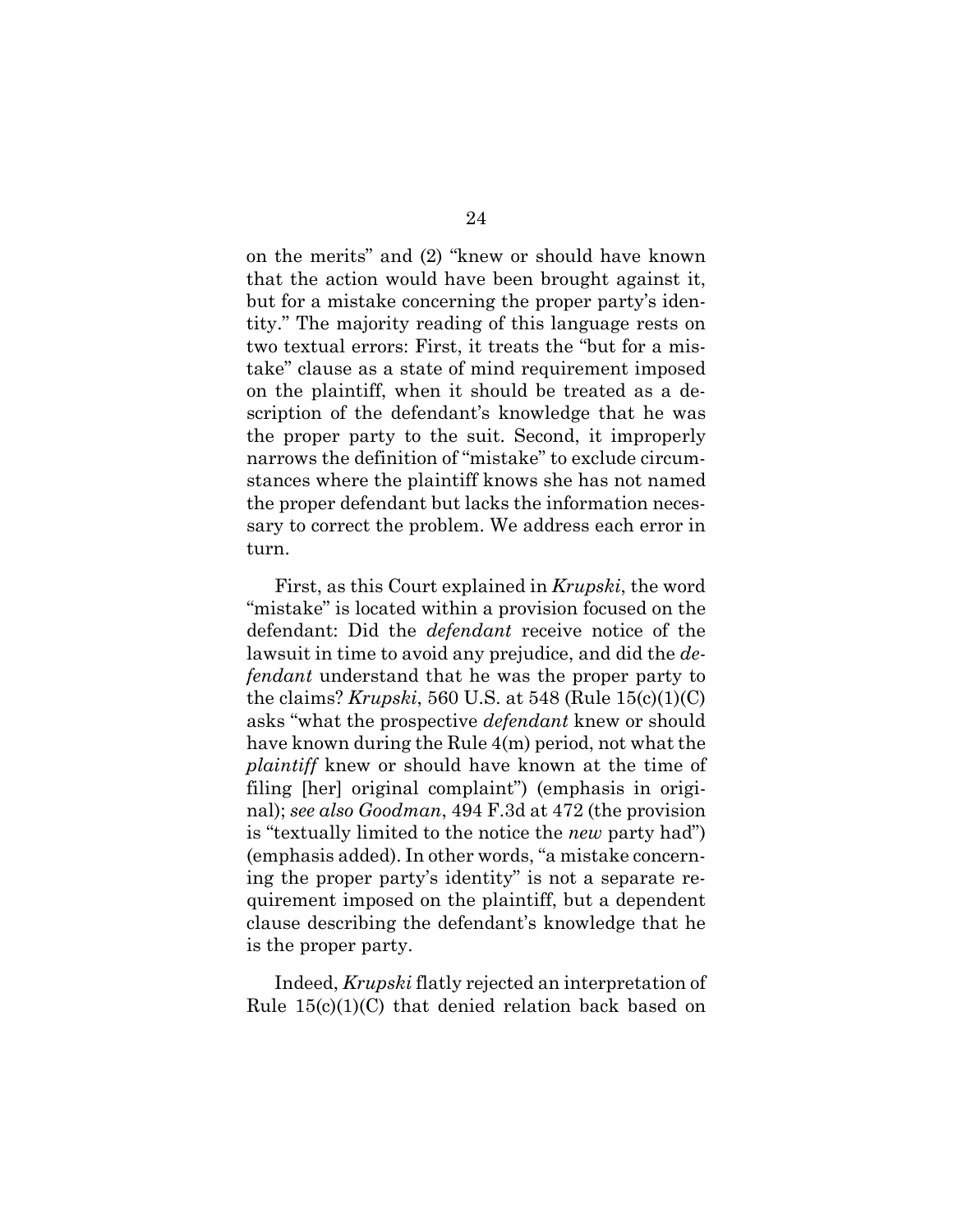the plaintiff's state of mind: "By focusing on [the plaintiff's] knowledge, the Court of Appeals chose the wrong starting point." *Krupski*, 560 U.S. at 548. Instead, the court instructed, "the question under Rule  $15(c)(1)(C)(ii)$  is what the prospective defendant reasonably should have understood about the plaintiff's intent in filing the original complaint against the first defendant." *Id.* at 553-54. And where the plaintiff uses a Doe placeholder, it plainly signals that she intends to sue the person whose actions the complaint attributes to the Doe defendant, but she lacks the necessary information to properly name him. Where the newly named defendant has timely notice of the suit and can ascertain from the allegations that he is the proper defendant, Rule 15(c)(1)(C)'s knowledge requirement is satisfied.

Second, the majority reading errs by defining "mistake" to exclude pleading deficiencies resulting from lack of knowledge rather than accident. As *Krupski* explains, the word "mistake" includes "'a wrong action or statement proceeding from faulty judgment, *inadequate knowledge*, or inattention.'" *Id.* at 548-49 (emphasis added) (quoting *Webster's Third New International Dictionary* 1446 (2002)). When plaintiffs use a John Doe placeholder, they name the wrong defendant due to inadequate knowledge. The Third Circuit made this point in explaining its rejection of the majority rule: "[A] 'mistake' is no less a 'mistake' when it flows from lack of knowledge as opposed to inaccurate description. Both errors render the plaintiff unable to identify the potentially liable party and unable to name that party in the original complaint. Thus, both errors constitute a 'mistake concerning the identity of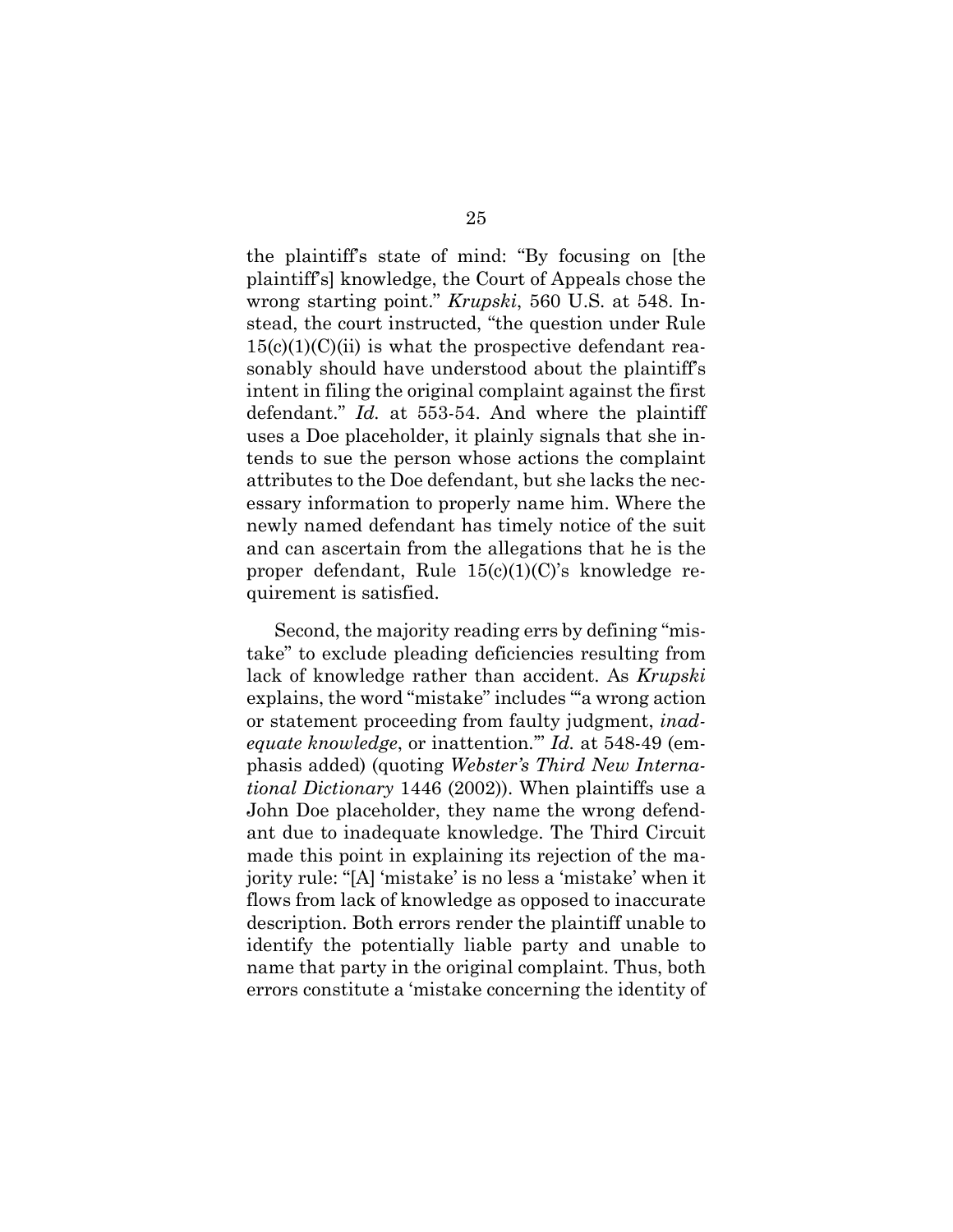the proper party.'" *Arthur*, 434 F.3d at 208 (internal citations omitted).

**2.** The Seventh Circuit offered three reasons for disallowing relation back for Doe substitutions, none of which is persuasive. First, the court reasoned that because plaintiffs name Doe defendants "knowing full well the factual and legal differences between the nominal defendant and the proper defendant," such an "intentional and informed decision cannot amount to a mistake." Pet. App. 9a. As just explained, however, Rule  $15(c)(1)(C)$  focuses on the defendant's knowledge, not the plaintiff's state of mind. The only relevant inquiry is whether the defendant understood or should have understood from the complaint that he "should have been named as a defendant but for an error." *Krupski*, 560 U.S. at 548*.* And what a defendant knows when he sees a Doe placeholder describing his own conduct is that he should have been named as the defendant but for the plaintiff's inability to correctly name him—an error she could not avoid due to her lack of information regarding his identity. That is all Rule  $15(c)(1)(C)$ 's knowledge prong requires.

Second, the Seventh Circuit distinguished the plaintiff in *Krupski* as having "no idea she lacked knowledge of the proper defendant's identity," while plaintiffs who initially name Doe defendants are "fully aware that [they] lack adequate information to ascertain the [correct defendants'] identities." Pet. App. 9a. Here the court of appeals simply misconstrued the facts of *Krupski*. The newly named defendant claimed that Krupski *did* know it was the proper defendant because it was listed as the carrier on her ticket and because the carrier told her it was the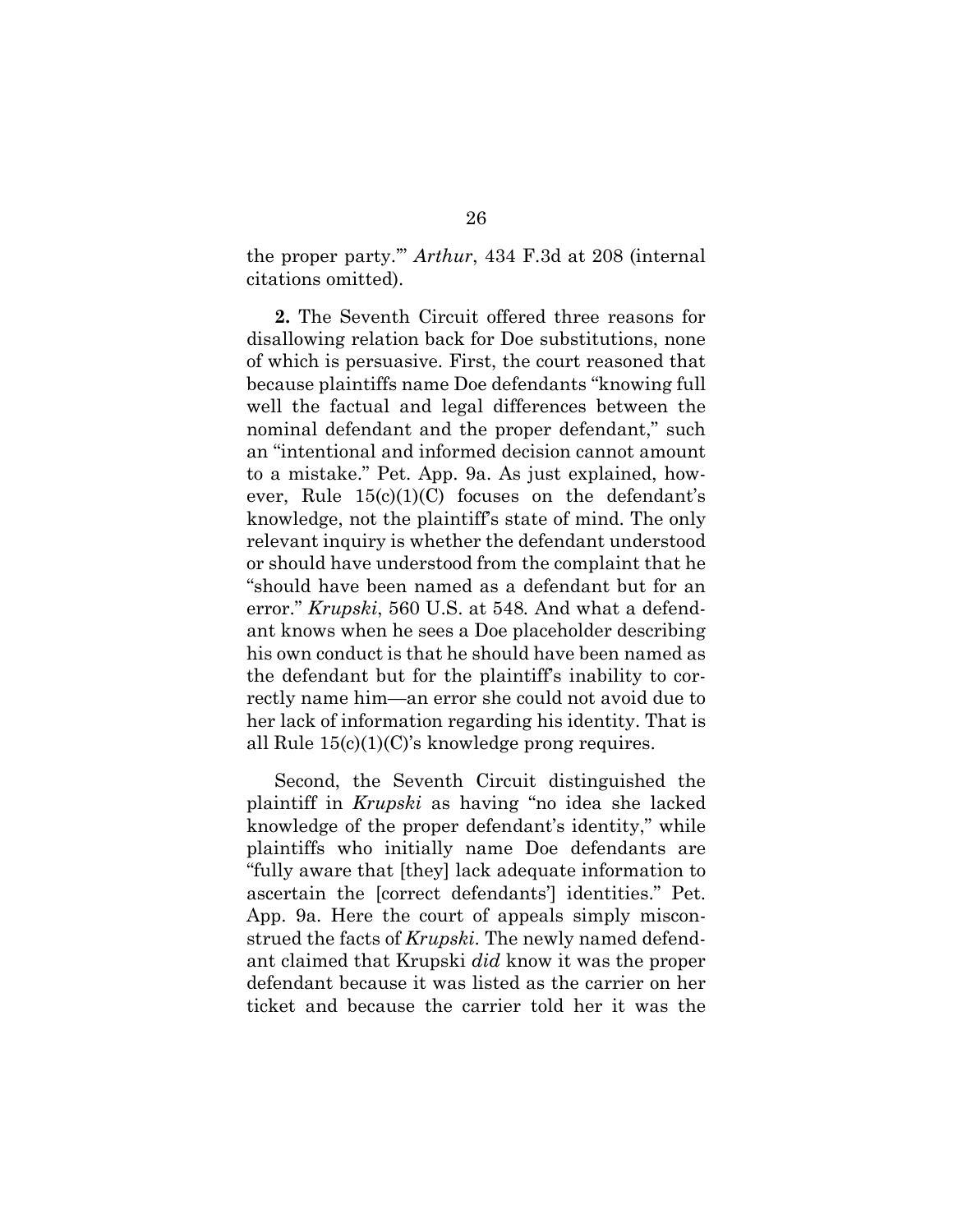proper defendant within the notice period. 560 U.S. at 542-43. The defendant argued that under those circumstances, Krupski made a "deliberate choice" not to name the proper defendant in the suit. *Id.* at 549. This Court rejected that argument as irrelevant, holding that because the defendant recognized that Krupski had sued the wrong party, it knew that it should have been named "but for a mistake concerning the proper party's identity." *Id*. at 557. If, as this Court held, the knowledge requirement is satisfied under those circumstances, it is certainly satisfied where the newly named defendant recognizes that the plaintiff intended to sue him but had to name a Doe defendant due to inadequate knowledge. Unlike Krupski, Herrera had no "choice" at all in failing to name respondents in the original complaint—his use of Doe placeholders was forced error resulting from lack of information.

Finally, the Seventh Circuit reasoned that the dictionary definition of "mistake" in *Krupski* requires that a "wrong action" proceed from the plaintiff's inadequate knowledge, whereas naming a Doe defendant is "a proper action on account of inadequate knowledge." Pet. App. 10a. But listing "John Doe" as the defendant when that is not the defendant's name is just as wrong as any other misidentification of the proper defendant; the only difference is that using the name "John Doe" is a convention that helpfully signals the plaintiff's inadequate knowledge to the court, and potentially to the proper defendant if he receives notice of the suit.

Ironically, in circuits following the majority rule, using a Doe placeholder is *more* wrong because it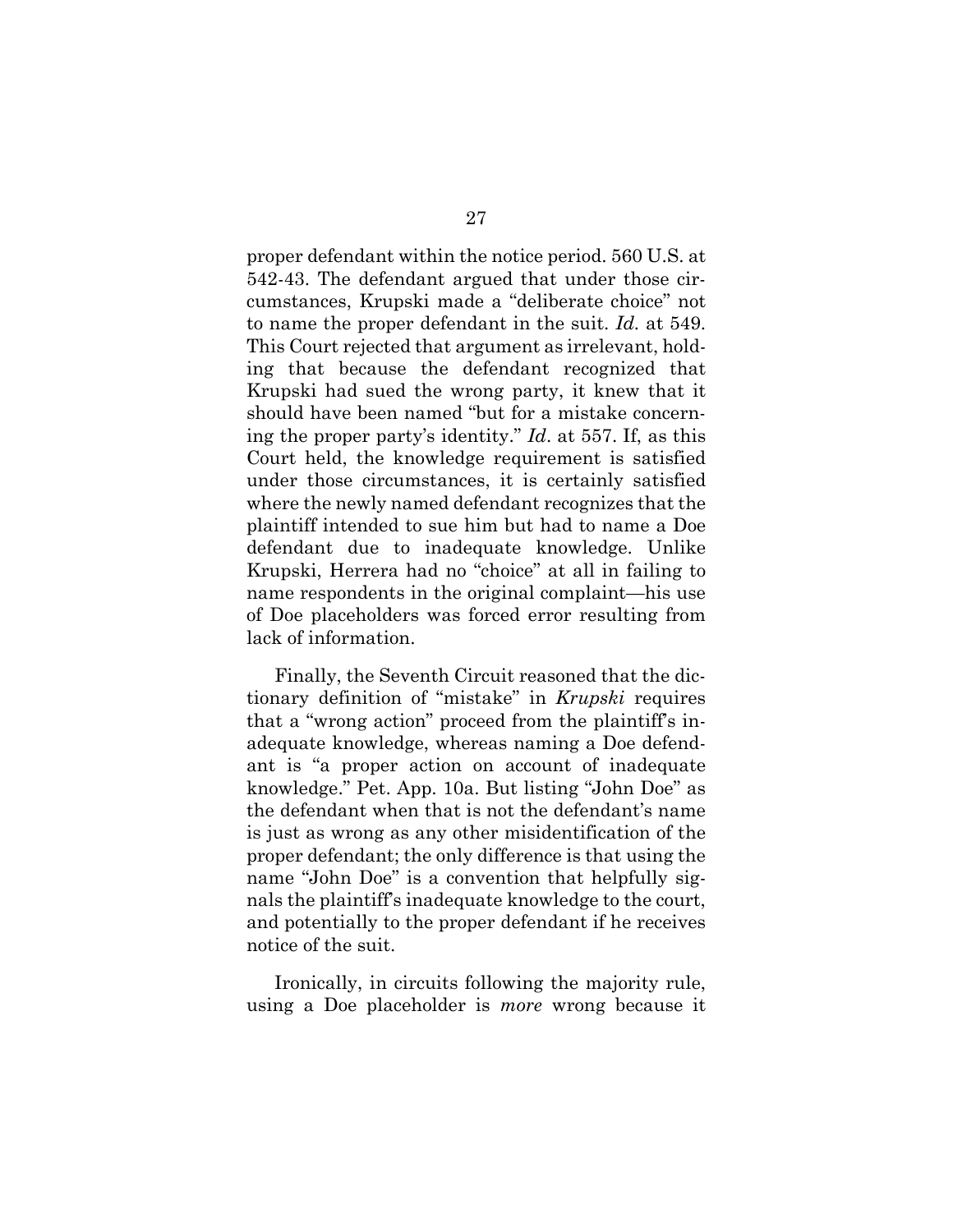shuts the plaintiff out from pursuing relation back, making the "proper action" to misidentify the defendant so that relation back remains an option. In any event, as discussed below, *infra* pp. 30-32, it would be nonsensical to disallow relation back because the plaintiff followed the established practice of using a Doe placeholder rather than taking her best guess at the defendant's name, and nothing in the text of Rule 15(c) compels that result. Both are actions that wrongly identify the defendant due to inadequate knowledge and thus fall squarely within *Kruspki*'s definition of "mistake."

### <span id="page-42-0"></span>**B. The majority position conflicts with Rule 15(c)(1)(C)'s purpose**

The circuits adopting the majority reading of Rule  $15(c)(1)(C)$  have also failed to account for the Rule's purposes: "to balance the interests of the defendant protected by the statute of limitations with the preference expressed in the Federal Rules of Civil Procedure in general, and Rule 15 in particular, for resolving disputes on their merits." *Krupski*, 560 U.S. at 550; *see also Schiavone v. Fortune*, 477 U.S. 21, 27 (1986) ("The principal function of procedural rules should be to serve as useful guides to help, not hinder, persons who have a legal right to bring their problems before the courts.").

This balancing is reflected in Rule  $15(c)(1)(C)$ 's textual focus on the defendant's knowledge rather than the plaintiff's state of mind: Relation back is allowed only when the newly named defendant had timely notice of the lawsuit and knew he was the proper defendant, and therefore is unprejudiced by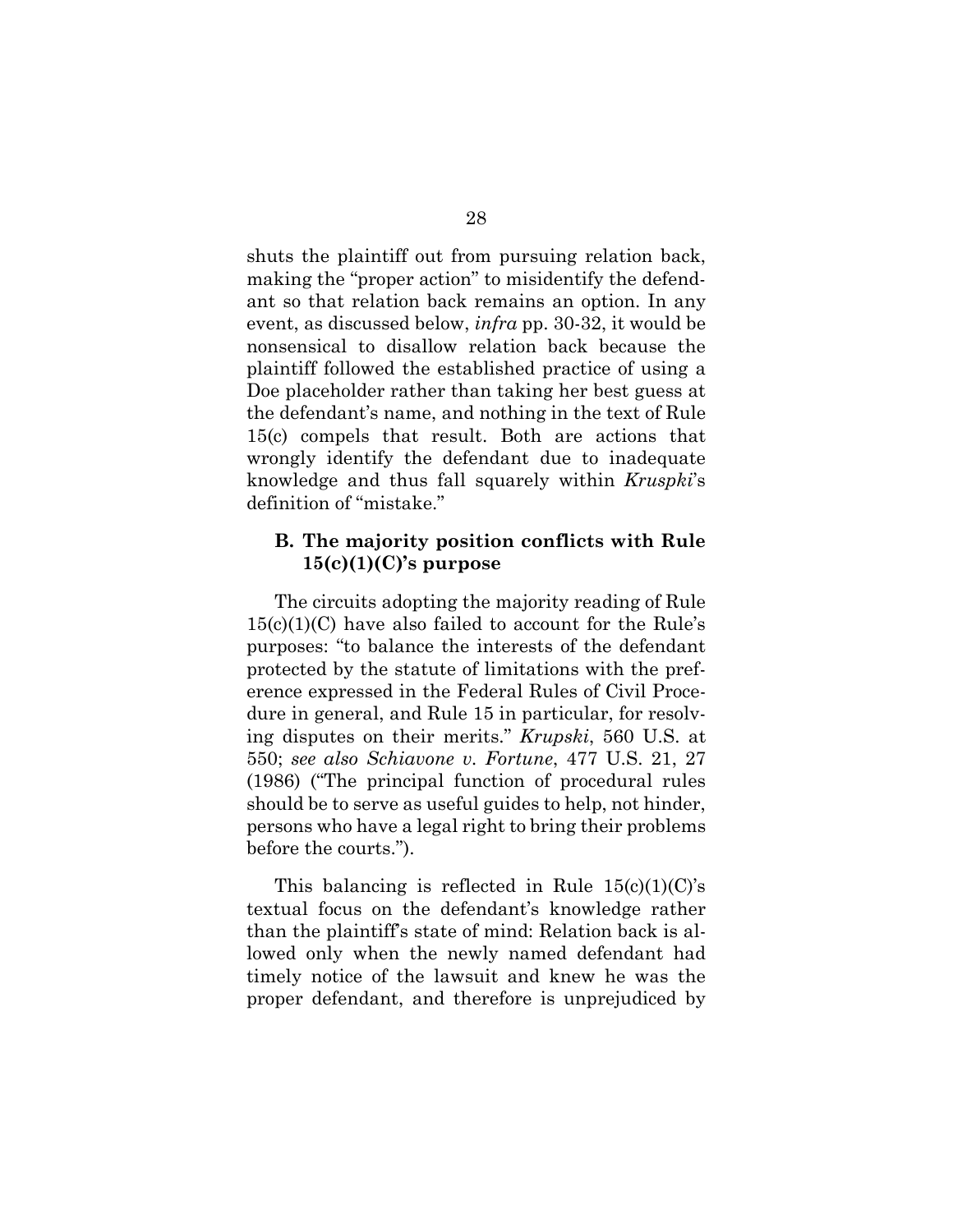the amendment adding him as a party. *Krupski*, 560 U.S. at 550. Imposing an additional state of mind requirement on the plaintiff would serve no purpose beyond providing "a windfall for [the] prospective defendant" who escapes suit despite knowing full well within the notice period that he was the proper defendant to the suit. *Id*.; *see also Singletary*, 266 F.3d at 202 n.5 (permitting relation back for Doe substitutions does not "risk unfairness to defendants" because their interests are "accommodated by the [notice and knowledge] requirements"); *Goodman*, 494 F.3d at 470 (defending the Fourth Circuit's reading of Rule  $15(c)(1)(C)$  as "serving the policies of freely allowing amendment and at the same time preserving to new parties the protections afforded by statutes of limitations").

The majority reading of Rule  $15(c)(1)(C)$  thus conflicts with the Rule's aim of "prevent[ing] parties against whom claims are made from taking unjust advantage of otherwise inconsequential pleading errors to sustain a limitations defense." Fed. R. Civ. P. 15, advisory committee's note to 1991 amendment.

Rule  $15(c)(1)(C)$ 's drafting history confirms the inconsistency between the majority reading and the Rule's purposes. Before the 1966 amendment adding the language at issue to Rule 15(c), the government could secure dismissal of a lawsuit any time the plaintiff named the wrong government actor as defendant, regardless of whether the right government actor had timely notice that it was the proper defendant to the suit. *See Krupski*, 560 U.S. at 550-51. Concluding that this practice allowed the government "to defeat unjustly the claimant's opportunity to prove his case,"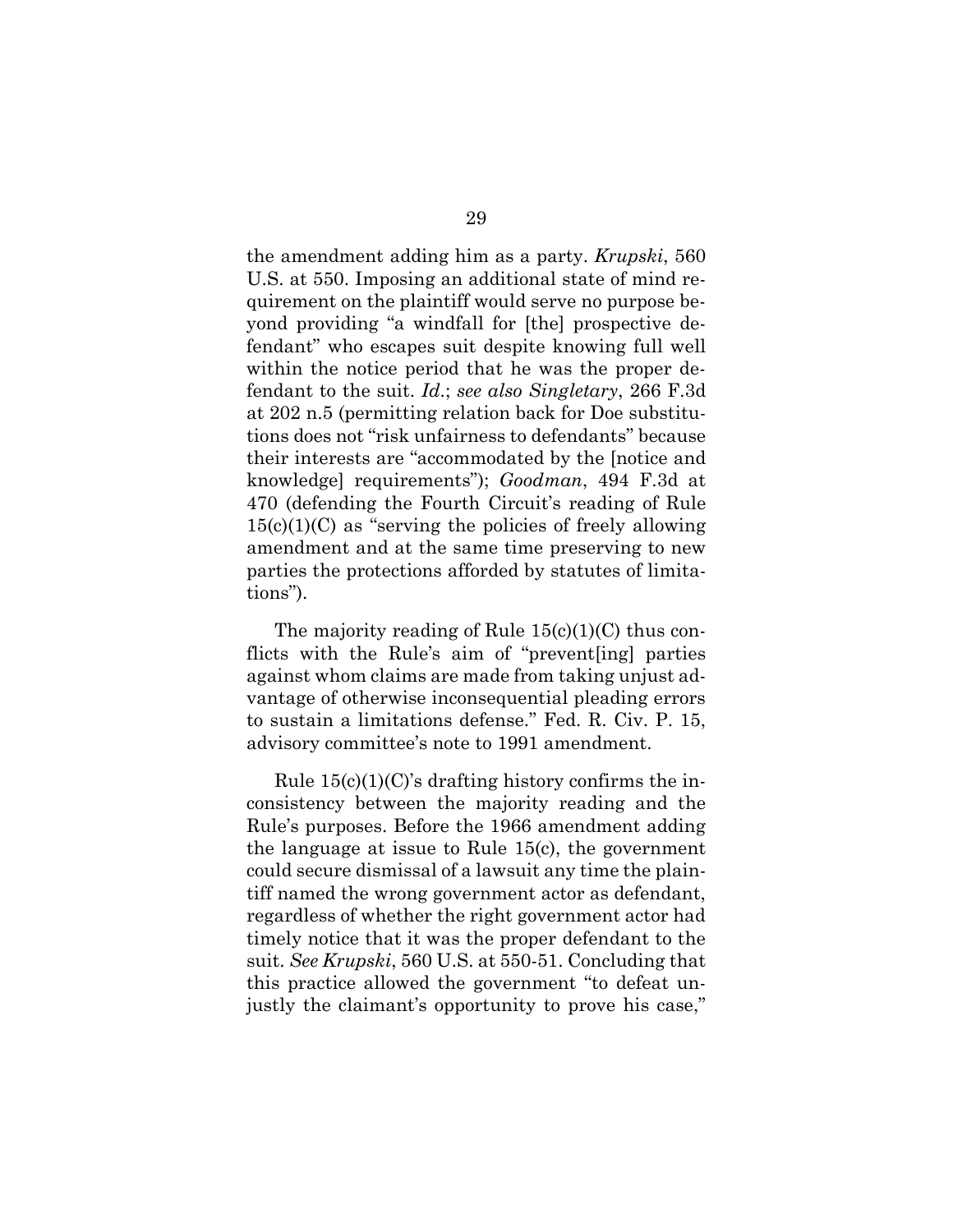the Rules Committee rewrote Rule 15(c) to clarify that the "policy of the statute limiting the time for suit … would not have been offended by allowing relation back" when the defendant "was put on notice of the claim within the stated period." Fed. R. Civ. P. 15, advisory committee's note to 1966 amendment.

In other words, the 1966 amendment "brought relation back into line with [statutes of] limitations by making notice to the target defendant the theoretical touchstone of both." Wasserman, *supra* note 1, at 814. Categorically disallowing Doe substitutions under Rule 15(c) regardless of the proper defendant's notice or knowledge revives the problem the 1966 amendments were intended to resolve: government actors avoiding suit based on pleading deficiencies that caused them no prejudice, thereby "defeat[ing] unjustly the claimant's opportunity to prove his case." Fed. R. Civ. P. 15, advisory committee's note to 1966 amendment.

### <span id="page-44-0"></span>**C. The majority position leads to illogical results and perverse incentives**

In departing from Rule 15(c)'s text and purpose, the majority approach draws illogical lines. As Chief Judge Becker observed in *Singletary*, "it makes no sense to allow plaintiffs who commit … clear pleading error[s] to have their claims relate back, while disallowing such an option for plaintiffs who, usually through no fault of their own, do not know the names of individuals who violated their rights." 266 F.3d at 202 n.5.

Making matters worse, the majority approach creates a host of perverse incentives: Relation back is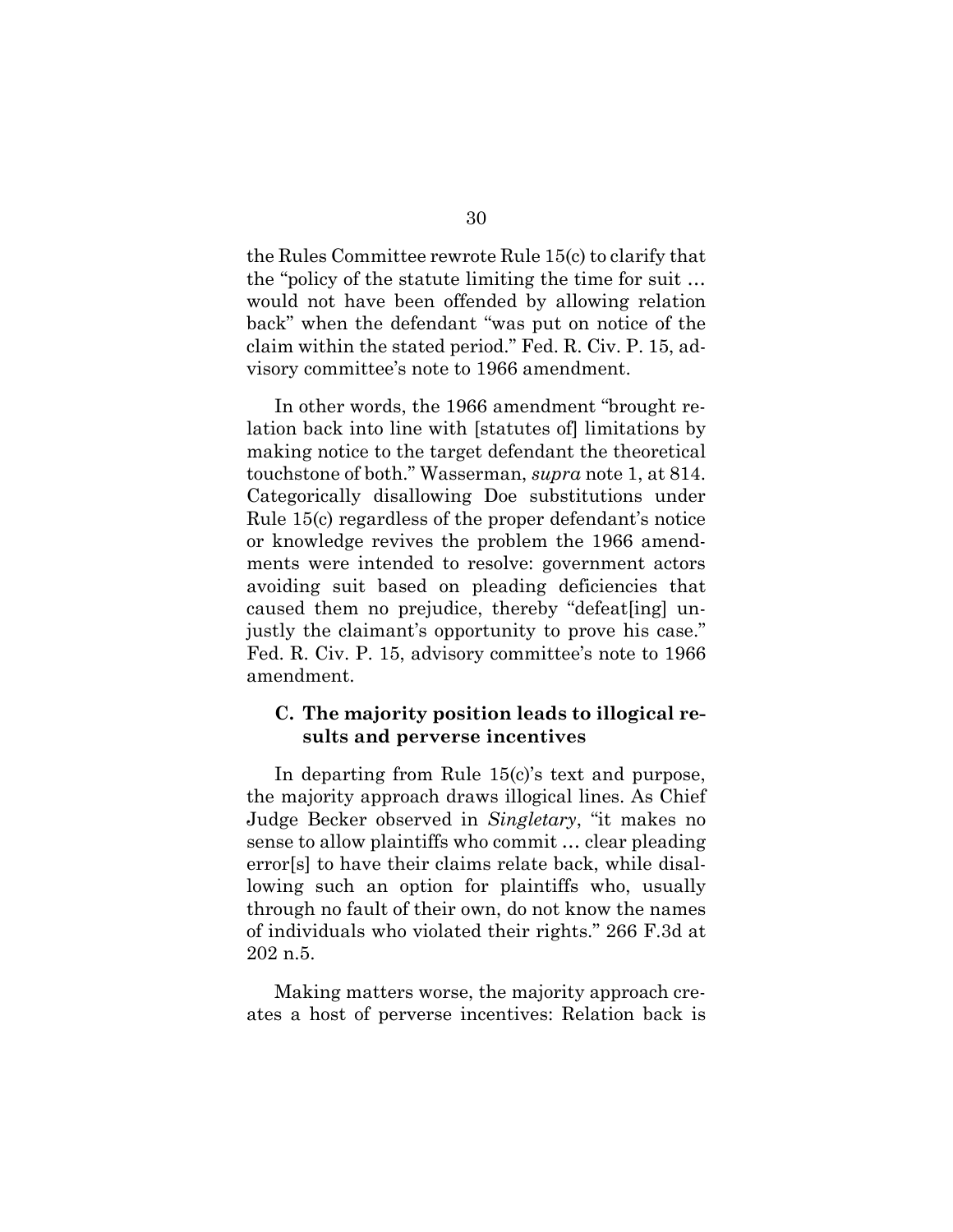available for plaintiffs who simply name the state as the defendant in the original complaint and then later add the proper individual state actors, but not for plaintiffs who include Doe placeholders in their original complaint to partially identify the proper individual defendants.[12](#page-45-0) Likewise, a plaintiff who names the wrong state officer in the original complaint can pursue relation back to substitute in the name of the correct state officer, but a plaintiff who more cautiously uses a Doe placeholder until she can confirm the correct state officer's identity cannot. The upshot is that, under the majority rule, a plaintiff who is unsure of the name of the individual who injured her is better off taking her best guess at the defendant's name than she is signaling her uncertainty with a Doe placeholder.

This distortion of expectations conflicts not only with the Rules' "rejectsion" of "pleading [as] a game of skill in which one misstep may be decisive," *Schiavone*, 477 U.S. at 27, but with the judiciary's interest in encouraging transparency by parties. Doe placeholders are a valuable mechanism for signaling to courts that the plaintiff does not yet have the information necessary to identify the proper defendants to the suit. No good would have come from Herrera forgoing that signaling mechanism and instead naming the Cook County Jail as the sole defendant in his original complaint, or simply offering his best guess at the names of the officers guarding his cell on the day he was attacked—yet, under the Seventh Circuit's rule, that is precisely what he needed to do to preserve the

<span id="page-45-0"></span><sup>12</sup> *See generally* Zeiger, supra note 1, at 196.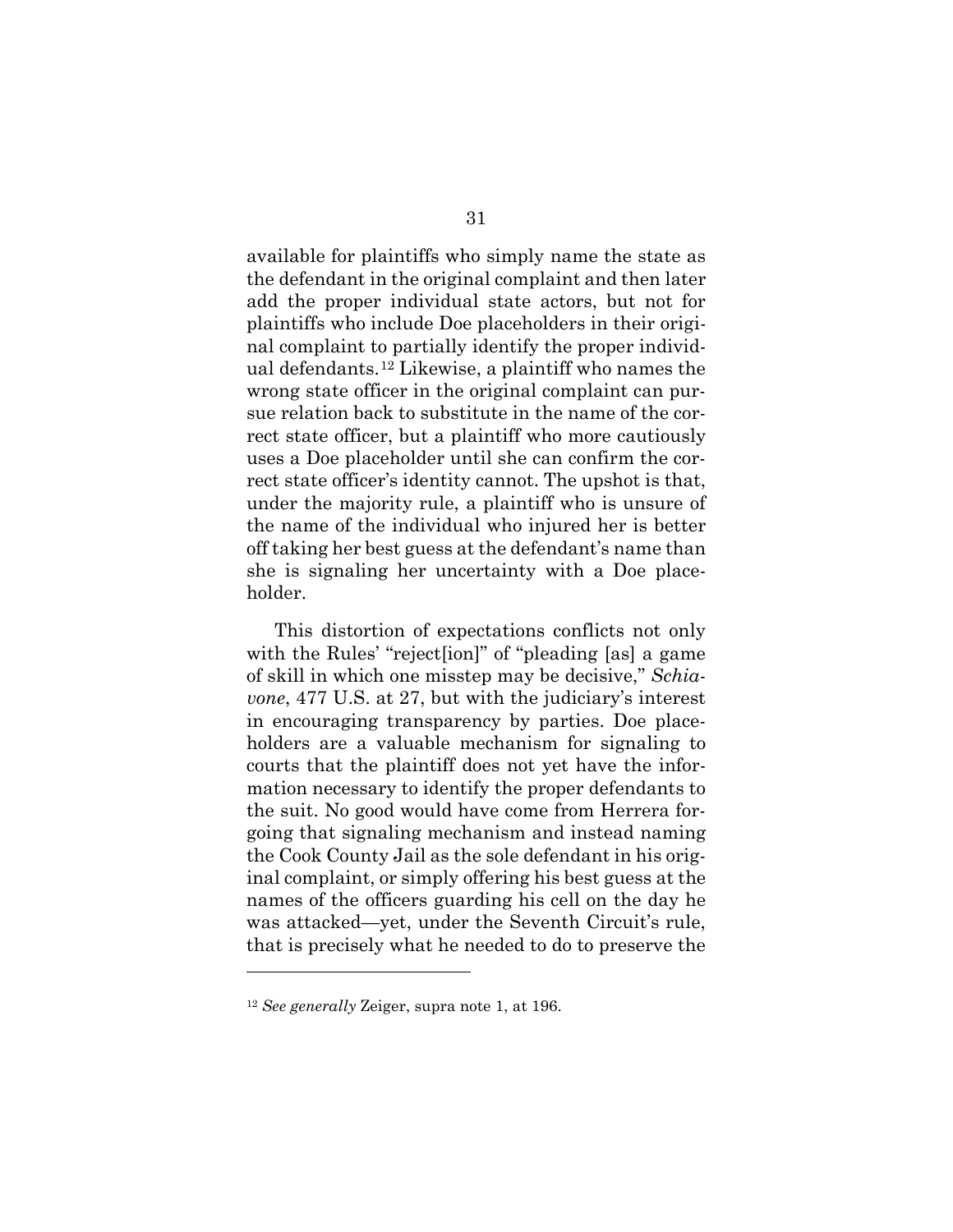possibility of relation back. Where a plaintiff's lack of knowledge leaves her with no option to name the proper defendant, surely the practice of using a Doe placeholder to convey her uncertainty better comports with the interests served by Rule 15(c) than naming the wrong defendant. *See* Fed. R. Civ. P. 1 (the Rules "should be construed … to secure the just, speedy, and inexpensive determination of every action and proceeding").

Finally, the majority approach suffers from administrability problems. When correctly construed, Rule  $15(c)(1)(C)$ 's "emphasis on notice, rather than on the type of 'mistake' that has occurred, saves the courts … from an unguided and therefore undisciplined sifting of reasons for an amendment." *Goodman*, 494 F.3d at 473; *cf. Glint Factors v. Schnapp*, 126 F.2d 207, 210 (2d Cir. 1942) (Clark, J., concurring) (arguing, with respect to different language, that "a subjective test of amendment under Rule 15(c) … is [n]either applicable or workable"). Rule 15(c)'s inquiry into the defendant's notice and knowledge ensures that relation back is permitted only when the defendant's interests in repose are adequately protected. The majority reading's imposition of an additional, counter-textual inquiry into the plaintiff's state of mind is an unnecessary and conceptually perilous distraction.

\* \* \*

Twenty years ago, Chief Judge Becker observed that "[a]ll of the commentators who address this issue (at least those that we found in our research) call for Rule  $[15(c)(1)(C)]$  to allow relation back in cases in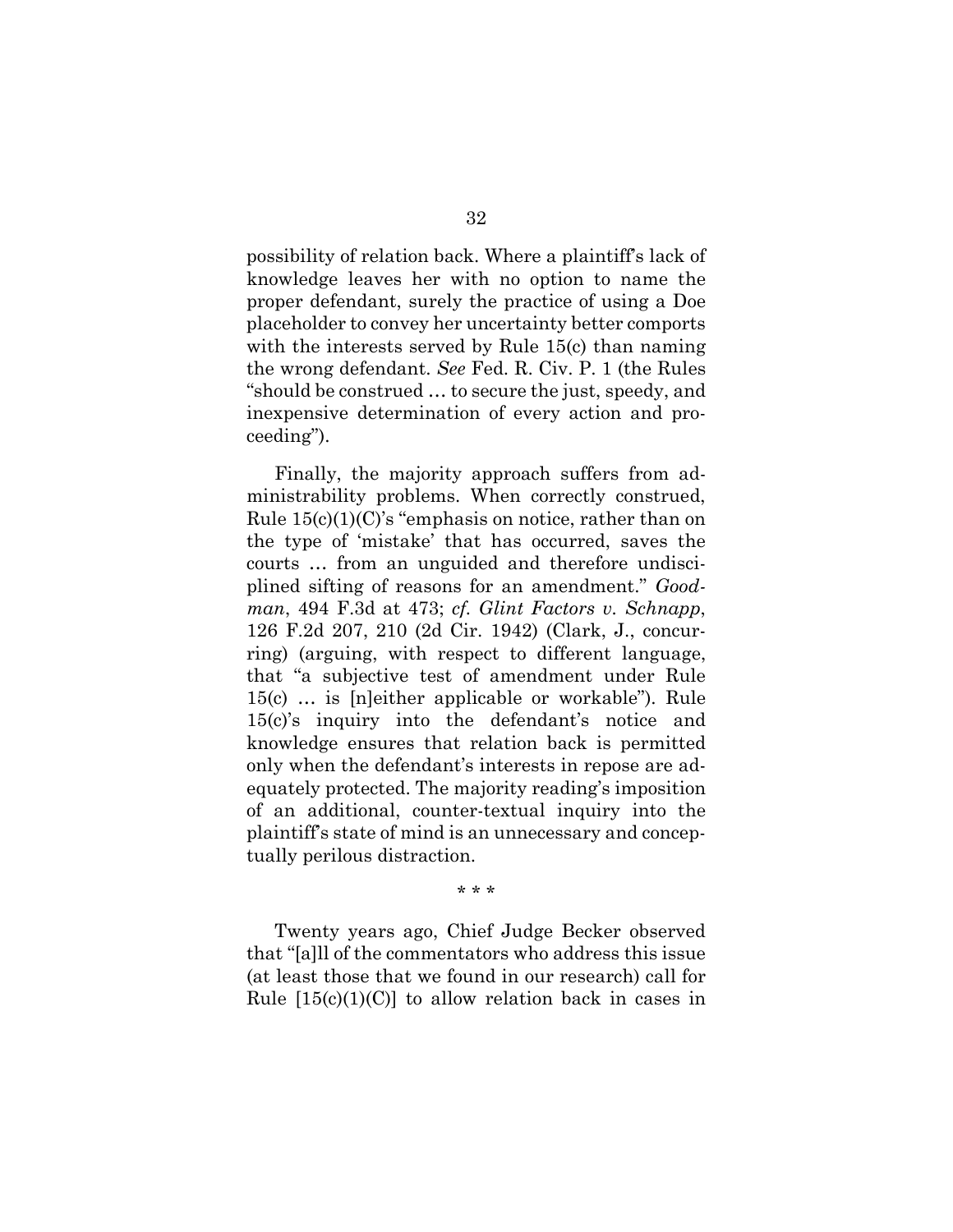which a 'John Doe' complaint is amended to substitute real defendants' names." *Singletary*, 266 F.3d at 201 n.5. That drumbeat has continued with more recent scholarship describing the majority reading as "disingenuous,"[13](#page-47-1) driven by "a crabbed reading of the rule,"[14](#page-47-2) an "excessively formalistic interpretation that is not mandated by the rule's text,"[15](#page-47-3) "hard to justify" after *Krupski,*[16](#page-47-4) "offend[ing] the purpose of relation back doctrine,"[17](#page-47-5) and "contradicting the notion that stringent procedure should not defeat substance."[18](#page-47-6) Yet four of the courts of appeals have now disregarded *Krupski*'s rationale and refused to revisit their flawed approach to relation back for Doe substitutions. This Court should intervene to ensure that Rule  $15(c)(1)(C)$ 's application by the lower courts aligns with its text and purpose, and with common sense.

### <span id="page-47-0"></span>**III. The Question Presented Is Exceptionally Important And Squarely Raised By The Decision Below**

The exceptional importance of the question presented is reflected in the countless number of cases raising it: The over 70 decisions cited in this petition

<span id="page-47-1"></span><sup>13</sup> Zeiger, *supra* note 1, at 196.

<span id="page-47-2"></span><sup>14</sup> Lusardi, *supra* note 1, at 339.

<span id="page-47-3"></span><sup>15</sup> Tomlinson, *supra* note 1, at 2102.

<span id="page-47-4"></span><sup>16</sup> Sherman, *supra* note 1, at 1346.

<span id="page-47-5"></span><sup>17</sup> Farmer, *supra* note 1, at 226.

<span id="page-47-6"></span><sup>18</sup> Wasserman, *supra* note 1, at 798.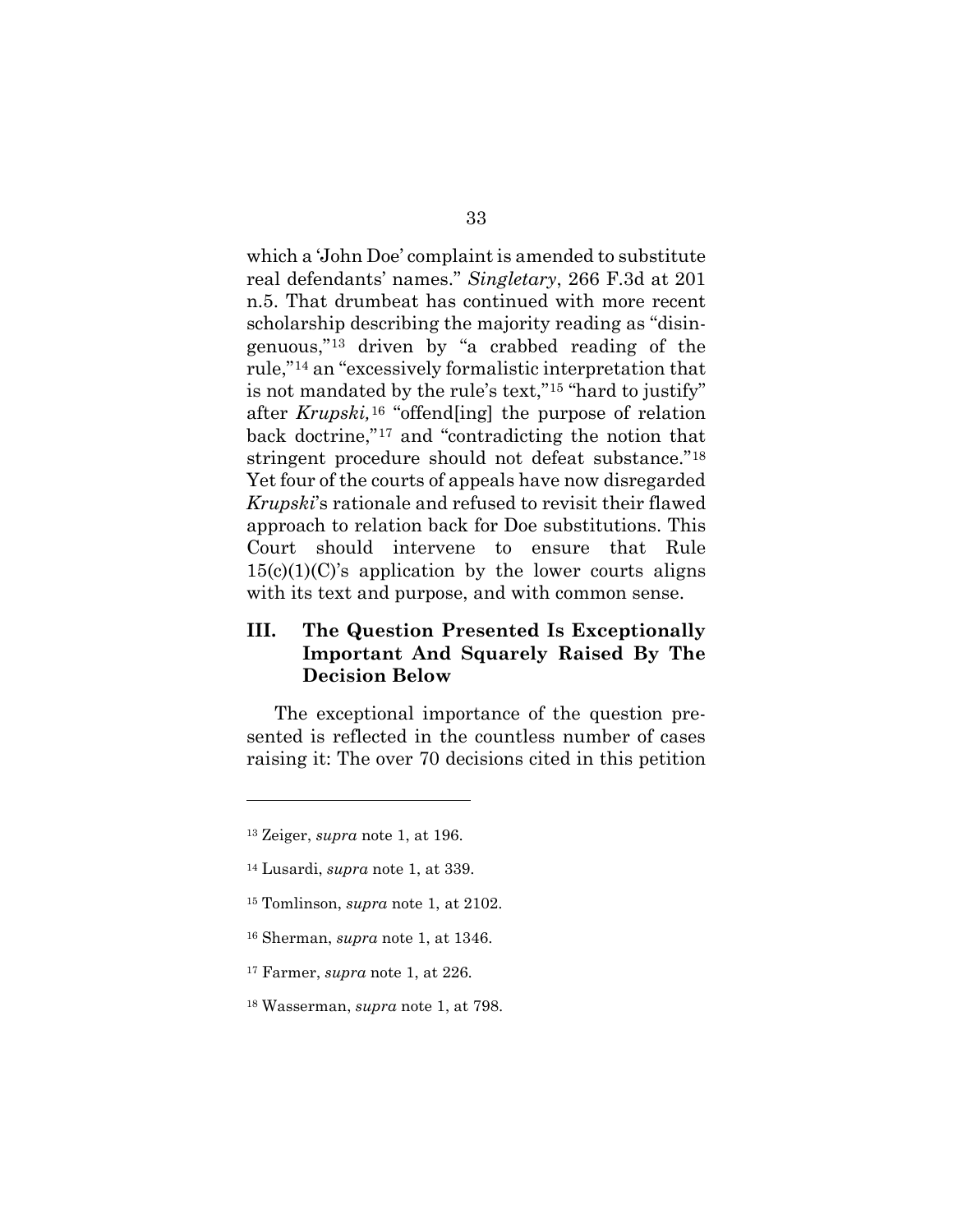are a small fraction of the Westlaw search results for cases involving Rule  $15(c)(1)(C)$ 's application to Doe substitutions, and there are presumably many more where no decision ever issued because binding circuit precedent settled the question. Indeed, it is hard to think of a circuit split that has impacted more litigants than the one presented here.

Unsurprisingly, a substantial majority of these decisions involve individual plaintiffs suing government actors for unlawful conduct—precisely the situation that Rule  $15(c)(1)(C)$  was amended in 1966 to address. *See supra* pp. 29-30. Relation back is exceptionally important in these lawsuits because of the profound asymmetry created by the government's control over the information needed to identify public employees by name and the limited ability of individual plaintiffs to obtain that information before filing suit. As Chief Judge Becker observed in *Singletary*, "[i]t is certainly not uncommon for victims of civil rights violations (e.g., an assault by police officers or prison guards) to be unaware of the identity of the persons or persons who violated those rights. This information is in the possession of the defendants, and many plaintiffs cannot obtain this information until they have had the chance to undergo extensive discovery, and hope that they can determine the assailants' names before the statute of limitations expires." 266 F.3d at 202 n.5.

The circuit split's impact also extends well beyond civil rights plaintiffs. The availability of relation back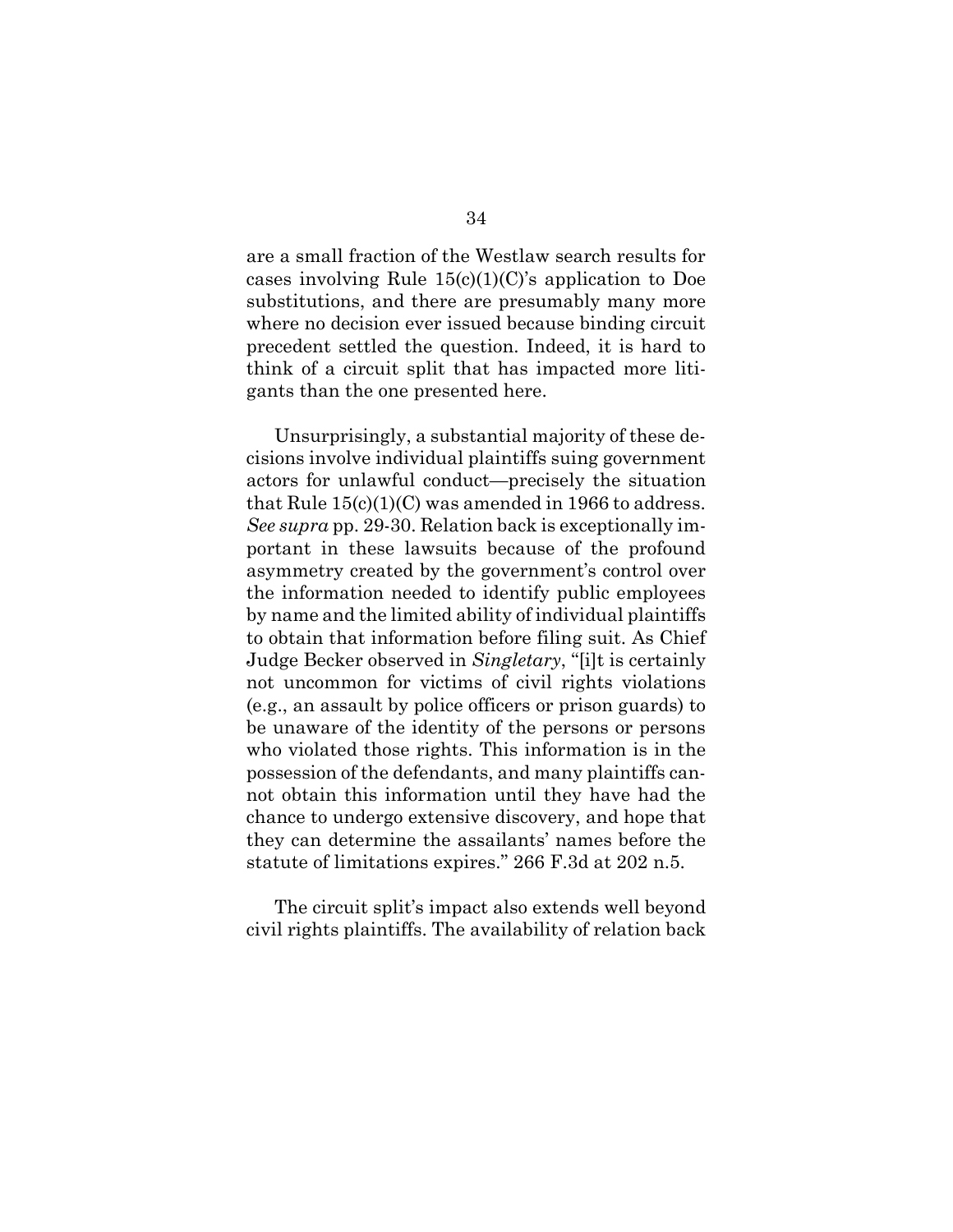for Doe substitutions has come up in litigation involving consumer tort claims, $19$  employment disputes, $20$ products liability,[21](#page-49-2) and even securities fraud.[22](#page-49-3) In all of these contexts, the majority rule shuts plaintiffs out of court regardless of their diligence or the legitimacy of their claims, and regardless of whether the correct defendants knew full well within the statute of limitations that they would have been named to the suit if the plaintiff had been able to ascertain their identities. This widespread and highly problematic practice warrants the Court's intervention.

Finally, the Seventh Circuit's decision below squarely raises the question presented, making it an ideal vehicle for this Court's review. And because the lower courts elevated the issue via 28 U.S.C. § 1292(b)'s interlocutory appeal mechanism for orders "involv[ing] a controlling question of law as to which there is substantial ground for difference of opinion," the decision is also an unusually clean vehicle addressing solely the question presented. The Court should take this opportunity to resolve the division of

<span id="page-49-0"></span><sup>19</sup> *See, e.g*., *Varlack*, 550 F.2d at 175; *Ferreira v. Marriott Int'l Hotels, Inc*., 504 F. Supp. 3d 35, 38 (D.R.I. 2020); *Swartz v. Gold Dust Casino, Inc.*, 91 F.R.D. 543, 544 (D. Nev. 1981).

<span id="page-49-1"></span><sup>20</sup> *See, e.g., Wiggins v. Kimberly-Clark Corp*., 641 F. App'x 545, 548 (6th Cir. 2016).

<span id="page-49-2"></span><sup>21</sup> *See, e.g.*, *Aslanidis v. U.S. Lines, Inc.*, 7 F.3d 1067, 1075 (2d Cir. 1993); *Watson v. Unipress, Inc*., 733 F.2d 1386, 1388 (10th Cir. 1984).

<span id="page-49-3"></span><sup>22</sup> *See, e.g.*, *Powers v. Graff*, 148 F.3d 1223, 1225 (11th Cir. 1998).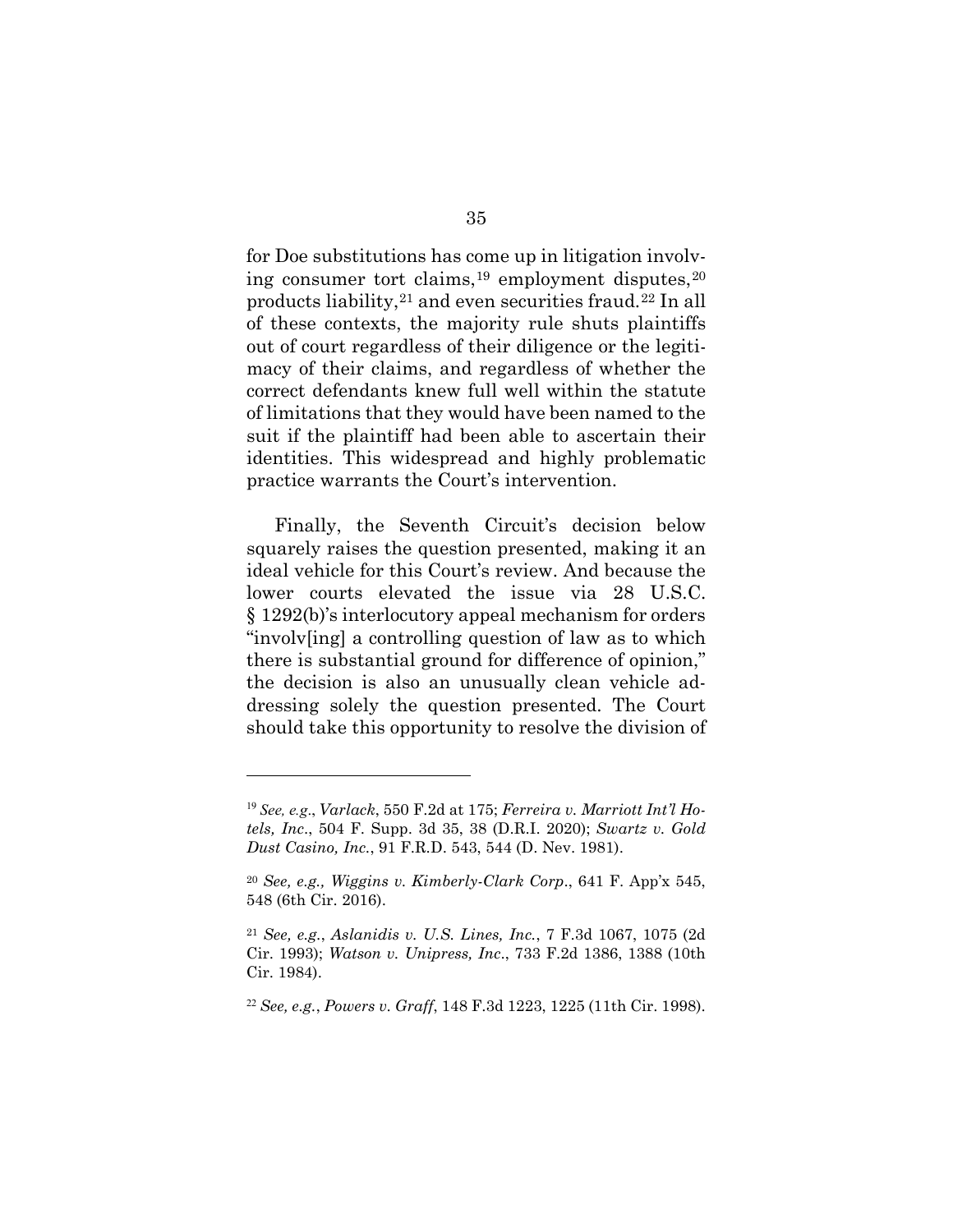authority and ensure that the lower courts are applying Rule  $15(c)(1)(C)$  in accord with its text and purpose.